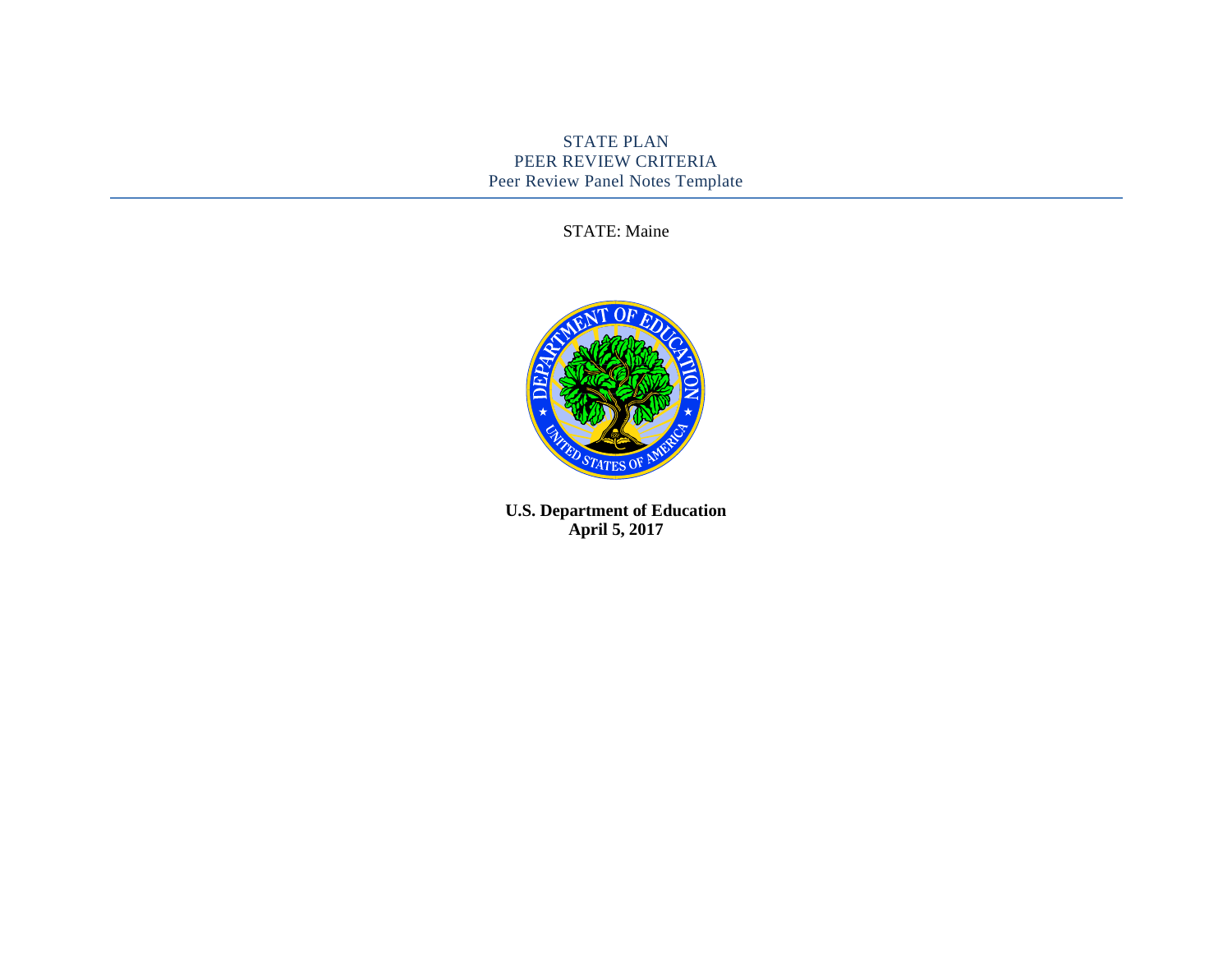#### **SECTION A: TITLE I, PART A: IMPROVING BASIC PROGRAMS OPERATED BY LEAS**

#### **A.1: Challenging State Academic Standards and Assessments**

*Note: State Plan template item A.1 is submitted as part of the separate assessment peer review process consistent with ESEA section 1111(b) and 34 CFR § 200.2(d), and thus has no applicable peer review criteria in this document.*

### **A.2: Eighth Grade Math Exception (ESEA section 1111(b)(2)(C) and 34 CFR § 200.5(b)(4))**

*Note: State Plan template items A.2.i and A.2.ii require binary yes/no responses from SEAs, and thus have no applicable peer review criteria.*

A.2.iii: Strategies (ESEA section 1111(b)(2)(C); 34 CFR § 200.5(b)(4))

 $\overline{a}$ 

If applicable,<sup>1</sup> does the SEA describe, regarding the 8<sup>th</sup> grade math exception, its strategies to provide all students in the State the opportunity to be prepared for and take advanced mathematics coursework in middle school (*e.g.*, appropriate data and evidence that the strategies are likely to provide all students in the State that opportunity)?

|                      | Peer Response                 |
|----------------------|-------------------------------|
| Peer Analysis        | N/A                           |
| <b>Strengths</b>     | N/A                           |
| Weaknesses           | N/A                           |
| Did the SEA meet all | $\Box$ Yes (0 peer reviewers) |
| requirements?        | $\Box$ No (0 peer reviewers)  |
| If no, describe the  |                               |

<sup>&</sup>lt;sup>1</sup> In order for an SEA to exempt an 8<sup>th</sup> grade student from the mathematics assessment typically administered in 8<sup>th</sup> grade under ESEA section 1111(b)(2)(B)(v)(I)(aa), it must ensure that: a. the student instead takes the end-of-course mathematics assessment the State administers to high school students under ESEA section  $1111(b)(2)(B)(v)(I)(bb)$ ; b. the student's performance on the high school assessment is used in the year in which the student takes the assessment for purposes of measuring academic achievement under ESEA section  $111(c)(4)(B)(i)$  and participation in assessments under ESEA section  $111(c)(4)(E)$ ; and c. in high school: (1) the student takes a State-administered end-of-course assessment or nationally recognized high school academic assessment as defined in 34 CFR § 200.3(d) in mathematics that is more advanced than the assessment the State administers for 8<sup>th</sup> graders under ESEA section 1111(b)(2)(B)(v)(I)(bb); (2) the State provides for appropriate accommodations consistent with 34 CFR § 200.6(b) and (f); and (3) the student's performance on the more advanced mathematics assessment is used for purposes of measuring academic achievement under ESEA section 1111(c)(4)(B)(i) and participation in assessments under ESEA section  $1111(c)(4)(E)$ .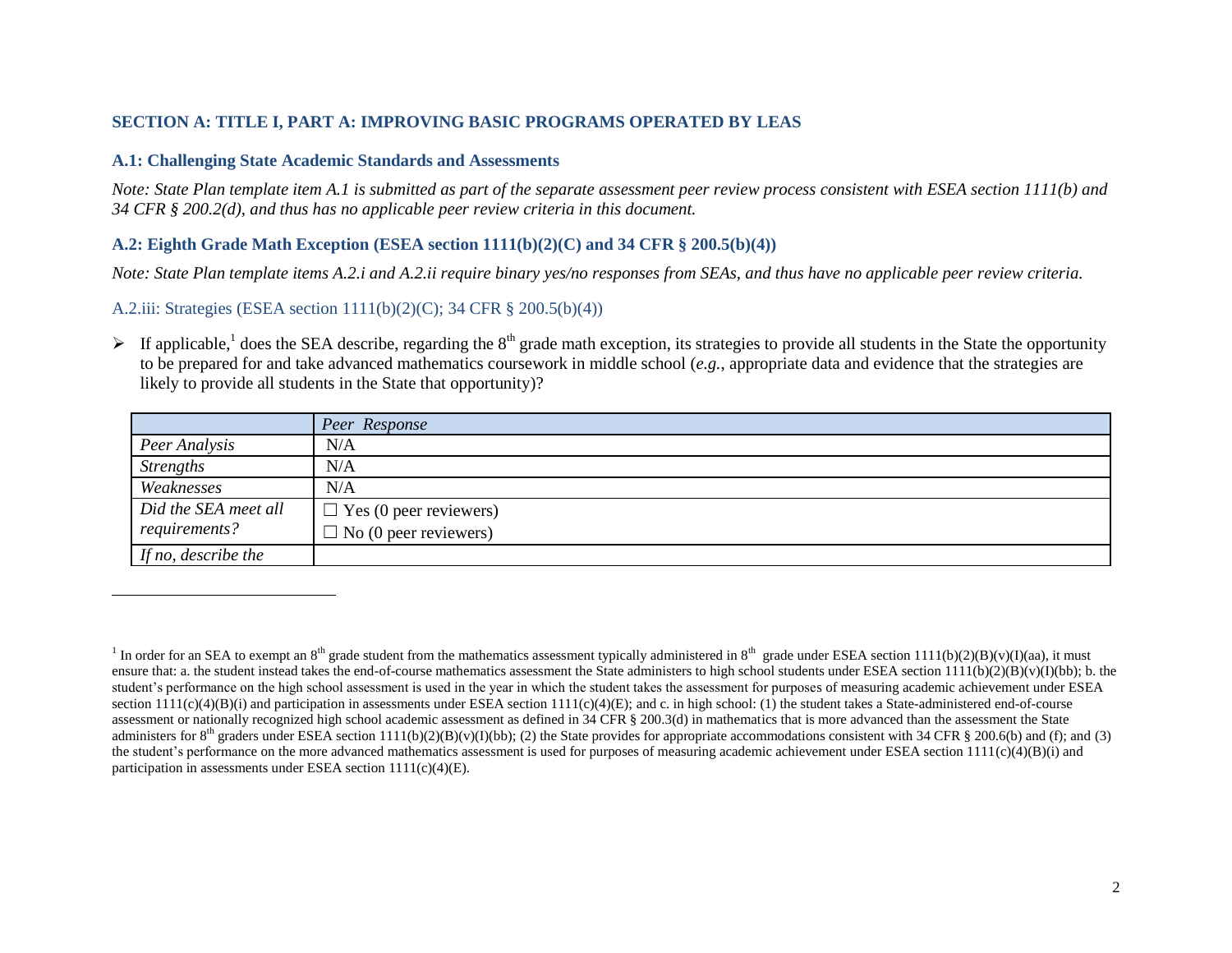| specific information or |
|-------------------------|
| clarification that an   |
| SEA must provide to     |
| fully meet this         |
| requirement             |

## **A.3: Native Language Assessments (ESEA section 1111(b)(2)(F) and 34 CFR § 200.6(f)(2)(ii) and (f)(4))**

A.3.i: Definition

- $\triangleright$  Does the SEA provide its definition of "languages other than English that are present to a significant extent in the participating student population"?
- $\triangleright$  Does the SEA identify the specific languages that meet that definition?
- $\triangleright$  Does the SEA's definition include at least the most populous language other than English spoken by the State's participating student population?
- $\triangleright$  In determining which languages are present to a significant extent in the participating student population, does the SEA describe how it considered languages other than English that are spoken by distinct populations of English learners, including English learners who are migratory, English learners who were not born in the United States, and English learners who are Native Americans?
- $\triangleright$  In determining which languages are present to a significant extent in the participating student population, does the SEA describe how it considered languages other than English that are spoken by a significant portion of the participating student population in one or more of the State's LEAs, as well as languages spoken by a significant portion of the participating student population across grade levels?

|                                                | Peer Response                                                                                                                                                                                                                                                                                                                                                                                                                                                                                                              |
|------------------------------------------------|----------------------------------------------------------------------------------------------------------------------------------------------------------------------------------------------------------------------------------------------------------------------------------------------------------------------------------------------------------------------------------------------------------------------------------------------------------------------------------------------------------------------------|
| Peer Analysis                                  | Response partially complete. The state designates the most populous language other than English, but the<br>definition excludes it. The state's definition of "present to a significant extent" does not explicitly capture Somali.<br>The state does not address distinct populations of English learners. It is not clear why the state chose 3% as the                                                                                                                                                                  |
|                                                | threshold.                                                                                                                                                                                                                                                                                                                                                                                                                                                                                                                 |
| <b>Strengths</b>                               | Definition includes a threshold.                                                                                                                                                                                                                                                                                                                                                                                                                                                                                           |
| Weaknesses                                     | A description of the process used to identify languages other than English being spoken to a significant extent is<br>not evident. The language designated as "present to a significant extent" (i.e., Somali) is misaligned with its<br>definition of "languages other than English that are present to a significant extent in the participating student<br>population." State does not meet the regulatory requirements related to populations in one or more LEA, grade<br>level(s), and distinct student populations. |
| Did the SEA meet all                           | $\Box$ Yes (0 peer reviewers)                                                                                                                                                                                                                                                                                                                                                                                                                                                                                              |
| requirements?                                  | $\boxtimes$ No (4 peer reviewers)                                                                                                                                                                                                                                                                                                                                                                                                                                                                                          |
| If no, describe the<br>specific information or | The state must provide a more detailed, definitive process for the identification of languages other than English<br>that are spoken to a significant extent. The state must describe the process it used to include English learners not                                                                                                                                                                                                                                                                                  |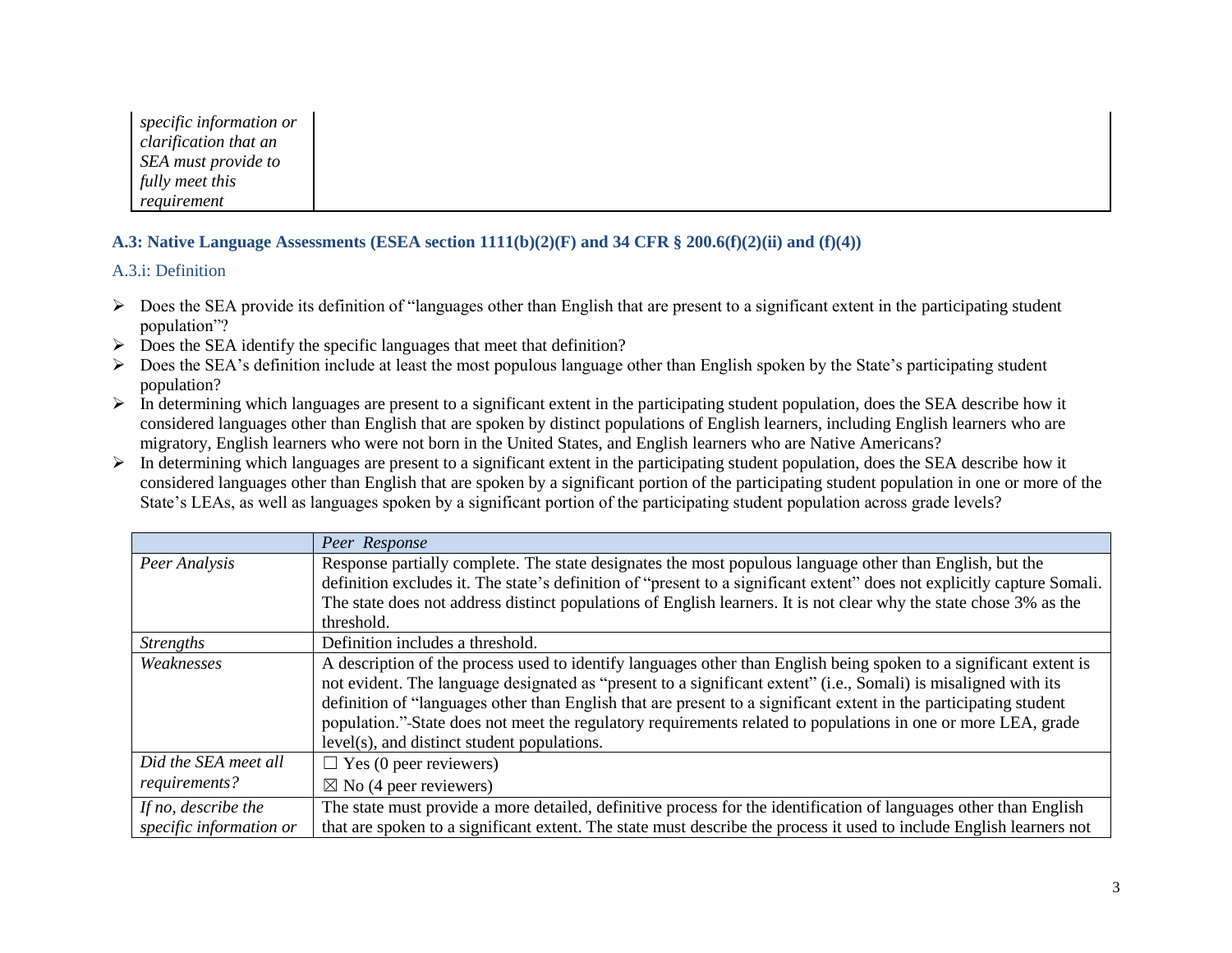| clarification that an | born in the U.S., and others as indicated above. The state must also describe how it considered languages other       |
|-----------------------|-----------------------------------------------------------------------------------------------------------------------|
| SEA must provide to   | than English that are spoken by a significant portion of the participating student population in one or more of the   |
| fully meet this       | State's LEAs, as well as languages spoken by a significant portion of the participating student population across     |
| requirement           | grade levels.                                                                                                         |
|                       |                                                                                                                       |
|                       | The state must revise its "definition of languages other than English that are present to a significant extent in the |
|                       | participating student population" to include at least the state's most populous language other than English spoken    |
|                       | by the participating student population by adjusting its threshold for identification.                                |

# A.3.ii: Existing Assessments in Languages other than English

 Does the SEA identify any existing assessments that it makes available in languages other than English, and specify for which grades and content areas those assessments are available?

|                         | Peer Response                                                                                           |
|-------------------------|---------------------------------------------------------------------------------------------------------|
| Peer Analysis           | Response complete.                                                                                      |
|                         |                                                                                                         |
|                         | The State currently has no assessments in languages other than English. There is a plan for development |
|                         | for students who speak a language other than English that is present to a significant extent.           |
| <b>Strengths</b>        | N/A                                                                                                     |
| Weaknesses              | SEA uses assessments that are not available in languages other than English.                            |
| Did the SEA meet all    | $\boxtimes$ Yes (4 peer reviewers)                                                                      |
| requirements?           | $\Box$ No (0 peer reviewers)                                                                            |
| If no, describe the     |                                                                                                         |
| specific information or |                                                                                                         |
| clarification that an   |                                                                                                         |
| SEA must provide to     |                                                                                                         |
| fully meet this         |                                                                                                         |
| requirement             |                                                                                                         |

### A.3.iii: Assessments not Available and Needed

> Does the SEA indicate the languages other than English that are present to a significant extent in the participating student population, as defined by the SEA and identified under A.3.i of the consolidated State plan, for which yearly student academic assessments are not available and are needed?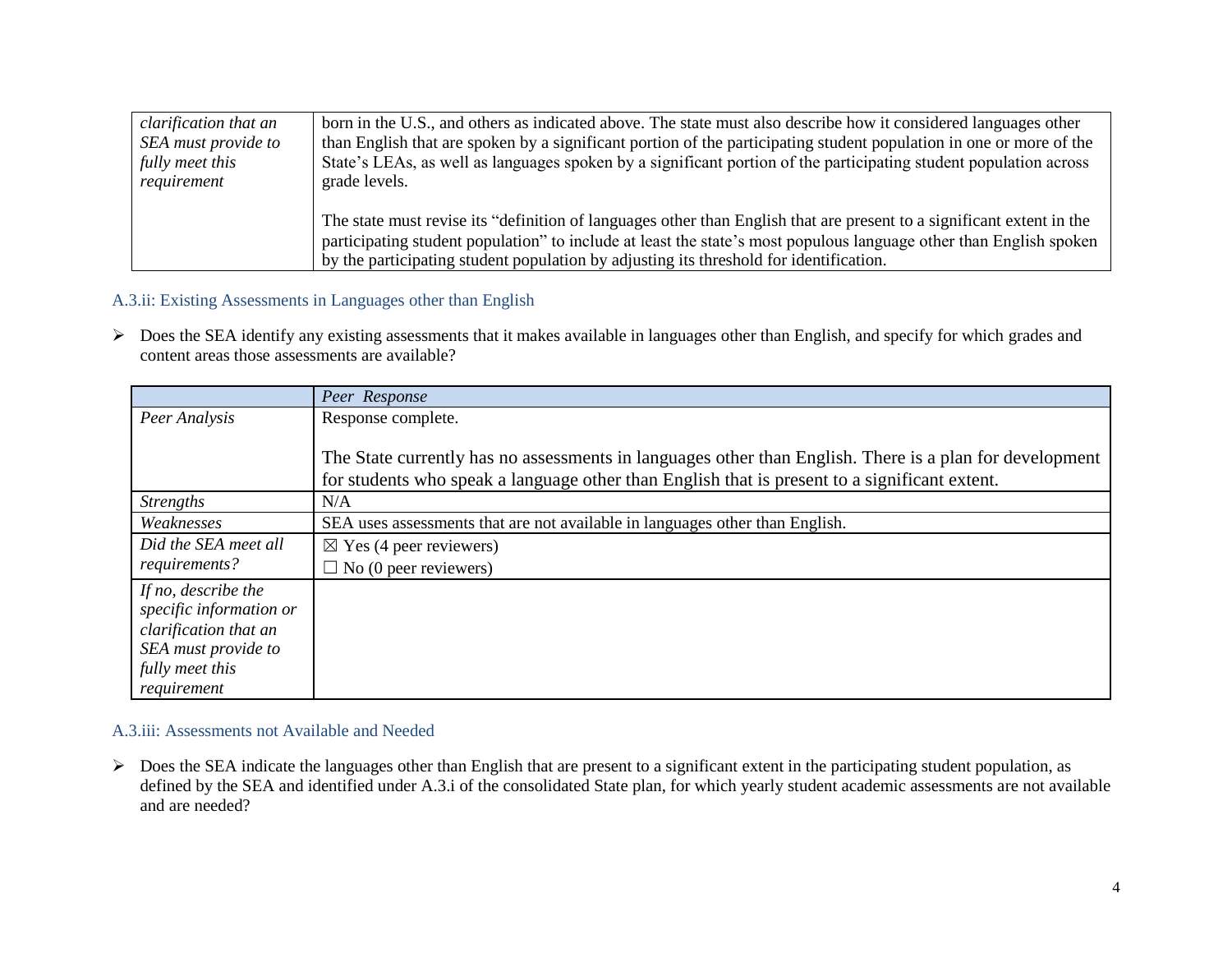|                         | Peer Response                                                                                                        |
|-------------------------|----------------------------------------------------------------------------------------------------------------------|
| Peer Analysis           | Response complete.                                                                                                   |
|                         |                                                                                                                      |
|                         | SEA identifies the need for Somali exams in math and science, though it is unclear whether the cost                  |
|                         | (both fiscal and otherwise) is worth the benefit of providing these assessments for approximately 1% of              |
|                         | the tested population.                                                                                               |
| <b>Strengths</b>        | SEA notes the needed assessments apply only to the content areas of mathematics and science.                         |
| Weaknesses              | No tests are currently available.                                                                                    |
|                         |                                                                                                                      |
|                         | The label of "present to a significant extent" is not correctly applied to Somali according to the SEA definition of |
|                         | "languages other than English that are present to a significant extent in the participating student population."     |
| Did the SEA meet all    | $\boxtimes$ Yes (4 peer reviewers)                                                                                   |
| requirements?           | $\Box$ No (0 peer reviewers)                                                                                         |
|                         |                                                                                                                      |
| If no, describe the     |                                                                                                                      |
| specific information or |                                                                                                                      |
| clarification that an   |                                                                                                                      |
| SEA must provide to     |                                                                                                                      |
| fully meet this         |                                                                                                                      |
| requirement             |                                                                                                                      |

# A.3.iv: Efforts to Develop Assessments

- $\triangleright$  Does the SEA describe how it will make every effort to develop assessments in, at a minimum, languages other than English that are present to a significant extent in the participating student population, as defined by the SEA and identified under A.3.i of the consolidated State plan template?
- $\triangleright$  Does the SEA's description of how it will make every effort to develop assessments in, at a minimum, languages other than English that are present to a significant extent in the participating student population include the State's plan and timeline for developing such assessments?
- $\triangleright$  Does the SEA's description of how it will make every effort to develop assessments in, at a minimum, languages other than English that are present to a significant extent in the participating student population include a description of the process the State used to:
	- $\circ$  1) gather meaningful input on the need for assessments in languages other than English;
	- o 2) collect and respond to public comment; and
	- o 3) consult with educators, parents and families of English learners, students, as appropriate, and other stakeholders?
- $\triangleright$  If applicable, does the SEA's description of how it will make every effort to develop assessments in, at a minimum, languages other than English that are present to a significant extent in the participating student population include an explanation of the reasons (*e.g.*, legal barriers) the State has not been able to complete the development of such assessments despite making every effort?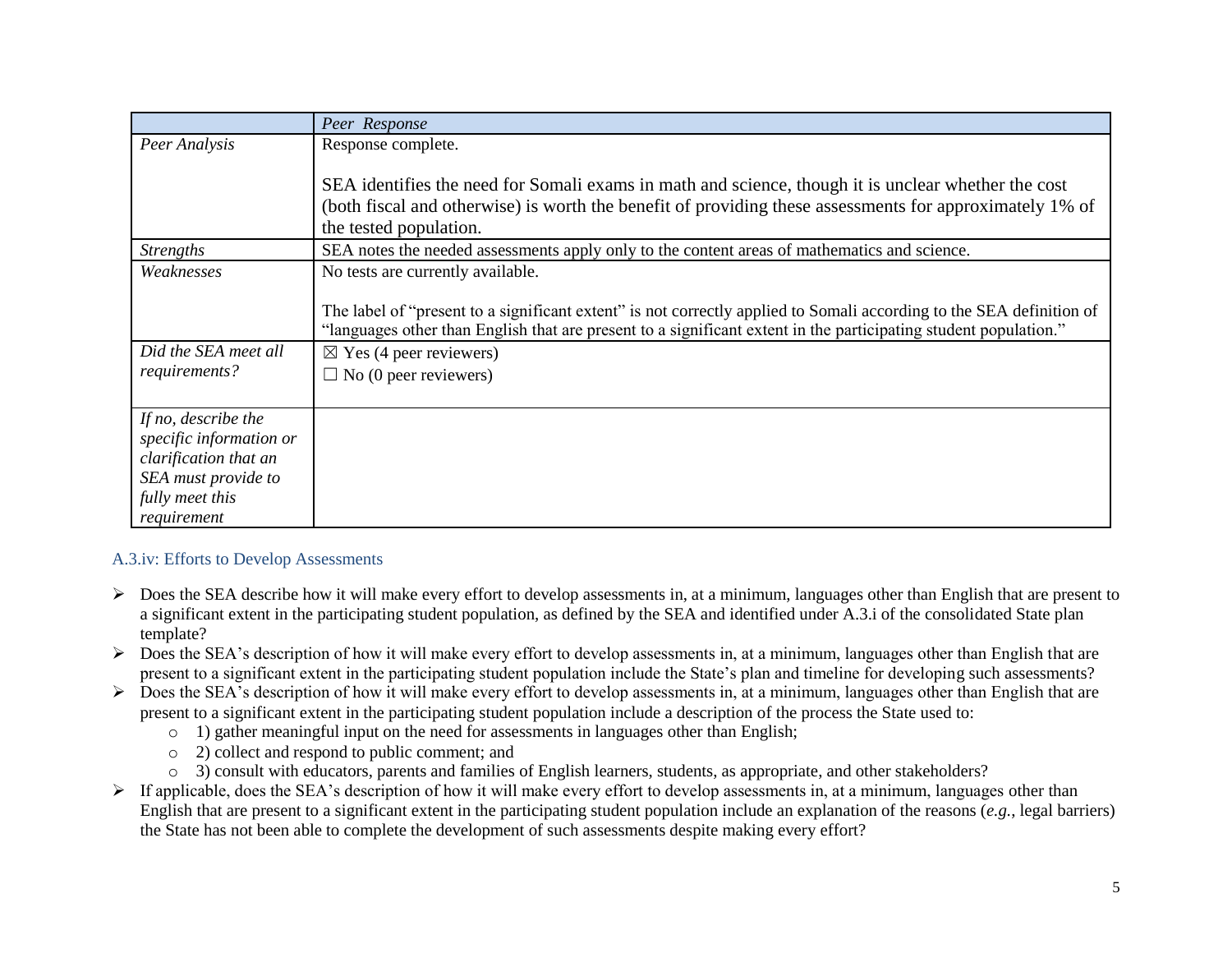|                                                                                                                                  | Peer Response                                                                                                                                                                                                                                                                                                                                                                                                                                                                                                                                            |
|----------------------------------------------------------------------------------------------------------------------------------|----------------------------------------------------------------------------------------------------------------------------------------------------------------------------------------------------------------------------------------------------------------------------------------------------------------------------------------------------------------------------------------------------------------------------------------------------------------------------------------------------------------------------------------------------------|
| Peer Analysis                                                                                                                    | There is not consensus on whether this response was complete.                                                                                                                                                                                                                                                                                                                                                                                                                                                                                            |
|                                                                                                                                  | SEA has begun to plan for the development of Somali trans-adaptations science and math assessment.<br>The state has engaged with its testing vendors and its TAC. The DOE is working with families to<br>determine if this is necessary. The DOE will rely on families, community, and technical advisory for<br>this process.                                                                                                                                                                                                                           |
|                                                                                                                                  | The state just changed assessments so it has been unable to develop Somali versions.                                                                                                                                                                                                                                                                                                                                                                                                                                                                     |
| <b>Strengths</b>                                                                                                                 | Plan references initial research and planning by SEA. Plan references timeline by year for the State's timeline for<br>developing such assessments in mathematics for grades 3 through 8 and high school.                                                                                                                                                                                                                                                                                                                                                |
|                                                                                                                                  | The SEA has begun the process of exploring the development of these exams.                                                                                                                                                                                                                                                                                                                                                                                                                                                                               |
| Weaknesses                                                                                                                       | It is not clear that consultation with all required constituencies occurred, as required. Plan references this topic in<br>the present tense as an item on the Spring 2016 TAC agenda but does not include any outcomes of the meeting. It<br>is unclear whether the item was addressed at a meeting in Spring 2016, or if the item will be addressed at a<br>meeting in Spring 2017. Plan references first-year challenges associated with the English versions of tests and<br>associated processes but does not delineate or detail those challenges. |
| Did the SEA meet all                                                                                                             | $\boxtimes$ Yes (3 peer reviewers)                                                                                                                                                                                                                                                                                                                                                                                                                                                                                                                       |
| requirements?                                                                                                                    | $\boxtimes$ No (1 peer reviewer)                                                                                                                                                                                                                                                                                                                                                                                                                                                                                                                         |
| If no, describe the<br>specific information or<br>clarification that an<br>SEA must provide to<br>fully meet this<br>requirement | The state needs a more detailed timeline for 2017/18, other than the general statement "2017/18 school year."<br>The state must also include opportunities for public comment.                                                                                                                                                                                                                                                                                                                                                                           |

## **A.4: Statewide Accountability Systems & School Support and Improvement (ESEA section 1111(c) and (d))**

## A.4.i: Subgroups (ESEA section 1111(b)(3), 1111(c)(2))

A.4.i.a: Major Racial and Ethnic Subgroups of Students (ESEA section 1111(c)(2)(B))

Does the SEA list each major racial and ethnic group that the SEA includes as a subgroup of students in its accountability system?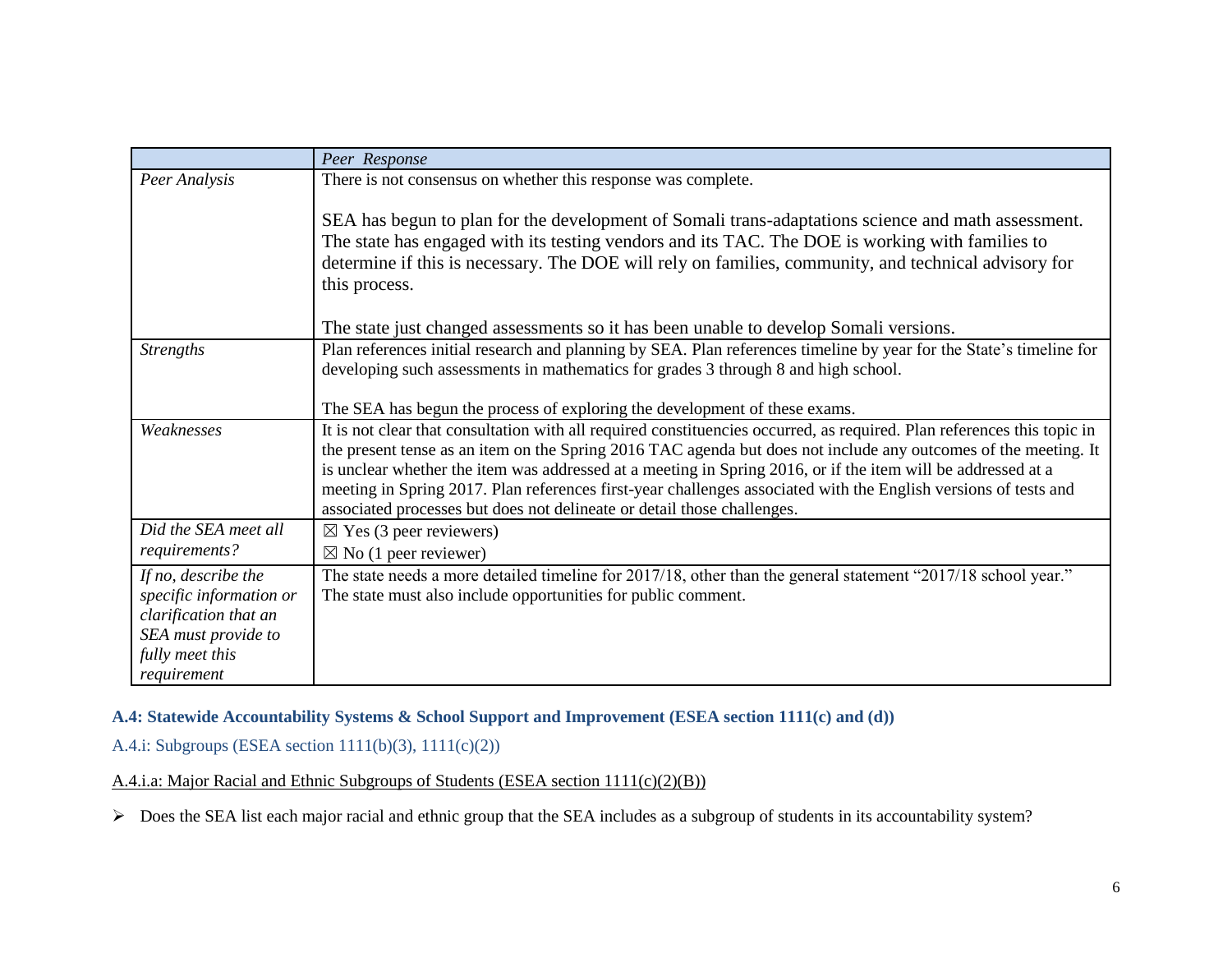|                                                                                                                                  | Peer Response                                                                                                                                                                                                                                                                                                                                                                                                      |
|----------------------------------------------------------------------------------------------------------------------------------|--------------------------------------------------------------------------------------------------------------------------------------------------------------------------------------------------------------------------------------------------------------------------------------------------------------------------------------------------------------------------------------------------------------------|
| Peer Analysis                                                                                                                    | Response complete.                                                                                                                                                                                                                                                                                                                                                                                                 |
|                                                                                                                                  | The state plan includes a list of each racial and ethnic student group it will include in its accountability system.<br>The State does not include White students in its list. However, it does include White students in other parts of the<br>plan, such as in the exhibits.                                                                                                                                     |
| <b>Strengths</b>                                                                                                                 | N/A                                                                                                                                                                                                                                                                                                                                                                                                                |
| Weaknesses                                                                                                                       | In another area of the plan, the state indicates its intention to use another subgroup not listed in this section [i.e.<br>Current and Former English Learners]. This section is inconsistent with other sections of the plan for which<br>subgroup data is reported for major racial and ethnic groups (i.e. White subgroup not presented in this section).<br>The State needs to check its plan for consistency. |
| Did the SEA meet all                                                                                                             | $\boxtimes$ Yes (4 peer reviewers)                                                                                                                                                                                                                                                                                                                                                                                 |
| requirements?                                                                                                                    | $\Box$ No (0 peer reviewers)                                                                                                                                                                                                                                                                                                                                                                                       |
| If no, describe the<br>specific information or<br>clarification that an<br>SEA must provide to<br>fully meet this<br>requirement |                                                                                                                                                                                                                                                                                                                                                                                                                    |

## A.4.i.b: Additional Subgroups at SEA Discretion

 If applicable, does the SEA describe any additional subgroups of students other than the statutorily required subgroups (*i.e.*, economically disadvantaged students, students from each major racial and ethnic group, children with disabilities, and English learners) included in its statewide accountability system?

|                  | Peer Response                                                                                                                                                                                                                                                                                                                                                                                                                                                                                                                                                                                 |
|------------------|-----------------------------------------------------------------------------------------------------------------------------------------------------------------------------------------------------------------------------------------------------------------------------------------------------------------------------------------------------------------------------------------------------------------------------------------------------------------------------------------------------------------------------------------------------------------------------------------------|
| Peer Analysis    | On page 34, the state notes that it is exploring combining the former students with disabilities with the students<br>with disabilities group or potentially reporting out these students as a separate group, but has not committed to<br>doing this, hence the N/A vote. The N/A vote also reflects that the lack of compliance related to the inclusion of<br>former students with disabilities, although legally impermissible, is not relevant to this question. The State is<br>prohibited from including former students with disabilities in the students with disabilities subgroup. |
| <b>Strengths</b> | Two additional subgroups included in plan: "Current and Former Students with Disabilities" and "Current and<br>Former English Learners."                                                                                                                                                                                                                                                                                                                                                                                                                                                      |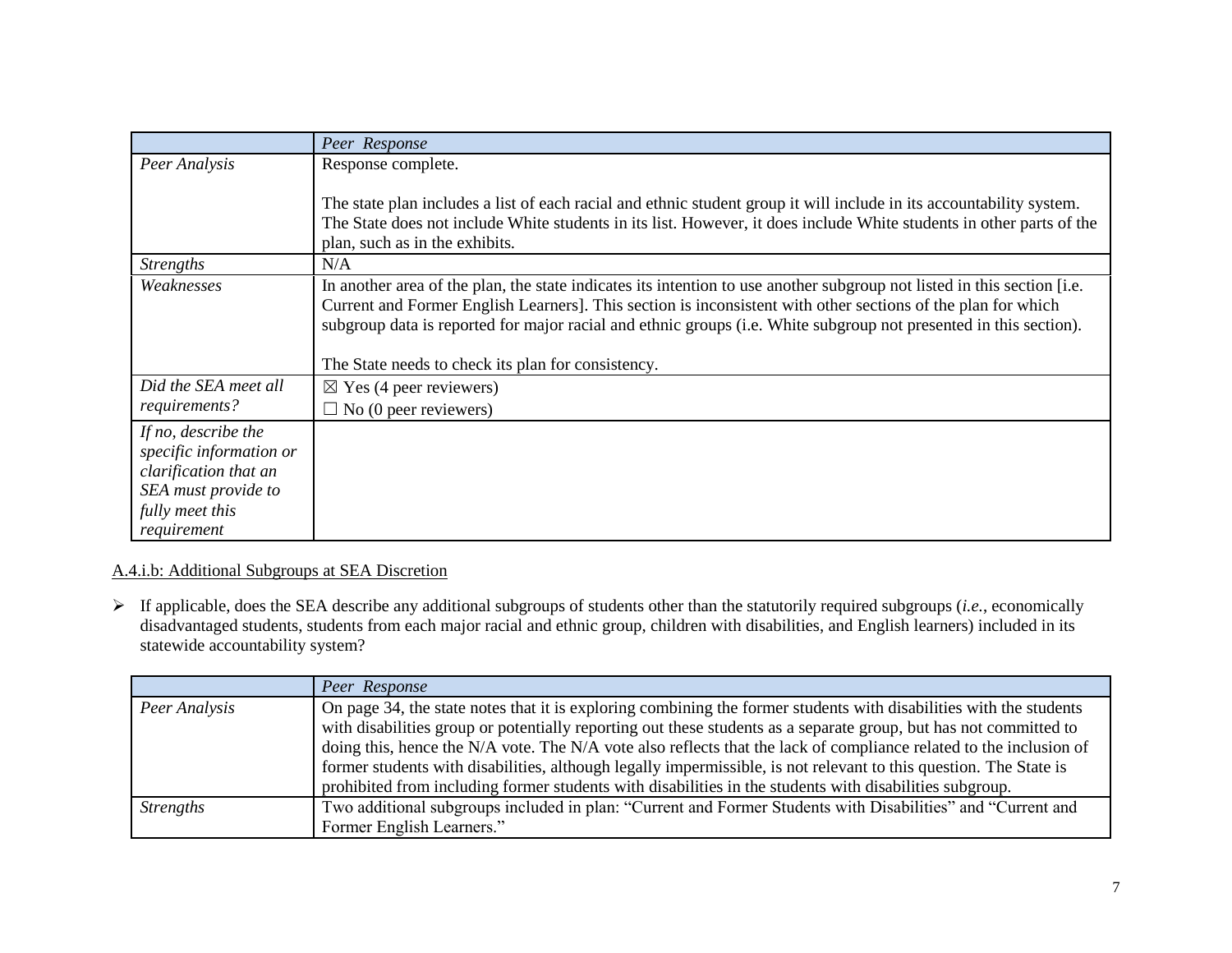| Weaknesses                                                                                                        | The State is considering using former students with disabilities in the student with disability subgroup, which is<br>not allowable.                                                                                                                                                                            |
|-------------------------------------------------------------------------------------------------------------------|-----------------------------------------------------------------------------------------------------------------------------------------------------------------------------------------------------------------------------------------------------------------------------------------------------------------|
| Did the SEA meet all<br>requirements?                                                                             | $\Box$ Yes (0 peer reviewers)<br>$\boxtimes$ No (3 peer reviewers)                                                                                                                                                                                                                                              |
|                                                                                                                   | 1 N/A vote                                                                                                                                                                                                                                                                                                      |
| If no, describe the<br>specific information or<br>clarification that an<br>SEA must provide to<br>fully meet this | The state cannot include former students with disabilities in the student with disability subgroup data. The option<br>to explore other combining the former students with disabilities with the students with disabilities group is not<br>permissible. The section about this on page 34 needs to be revised. |
| requirement                                                                                                       |                                                                                                                                                                                                                                                                                                                 |

#### A.4.i.c: Previously Identified English Learners

*Note: State Plan template item A.4.i.c requires a binary yes/no response from SEAs, and thus has no applicable peer review criteria.* 

### A.4.i.d: If Applicable, Exception for Recently Arrived English Learners

*Note: This peer review criterion applies only if a State selects the third option in item A.4.i.d in the consolidated State plan template for recently arrived English learners under which the State applies the exception under ESEA section 1111(b)(3)(A)(i) or the exception under ESEA section 1111(b)(3)(A)(ii) to a recently arrived English learner.*

 Does the SEA describe how it will choose which exception applies to a recently arrived English learner (*e.g.*, a statewide procedure that considers English language proficiency level in determining which, if any, exception applies)?

|                      | Peer Response                                                                                                                                                                                                                                                                    |
|----------------------|----------------------------------------------------------------------------------------------------------------------------------------------------------------------------------------------------------------------------------------------------------------------------------|
| Peer Analysis        | Response partially complete.                                                                                                                                                                                                                                                     |
|                      | The State indicated in the plan that they were selecting the third option. However, the text provided was<br>incongruent with this option. The state needs to either check a different option or provide how it will choose<br>which exception applies to a recently arrived EL. |
| <i>Strengths</i>     | N/A                                                                                                                                                                                                                                                                              |
| Weaknesses           | N/A                                                                                                                                                                                                                                                                              |
| Did the SEA meet all | $\Box$ Yes (0 peer reviewers)                                                                                                                                                                                                                                                    |
| requirements?        | $\boxtimes$ No (4 peer reviewers)                                                                                                                                                                                                                                                |
| If no, describe the  | To fully meet this requirement, the SEA must provide specific information or clarification about how it will                                                                                                                                                                     |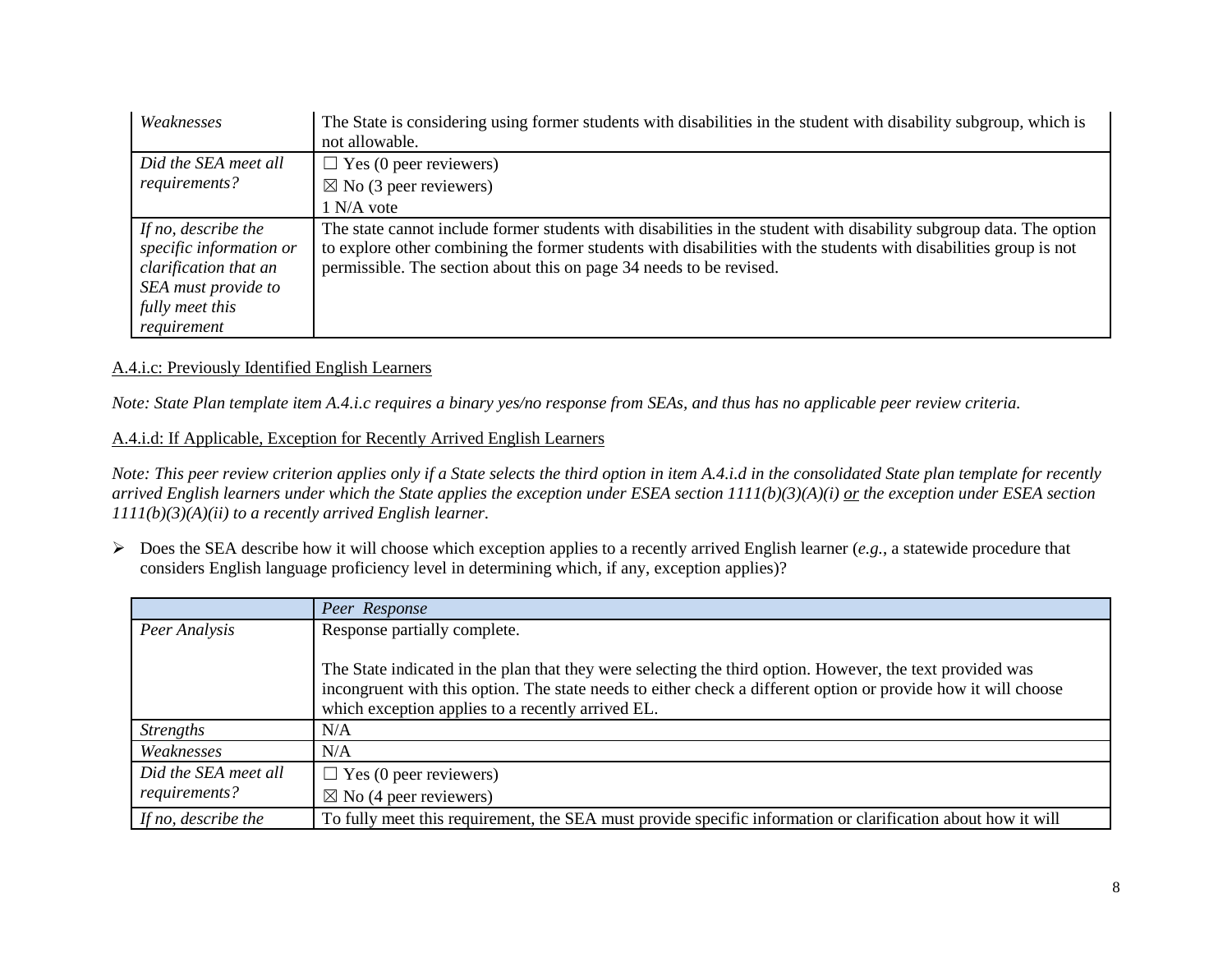| specific information or | no choose which exception applies to a recently arrived English learner or the state must select another exemption. |
|-------------------------|---------------------------------------------------------------------------------------------------------------------|
| clarification that an   |                                                                                                                     |
| SEA must provide to     |                                                                                                                     |
| fully meet this         |                                                                                                                     |
| requirement             |                                                                                                                     |

A.4.ii: Minimum N-Size (ESEA section 1111(c)(3)(A))

A.4.ii.a: Minimum N-Size for Accountability (ESEA section 1111(c)(3)(A)(i))

- $\triangleright$  Does the SEA provide the minimum number of students that the State determines is necessary to meet the requirements of any provisions under Title I, Part A of the ESEA that require disaggregation of information by each subgroup of students for accountability purposes, including annual meaningful differentiation and identification of schools?
- Is the minimum number of students the same State-determined number for all students and for each subgroup of students in the State (*i.e.*, economically disadvantaged students, students from each major racial and ethnic group, children with disabilities, and English learners) for accountability purposes?

|                         | Peer Response                                                            |
|-------------------------|--------------------------------------------------------------------------|
| Peer Analysis           | Response complete.                                                       |
|                         |                                                                          |
|                         | This item was met as the 'n' is the same for all students and subgroups. |
|                         | SEA will use a minimum n size of 10 for all students and student groups. |
| <i>Strengths</i>        | Plan references research-based approach to establishing N-size criteria. |
| Weaknesses              | N/A                                                                      |
| Did the SEA meet all    | $\boxtimes$ Yes (4 peer reviewers)                                       |
| requirements?           | $\Box$ No (0 peer reviewers)                                             |
| If no, describe the     |                                                                          |
| specific information or |                                                                          |
| clarification that an   |                                                                          |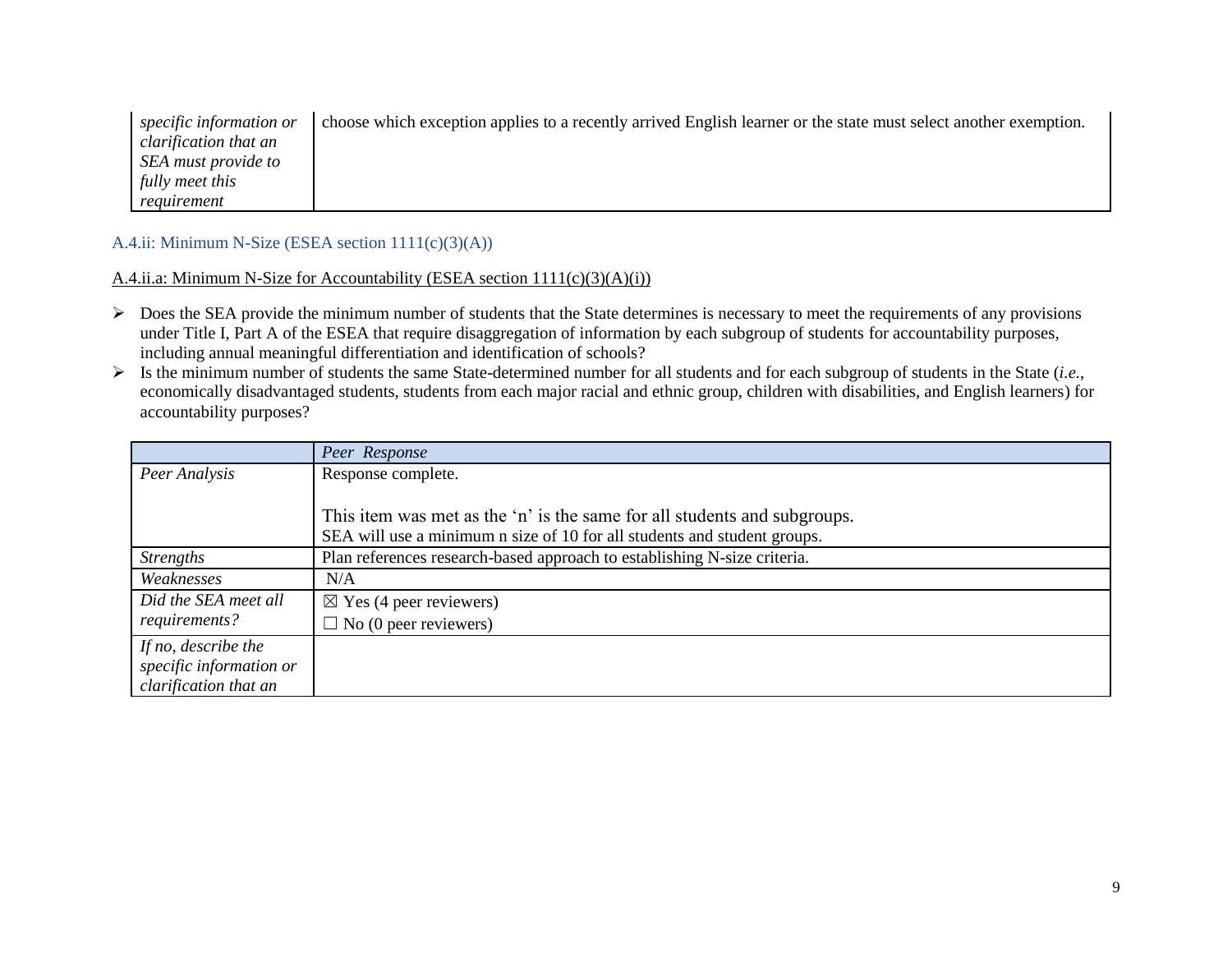*SEA must provide to fully meet this requirement*

 $\overline{a}$ 

### A.4.ii.b: Statistical Soundness of Minimum N-Size (ESEA section 1111(c)(3)(A)(i))

# $\triangleright$  Is the selected minimum number of students statistically sound?<sup>2</sup>

|                      | Peer Response                                                                                                                                                                                                                                                                                                                                                                                                                                                                                                                                                                 |
|----------------------|-------------------------------------------------------------------------------------------------------------------------------------------------------------------------------------------------------------------------------------------------------------------------------------------------------------------------------------------------------------------------------------------------------------------------------------------------------------------------------------------------------------------------------------------------------------------------------|
| Peer Analysis        | A detailed description of how the state determined if an 'n' size of 10 was a statistically sound number for this                                                                                                                                                                                                                                                                                                                                                                                                                                                             |
|                      | item was not met.                                                                                                                                                                                                                                                                                                                                                                                                                                                                                                                                                             |
|                      | While it is clear, the State serves many small, rural schools, the state plan did not include enough evidence to<br>support its selection of an n-size of 10. The State needs to include more details on its perspective (population or<br>sample) so that a determination can be made to support the selection of this n count. Furthermore, the State needs<br>to provide more details on how it calculates the indicators used in its system and whether the margin of error that<br>comes with an n count of 10 meets their criteria for statistical conclusion validity. |
| <b>Strengths</b>     | N/A                                                                                                                                                                                                                                                                                                                                                                                                                                                                                                                                                                           |
| Weaknesses           | The information regarding why the state uses an 'n' size of 10 is insufficient.                                                                                                                                                                                                                                                                                                                                                                                                                                                                                               |
| Did the SEA meet all | $\boxtimes$ Yes (2 peer reviewers)                                                                                                                                                                                                                                                                                                                                                                                                                                                                                                                                            |
| requirements?        | $\boxtimes$ No (2 peer reviewers)                                                                                                                                                                                                                                                                                                                                                                                                                                                                                                                                             |

 $2$  Consistent with ESEA section 1111(i), information collected or disseminated under ESEA section 1111 shall be collected and disseminated in a manner that protects the privacy of individuals consistent with section 444 of the General Education Provisions Act (20 U.S.C. 1232g, commonly known as the "Family Educational Rights and Privacy Act of 1974"). When selecting a minimum n-size for reporting, States should consult the Institute of Education Sciences report "Best Practices for Determining Subgroup [Size in Accountability Systems While Protecting Personally Identifiable Student Information"](https://nces.ed.gov/pubs2017/2017147.pdf) to identify appropriate statistical disclosure limitation strategies for protecting student privacy.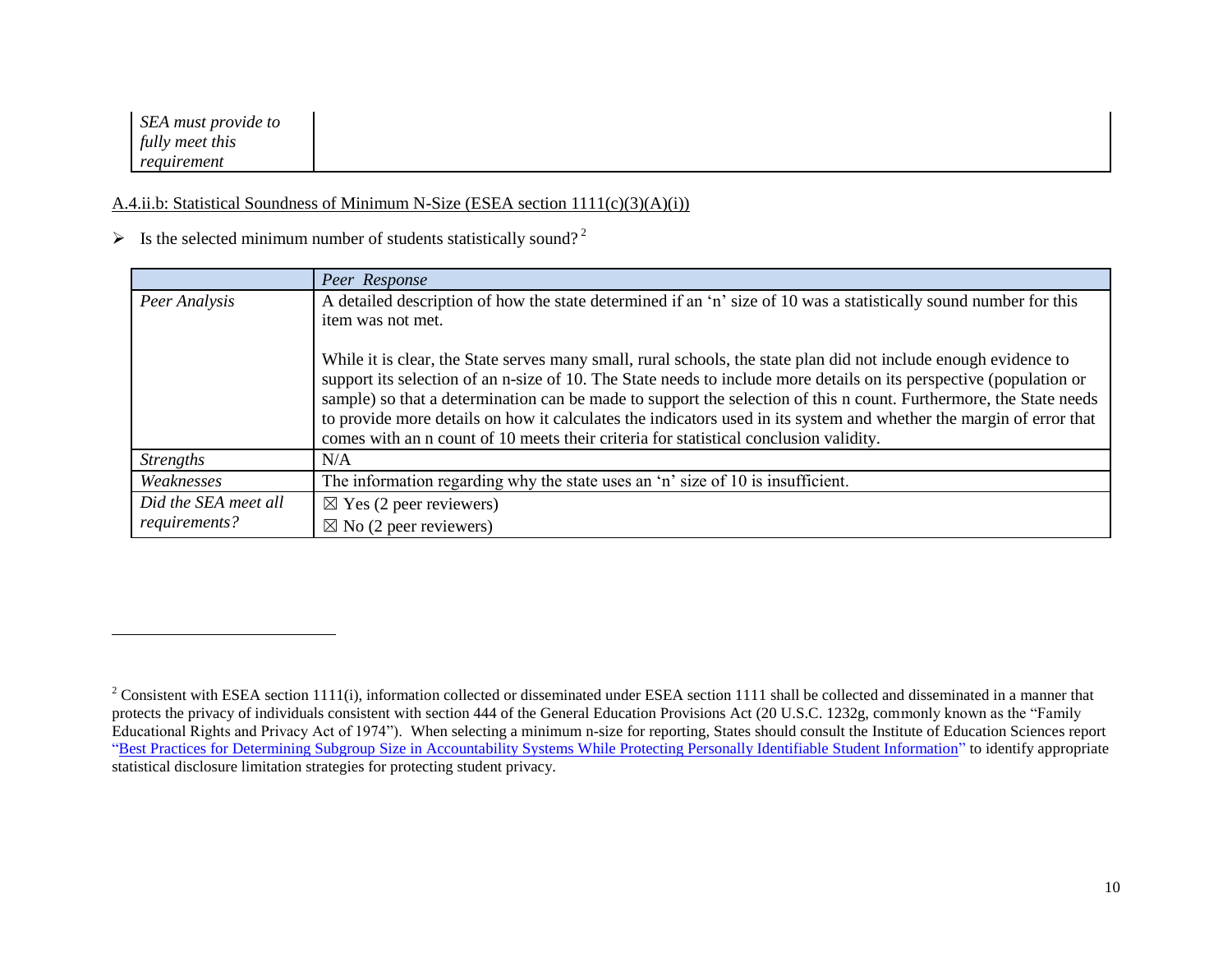| If no, describe the     | The state must provide a more detailed description regarding the statistical soundness of an 'n' size of 10. The |
|-------------------------|------------------------------------------------------------------------------------------------------------------|
| specific information or | description must provide how the State calculates each indicator, whether the margin of error that comes with an |
| clarification that an   | n count of 10 meets their criteria for statistical conclusion validity, and what perspective the state takes.    |
| SEA must provide to     |                                                                                                                  |
| fully meet this         |                                                                                                                  |
| requirement             |                                                                                                                  |

# A.4.ii.c: How the SEA Determined Minimum N-Size (ESEA section 1111(c)(3)(A)(ii))

- $\triangleright$  Does the SEA describe how it determined the minimum number of students?
- ▶ Does the description include how the State collaborated with teachers, principals, other school leaders, parents, and other stakeholders when determining such minimum number?

|                         | Peer Response                                                                                                     |
|-------------------------|-------------------------------------------------------------------------------------------------------------------|
| Peer Analysis           | Response complete.                                                                                                |
|                         |                                                                                                                   |
|                         | The State chose 10 to include as many students as possible in its system. Given the size of the states'           |
|                         | schools an n size of 10 appears reasonable. The SEA made this decision based off an ESSA Advisory                 |
|                         | workgroup recommendation. The workgroup included the type of stakeholders listed above.                           |
| <i>Strengths</i>        | A broad variety of constituents was included in this decision. Plan promotes equity by including as many students |
|                         | as possible.                                                                                                      |
| Weaknesses              | N/A                                                                                                               |
| Did the SEA meet all    | $\boxtimes$ Yes (4 peer reviewers)                                                                                |
| requirements?           | $\Box$ No (0 peer reviewers)                                                                                      |
| If no, describe the     |                                                                                                                   |
| specific information or |                                                                                                                   |
| clarification that an   |                                                                                                                   |
| SEA must provide to     |                                                                                                                   |
| fully meet this         |                                                                                                                   |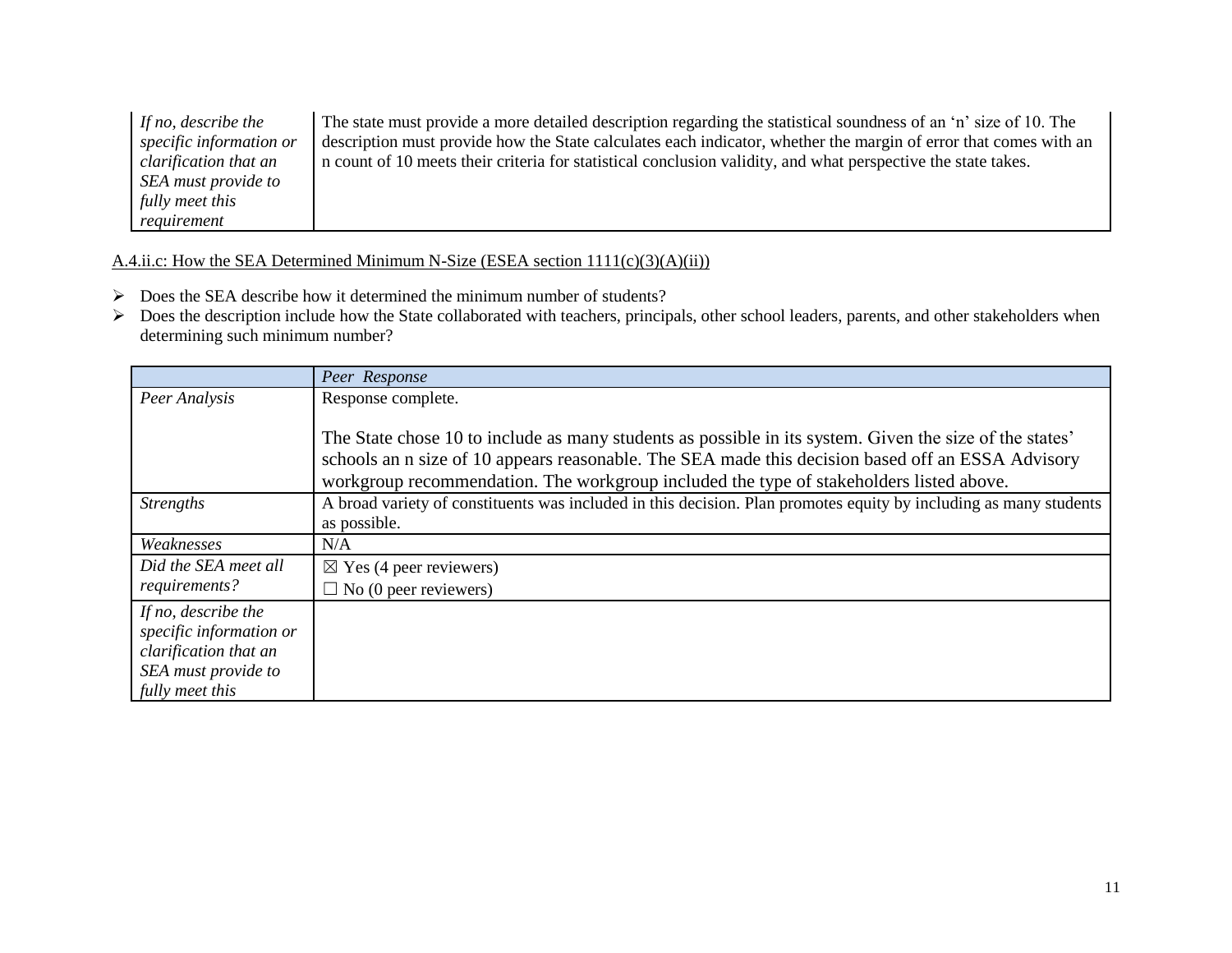#### *requirement*

A.4.ii.d: Minimum N-Size and Ensuring Student Privacy (ESEA section 1111(c)(3)(A)(iii))

 $\triangleright$  Does the SEA describe how it ensures that the minimum number of students will protect the privacy of individual students?<sup>3</sup>

|                         | Peer Response                                                                                                      |
|-------------------------|--------------------------------------------------------------------------------------------------------------------|
| Peer Analysis           | Response partially complete. More detail is needed to meet this area. FERPA and HIPPA guidelines alone do not      |
|                         | assure students cannot be individually identified.                                                                 |
| <i>Strengths</i>        | Plan identifies how it ensures that the minimum number of students will protect the privacy of individual students |
|                         | based on FERPA and HIPPA guidelines.                                                                               |
| Weaknesses              | Plan does not describe how it ensures that the minimum number of students will protect the privacy of individual   |
|                         | students beyond the n count guidance found in FERPA and HIPPA. For example, how will the State ensure              |
|                         | student privacy in instances when all students are non-proficient on a measure?                                    |
| Did the SEA meet all    | $\boxtimes$ Yes (2 peer reviewers)                                                                                 |
| requirements?           | $\boxtimes$ No (2 peer reviewers)                                                                                  |
| If no, describe the     | The state needs to provide more assurances beyond FERPA and HIPPA to ensure student privacy. The state             |
| specific information or | needs to provide more detailed information about its efforts to ensure student privacy.                            |
| clarification that an   |                                                                                                                    |
| SEA must provide to     |                                                                                                                    |
| fully meet this         |                                                                                                                    |
| requirement             |                                                                                                                    |

#### A.4.ii.e: If Applicable, Minimum N-Size for Reporting

- $\triangleright$  If the SEA's minimum number of students for purposes of reporting is lower than the minimum number of students for accountability purposes, does the SEA provide the minimum number of students for purposes of reporting?
- $\triangleright$  Is the SEA's minimum number of students for purposes of reporting consistent with the requirements in ESEA section 1111(i), including with respect to privacy and statistical reliability?

 $\overline{a}$ 

 $3$  See footnote 5 above for further guidance.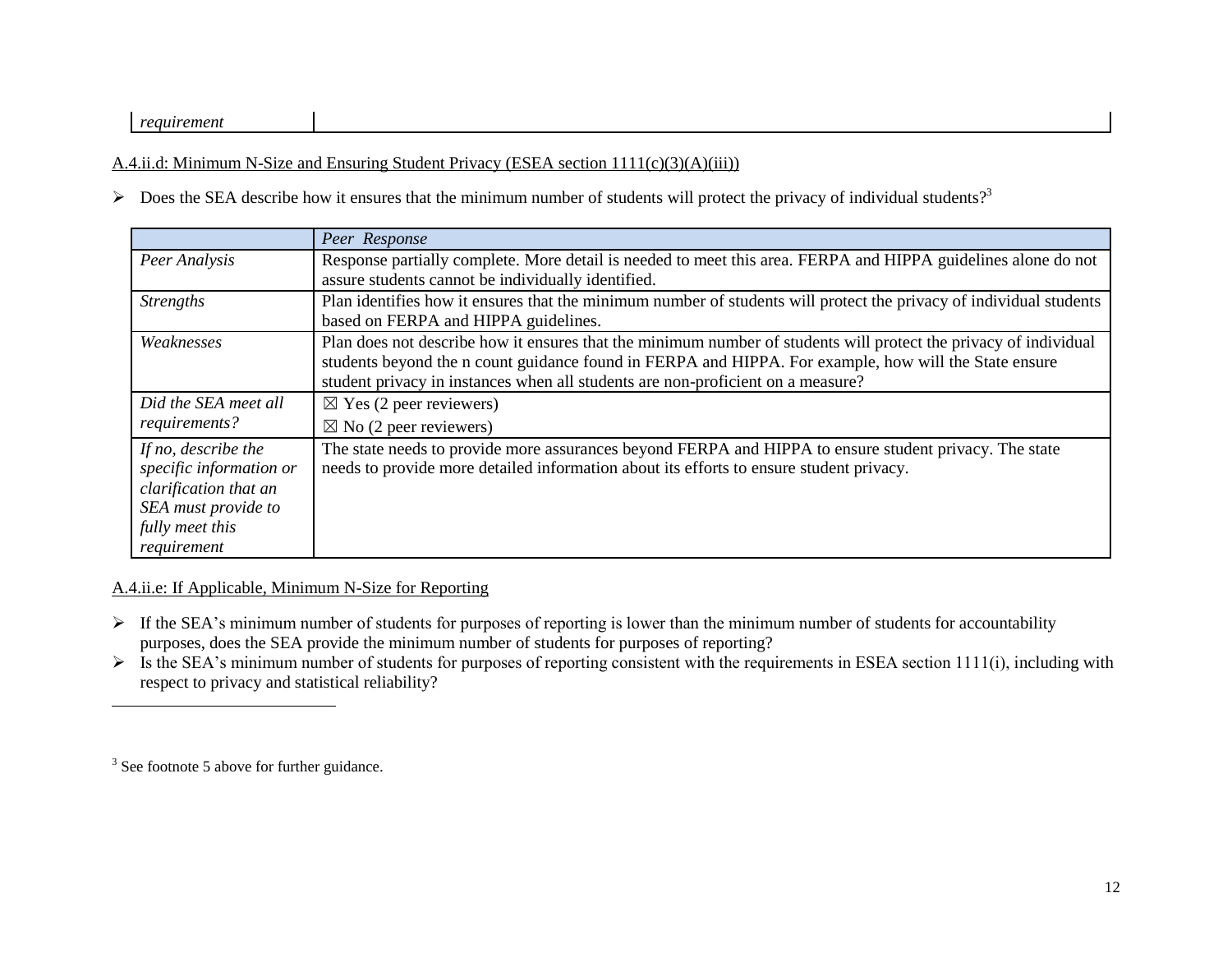|                         | Peer Response                 |
|-------------------------|-------------------------------|
| Peer Analysis           | N/A                           |
| <b>Strengths</b>        | N/A                           |
| Weaknesses              | N/A                           |
| Did the SEA meet all    | $\Box$ Yes (0 peer reviewers) |
| requirements?           | $\Box$ No (0 peer reviewers)  |
| If no, describe the     | N/A                           |
| specific information or |                               |
| clarification that an   |                               |
| SEA must provide to     |                               |
| fully meet this         |                               |
| requirement             |                               |

## A.4.iii: Establishment of Long-Term Goals (ESEA section 1111(c)(4)(A))

#### A.4.iii.a: Academic Achievement (ESEA section 1111(c)(4)(A)(i)(I)(aa))

#### A.4.iii.a.1: Long-term goals

- $\triangleright$  Does the SEA identify (*i.e.*, by providing a numeric measure) and describe the long-term goals for all students for improved academic achievement, as measured by grade-level proficiency on the annual statewide reading/language arts and mathematics assessments (which must apply the same academic achievement standards to all public school students in the State, except those with the most significant cognitive disabilities)?
- Does the SEA identify and describe long-term goals for each subgroup of students?
- $\triangleright$  Does the SEA's description include baseline data for all students and for each subgroup of students?
- $\triangleright$  Does the SEA's description include the timeline for meeting the long-term goals?
- $\triangleright$  Is the timeline the same multi-year length of time for all students and for each subgroup of students?
- $\triangleright$  Are the long-term goals ambitious?

|               | Peer Response                                                                                                                                                                                                                                                                                                                                                                                                                                                                                                                         |
|---------------|---------------------------------------------------------------------------------------------------------------------------------------------------------------------------------------------------------------------------------------------------------------------------------------------------------------------------------------------------------------------------------------------------------------------------------------------------------------------------------------------------------------------------------------|
| Peer Analysis | Response partially complete. The long term goals are not considered to be ambitious (maximum percent<br>proficient in ELA in 2030 is 75.81% and does not match the state goal of graduating 90% of all students college<br>and career ready). The state may consider discussing how high school diplomas correlate to college- and career-<br>readiness in establishing its long term ambitious goal. The state may also consider clarifying the composition of<br>the baseline data (i.e. how are 3-8 tests and/or SAT factored in)? |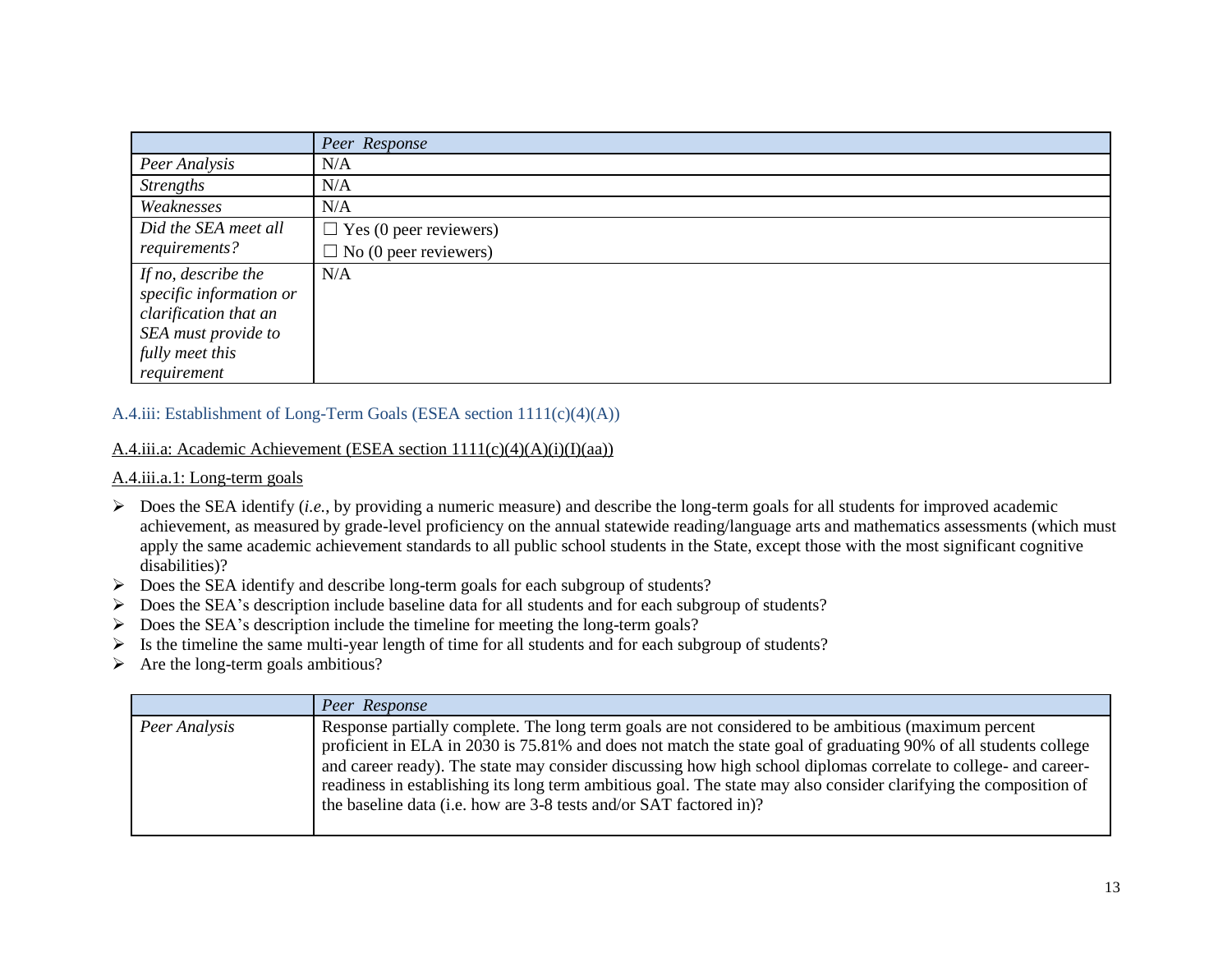|                                                                                                                                  | The state may consider using its online platform to set meaningful indicators and goals for lower-performing<br>groups. Although the state discusses the use of Dirigo, it should describe how it will set indicators and goals in<br>order to monitor progress in a meaningful way. Without further description, there is the assumption of lower<br>expectations for certain subgroups.                           |
|----------------------------------------------------------------------------------------------------------------------------------|---------------------------------------------------------------------------------------------------------------------------------------------------------------------------------------------------------------------------------------------------------------------------------------------------------------------------------------------------------------------------------------------------------------------|
| <i>Strengths</i>                                                                                                                 | Strategic framework – page 8; use of Dirigo Star                                                                                                                                                                                                                                                                                                                                                                    |
| Weaknesses                                                                                                                       | The long-term goals may not be ambitious for all students and subgroups. The plan does not describe the long-<br>term goals for all students for improved academic achievement. The interim goals are misaligned with the long-<br>term goals. This warrants more information on how the state plans to achieve the long-term goals (p. 101). The<br>timeline does not have sufficient detail in the interim years. |
| Did the SEA meet all                                                                                                             | $\boxtimes$ Yes (1 peer reviewer)                                                                                                                                                                                                                                                                                                                                                                                   |
| requirements?                                                                                                                    | $\boxtimes$ No (3 peer reviewers)                                                                                                                                                                                                                                                                                                                                                                                   |
| If no, describe the<br>specific information or<br>clarification that an<br>SEA must provide to<br>fully meet this<br>requirement | The state needs to provide more information on the ambitiousness of their goals. The state needs to provide more<br>information on how it plans to achieve the long-term goals.                                                                                                                                                                                                                                     |

A.4.iii.a.2: Measurements of interim progress

- $\triangleright$  Does the SEA provide measurements of interim progress toward meeting the long-term goals for all students?
- Does the SEA provide measurements of interim progress toward meeting the long-term goals for each subgroup of students?

|                         | Peer Response                                                                                                |
|-------------------------|--------------------------------------------------------------------------------------------------------------|
| Peer Analysis           | Response complete. State may consider providing annual interim measures to schools and districts in order to |
|                         | monitor progress and potentially use in the accountability system.                                           |
| <b>Strengths</b>        | Interim goals require under-performing groups to grow at faster rates to narrow achievement gaps.            |
| Weaknesses              | Interim goals require over-performing groups to regress to narrow achievement gaps.                          |
| Did the SEA meet all    | $\boxtimes$ Yes (4 peer reviewers)                                                                           |
| requirements?           | $\Box$ No (0 peer reviewers)                                                                                 |
| If no, describe the     |                                                                                                              |
| specific information or |                                                                                                              |
| clarification that an   |                                                                                                              |
| SEA must provide to     |                                                                                                              |
| fully meet this         |                                                                                                              |
| requirement             |                                                                                                              |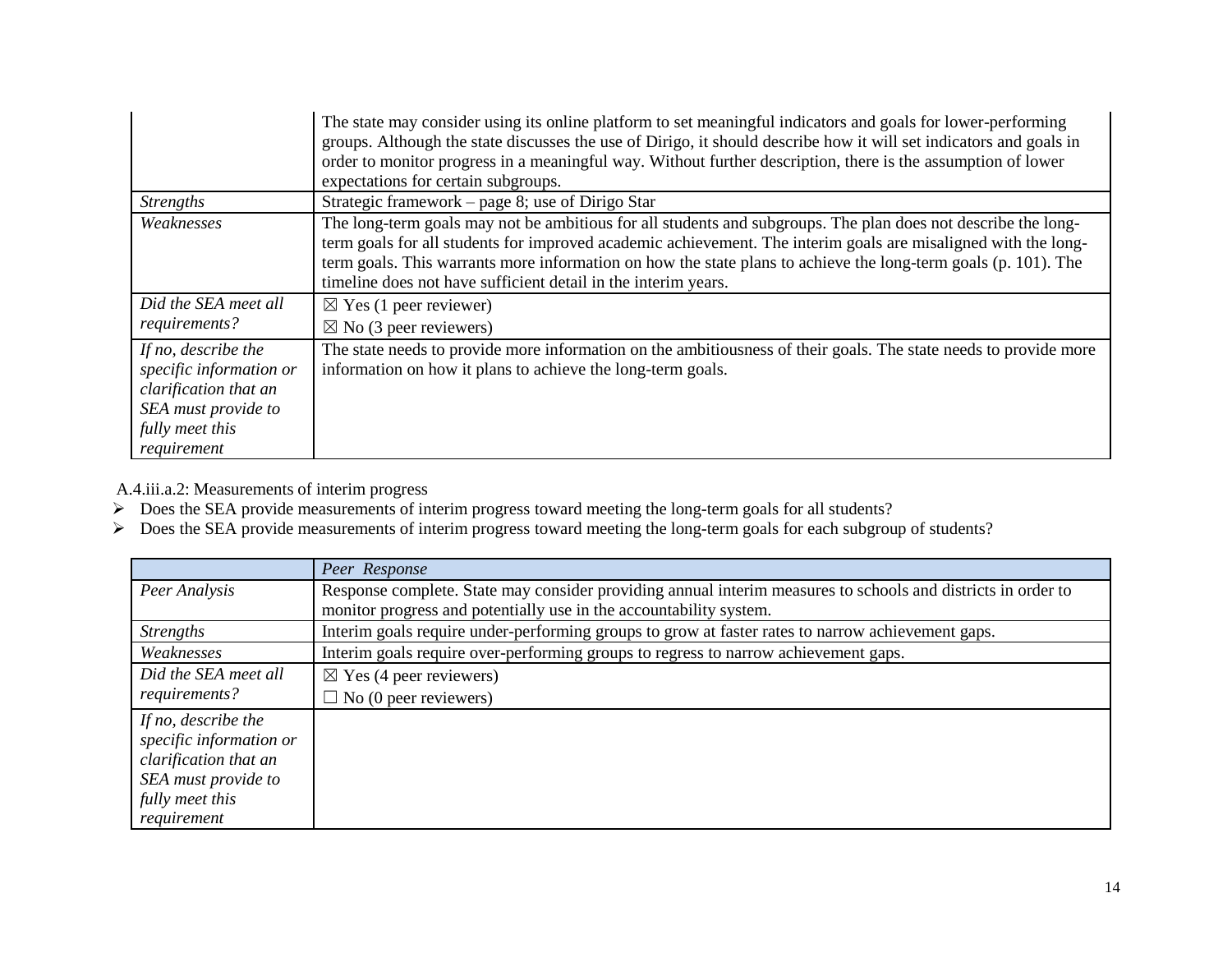## A.4.iii.a.3: Improvement necessary to close statewide proficiency gaps

 $\triangleright$  Do the long-term goals and measurements of interim progress for academic achievement take into account the improvement necessary for subgroups of students who are behind in reaching those goals to make significant progress in closing statewide proficiency gaps, such that the State's long-term goals require greater rates of improvement for subgroups of students that are lower achieving?

|                         | Peer Response                                                                                                           |
|-------------------------|-------------------------------------------------------------------------------------------------------------------------|
| Peer Analysis           | Response complete.                                                                                                      |
|                         |                                                                                                                         |
|                         | The State's plan includes goals and measurements of interim progress that lead to the narrowing of achievement          |
|                         | gaps. The goals provided require student groups that are further behind to grow more rapidly than their peers. By       |
|                         | the State's long-term timeline, the achievement gaps present in the goals will be narrower than they are at<br>present. |
| <i>Strengths</i>        | N/A                                                                                                                     |
| Weaknesses              | Plan provides for sufficient, but not significant, progress in closing statewide proficiency gaps for all students and  |
|                         | all subgroups to achieve 90% proficiency by 2030, as indicated by Appendix A. Though the plan provides for a            |
|                         | narrowing of the achievement gap by the end of 2030, an achievement gap will still exist for under-performing           |
|                         | subgroups.                                                                                                              |
| Did the SEA meet all    | $\boxtimes$ Yes (4 peer reviewers)                                                                                      |
| requirements?           | $\Box$ No (0 peer reviewers)                                                                                            |
| If no, describe the     |                                                                                                                         |
| specific information or |                                                                                                                         |
| clarification that an   |                                                                                                                         |
| SEA must provide to     |                                                                                                                         |
| fully meet this         |                                                                                                                         |
| requirement             |                                                                                                                         |

### A.4.iii.b: Graduation Rate (ESEA section  $1111(c)(4)(A)(i)(I)(bb)$ )

A.4.iii.b.1: Long-term goals for four-year adjusted cohort graduation rate

- $\triangleright$  Does the SEA identify and describe the long-term goals for the four-year adjusted cohort graduation rate for all students?
- Does the SEA identify and describe the long-term goals for the four-year adjusted cohort graduation rate for each subgroup of students?
- Does the SEA's description include baseline data for all students and for each subgroup of students?
- $\triangleright$  Does the SEA's description include the timeline for meeting the long-term goals?
- $\triangleright$  Is the timeline the same multi-year length of time for all students and for each subgroup of students?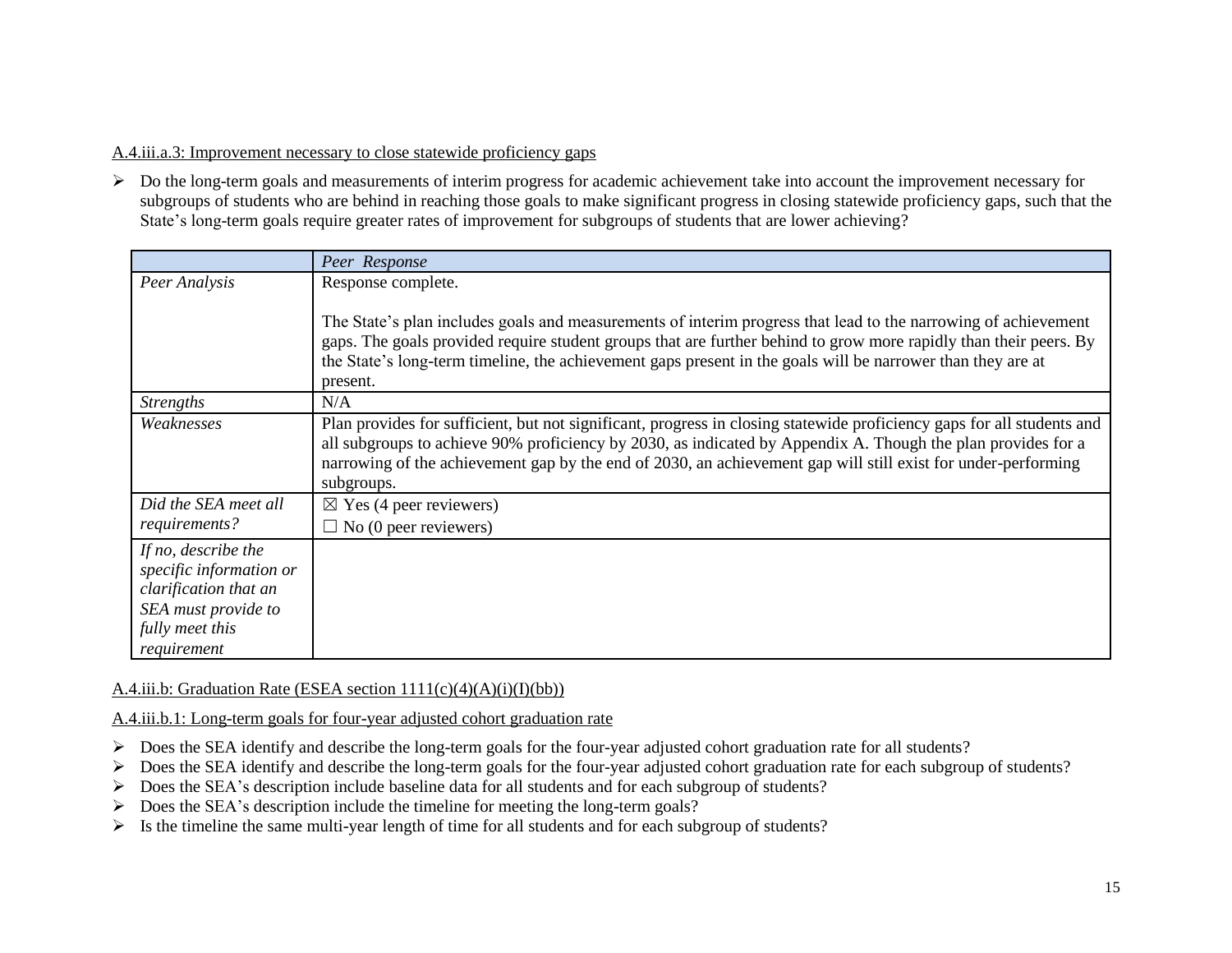$\triangleright$  Are the long-term goals ambitious?

|                         | Peer Response                                                                                                         |
|-------------------------|-----------------------------------------------------------------------------------------------------------------------|
| Peer Analysis           | Response partially complete. It is not clear that the state goals are ambitious for all students and subgroups, given |
|                         | the information provided (i.e. accelerated graduation rate in previous years). There are subgroups already near, at,  |
|                         | or above a 90% graduation rate.                                                                                       |
| <i>Strengths</i>        | Table included.                                                                                                       |
| Weaknesses              | This goal does not require growth for groups that are already at or above a graduation rate of 90%.                   |
| Did the SEA meet all    | $\boxtimes$ Yes (1 peer reviewer)                                                                                     |
| requirements?           | $\boxtimes$ No (3 peer reviewers)                                                                                     |
| If no, describe the     | The plan needs to provide specific information or clarification regarding the ambitiousness of the goal, ensuring     |
| specific information or | its appropriateness for all students and subgroups.                                                                   |
| clarification that an   |                                                                                                                       |
| SEA must provide to     |                                                                                                                       |
| fully meet this         |                                                                                                                       |
| requirement             |                                                                                                                       |

A.4.iii.b.2: If applicable, long-term goals for each extended-year adjusted cohort graduation rate

- If applicable (*i.e.*, if the SEA chooses, at its discretion, to establish long-term goals for one or more extended-year rates), does the SEA identify and describe the long-term goals for each extended-year adjusted cohort graduation rate for all students?
- If applicable (*i.e.*, if the SEA chooses, at its discretion, to establish long-term goals for one or more extended-year rates), does the SEA identify and describe the long-term goals for each extended-year adjusted cohort graduation rate for each subgroup of students?
- $\triangleright$  Does the SEA's description include baseline data for all students and for each subgroup of students?
- $\triangleright$  Does the SEA's description include the timeline for meeting the long-term goals?
- $\triangleright$  Is the timeline the same multi-year length of time for all students and for each subgroup of students?
- $\triangleright$  Are the long-term goals ambitious?
- Are the long-term goals more rigorous than the long-term goals set for the four-year adjusted cohort graduation rate?

|                  | Peer Response                                                                                                                                                                                                                         |
|------------------|---------------------------------------------------------------------------------------------------------------------------------------------------------------------------------------------------------------------------------------|
| Peer Analysis    | Response partially complete. The state goals may be insufficiently ambitious, given the information provided (i.e.<br>accelerated graduation rate in previous years). There are subgroups already near, at, or above a 90% graduation |
|                  | rate.                                                                                                                                                                                                                                 |
| <b>Strengths</b> | Table included exhibit 4.                                                                                                                                                                                                             |
| Weaknesses       | For some subgroups, the baseline graduation rate with interim progress measures are near the goal of 90% for the                                                                                                                      |
|                  | four-year adjusted cohort graduation rate for all students. For the (2) subgroups already exceeding the goal of                                                                                                                       |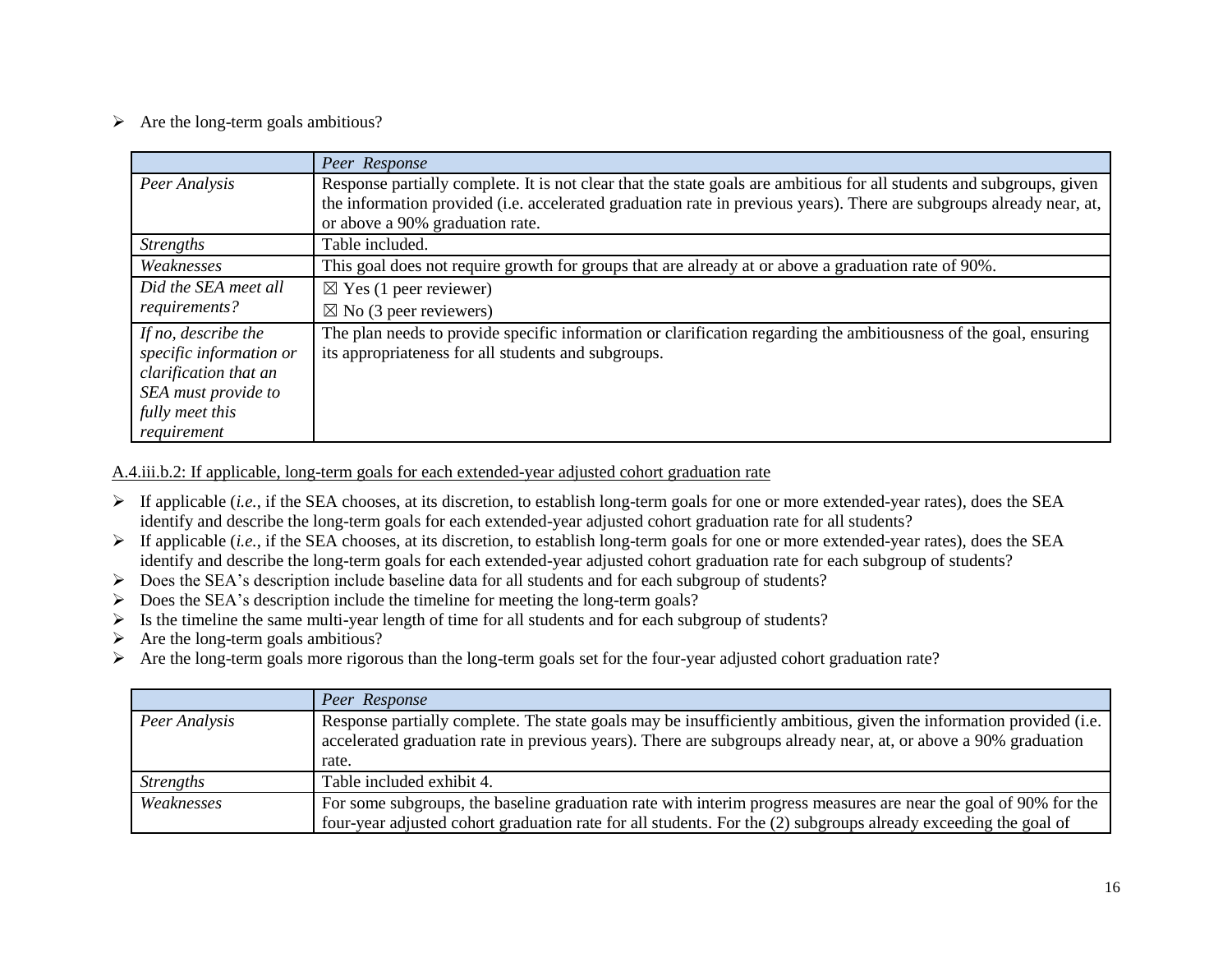|                                                                                                                                  | 90% for the four-year adjusted cohort graduation rate for all students, no growth is expected or required.                                                                                                                                                                                                         |
|----------------------------------------------------------------------------------------------------------------------------------|--------------------------------------------------------------------------------------------------------------------------------------------------------------------------------------------------------------------------------------------------------------------------------------------------------------------|
|                                                                                                                                  | The extended adjusted cohort graduation long term goals are not more rigorous that the 4-year adjusted cohort<br>graduation rate.                                                                                                                                                                                  |
| Did the SEA meet all                                                                                                             | $\Box$ Yes (0 peer reviewers)                                                                                                                                                                                                                                                                                      |
| requirements?                                                                                                                    | $\boxtimes$ No (4 peer reviewers)                                                                                                                                                                                                                                                                                  |
| If no, describe the<br>specific information or<br>clarification that an<br>SEA must provide to<br>fully meet this<br>requirement | The plan needs to provide specific information or clarification regarding the ambitiousness of the goal, ensuring<br>its appropriateness for all students and subgroups. The extended year adjusted cohort graduation rate goal needs<br>to be more rigorous than the 4-year rate adjusted cohort graduation rate. |

### A.4.iii.b.3: Measurements of interim progress

- > Does the SEA provide measurements of interim progress toward the long-term goals for the four-year adjusted cohort graduation rate and any extended-year adjusted cohort graduation rate for all students?
- Does the SEA provide measurements of interim progress toward the long-term goals for the four-year adjusted cohort graduation rate and any extended-year adjusted cohort graduation rate for each subgroup of students?

|                                                                         | Peer Response                                                                                                                                                                                    |
|-------------------------------------------------------------------------|--------------------------------------------------------------------------------------------------------------------------------------------------------------------------------------------------|
| Peer Analysis                                                           | Response complete.                                                                                                                                                                               |
|                                                                         | SEA provides measures of interim progress for all students and subgroups for every 3 years until 2030<br>for both four-year adjusted cohort and extended-year cohort rates.                      |
|                                                                         | Since the State plan only includes measures of interim progress every three years, the state may consider                                                                                        |
|                                                                         | applying its methodology to each school and set individual school baselines, and provide these annual targets to<br>schools and districts for planning purposes for ongoing improvement support. |
| <b>Strengths</b>                                                        | Interim goals lead to closure of gaps.                                                                                                                                                           |
| Weaknesses                                                              | Measures are the same for 4 year AGR and extended year AGR.                                                                                                                                      |
| Did the SEA meet all                                                    | $\boxtimes$ Yes (4 peer reviewers)                                                                                                                                                               |
| requirements?                                                           | $\Box$ No (0 peer reviewers)                                                                                                                                                                     |
| If no, describe the<br>specific information or<br>clarification that an |                                                                                                                                                                                                  |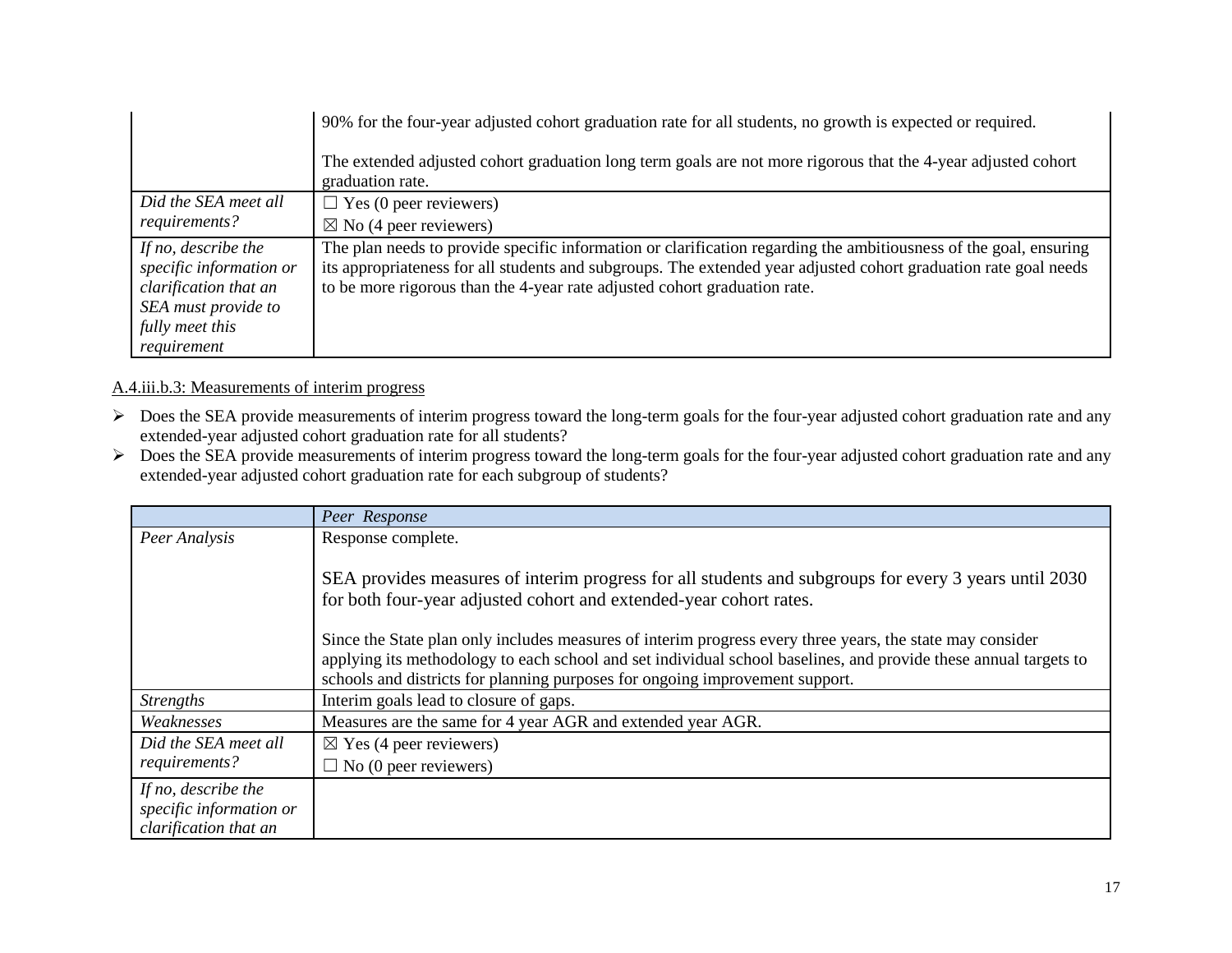| SEA must provide to |  |
|---------------------|--|
| fully meet this     |  |
| requirement         |  |

A.4.iii.b.4: Improvement necessary to close statewide graduation rate gaps

 $\triangleright$  Do the long-term goals and measurements of interim progress for the four-year adjusted cohort graduation rate and any extended-year adjusted cohort graduation rate take into account the improvement necessary for subgroups of students who are behind in reaching those goals to make significant progress in closing statewide graduation rate gaps, such that the State's long-term goals require greater rates of improvement for subgroups of students that graduate from high school at lower rates?

|                                                | Peer Response                                                                                                                                                                                                 |
|------------------------------------------------|---------------------------------------------------------------------------------------------------------------------------------------------------------------------------------------------------------------|
| Peer Analysis                                  | The state establishes a uniform goal for all students and subgroups so that gaps will close completely by<br>2030. The goal the state establishes for both four-year adjusted cohort and extended-year cohort |
|                                                | graduation rates is 90% by 2030 for all subgroups of students.                                                                                                                                                |
| <i>Strengths</i>                               | Progressions are ambitious for each subgroup.                                                                                                                                                                 |
| Weaknesses                                     | N/A                                                                                                                                                                                                           |
| Did the SEA meet all                           | $\boxtimes$ Yes (4 peer reviewers)                                                                                                                                                                            |
| requirements?                                  | $\Box$ No (0 peer reviewers)                                                                                                                                                                                  |
| If no, describe the<br>specific information or |                                                                                                                                                                                                               |
| clarification that an<br>SEA must provide to   |                                                                                                                                                                                                               |
| fully meet this<br>requirement                 |                                                                                                                                                                                                               |

A.4.iii.c: English Language Proficiency (ESEA section 1111(c)(4)(A)(ii))

A.4.iii.c.1: Long-term goals

- $\triangleright$  Does the SEA identify and describe the long-term goal for increases in the percentage of English learners making progress in achieving English language proficiency, as measured by the statewide English language proficiency assessment?
- $\triangleright$  Does the SEA's description include baseline data?
- Does the SEA's description include the State-determined timeline for English learners to achieve English language proficiency?
- $\triangleright$  Is the long-term goal ambitious?

*Peer Response*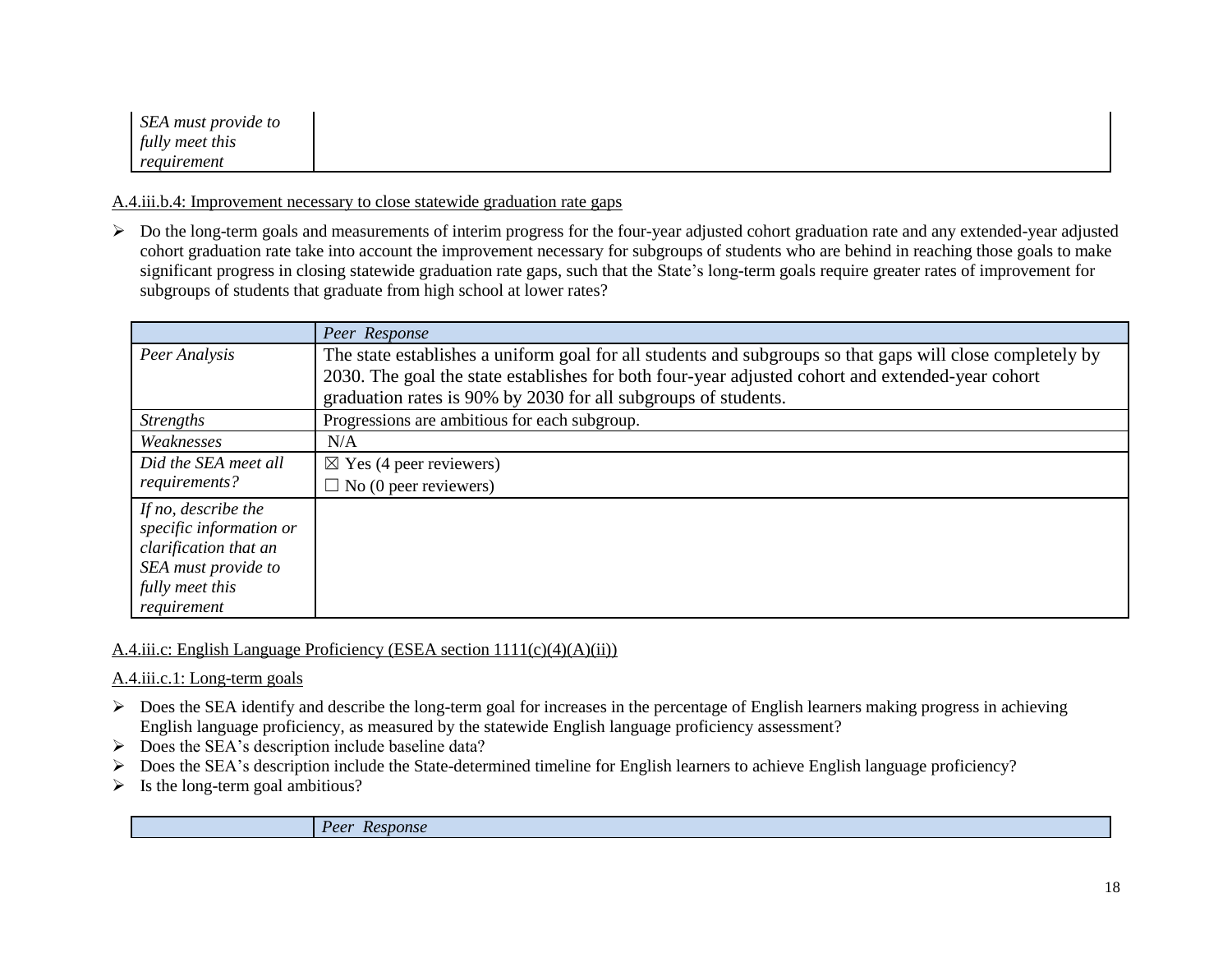| Peer Analysis           | Response partially complete. The state sets a goal for 90% of students to demonstrate proficiency (i.e. proficiency |
|-------------------------|---------------------------------------------------------------------------------------------------------------------|
|                         | rate), not progress towards proficiency.                                                                            |
| <i>Strengths</i>        | Timeline aligns with the state's long-term goal for Academic Achievement.                                           |
| Weaknesses              | The plan does not describe the long-term goal for increases in the percentage of English learners making progress   |
|                         | in achieving English language proficiency. Plan uses simulated data not representative of actual student            |
|                         | performance to identify and describe the long-term goal for increases in the percentage of English learners         |
|                         | making progress in achieving English language proficiency.                                                          |
| Did the SEA meet all    | $\Box$ Yes (0 peer reviewers)                                                                                       |
| requirements?           | $\boxtimes$ No (4 peer reviewers)                                                                                   |
| If no, describe the     | In the absence of actual data, a more detailed description of the methodology is needed, including ambitious        |
| specific information or | progress goals. The state must provide appropriate data – simulated or otherwise – for the percent of students      |
| clarification that an   | making progress in EL proficiency. The state must also explain how it derives that data for purposes of meeting     |
| SEA must provide to     | this requirement. The state needs to align the text on page 16 with Exhibit 5, and must meet the requirement of     |
| fully meet this         | the statute, which requires SEAs to set long-term goals for the percent of students making progress towards EL      |
| requirement             | proficiency. This plan includes a goal for proficiency, not progress towards proficiency, which is insufficient to  |
|                         | meet the statute                                                                                                    |

# A.4.iii.c.2: Measurements of interim progress

 $\triangleright$  Does the SEA provide measurements of interim progress toward the long-term goal for increases in the percentage of English learners making progress in achieving English language proficiency?

|                         | Peer Response                                                                                                 |
|-------------------------|---------------------------------------------------------------------------------------------------------------|
| Peer Analysis           | Response partially complete. These goals are for the percent of ELs achieving proficiency, rather than making |
|                         | progress towards EL proficiency.                                                                              |
| <b>Strengths</b>        | N/A                                                                                                           |
| Weaknesses              | The goals provided were not aligned with the goals of this requirement.                                       |
| Did the SEA meet all    | $\Box$ Yes (0 peer reviewers)                                                                                 |
| requirements?           | $\boxtimes$ No (4 peer reviewers)                                                                             |
| If no, describe the     | The state needs to set interim goals for EL students demonstrating progress towards proficiency, rather than  |
| specific information or | proficiency alone.                                                                                            |
| clarification that an   |                                                                                                               |
| SEA must provide to     |                                                                                                               |
| fully meet this         |                                                                                                               |
| requirement             |                                                                                                               |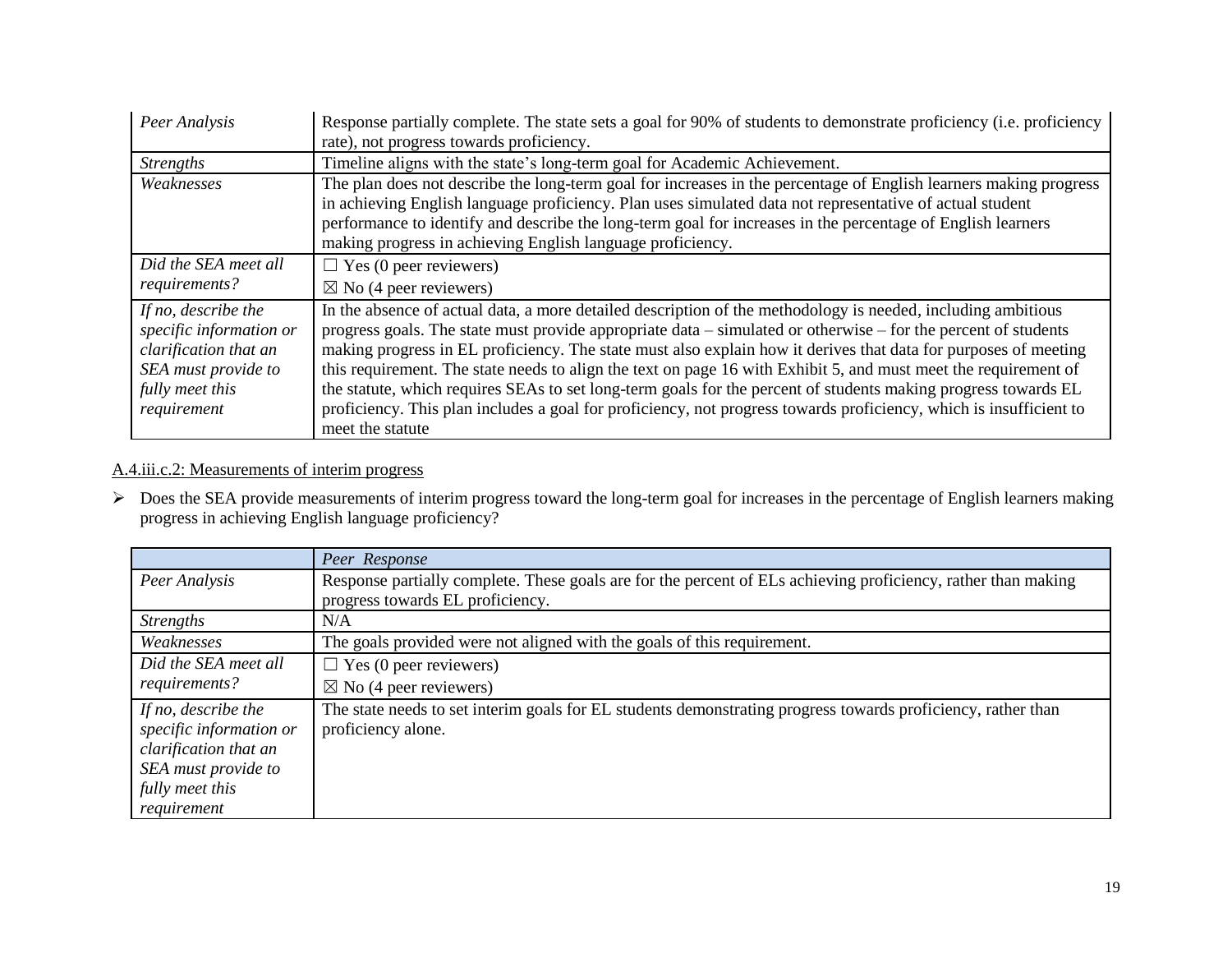## A.4.iv: Indicators (ESEA section  $1111(c)(4)(B)$ ,  $1111(c)(4)(E)(ii)$ )

*Note: A single indicator may consist of multiple components or measures. Peers must review each such component or measure for compliance with all of the required elements.*

#### A.4.iv.a: Academic Achievement

- $\triangleright$  Does the SEA describe the Academic Achievement indicator used in its statewide accountability system, including that the SEA uses the same indicator for all schools in all LEAs across the State?
- $\triangleright$  Does the description include how the SEA calculates the indicator, including: 1) that the calculation is consistent for all schools, in all LEAs, across the State; 2) a description of the weighting of reading/language arts achievement relative to mathematics achievement; 3) if the State uses one, a description of the performance index; 4) if, at the high school level, the indicator includes a measure of student growth, a description of the growth measure (*e.g.*, a growth model); and 5) if the State averages data, a description of how it averages data across years and/or grades (*e.g.*, does the State use a uniform averaging procedure across all schools)?
- $\triangleright$  Is the indicator valid and reliable?
- $\triangleright$  Is the indicator based on the SEA's long-term goals?
- $\triangleright$  Can the indicator be disaggregated for each subgroup of students?
- Is the indicator measured by grade-level proficiency on the annual statewide reading/language arts and mathematics assessments?
- Does the indicator measure the performance of at least 95 percent of all students and 95 percent of all students in each subgroup?

|                         | Peer Response                                                                                                       |
|-------------------------|---------------------------------------------------------------------------------------------------------------------|
| Peer Analysis           | Response partially complete.                                                                                        |
| <i>Strengths</i>        | N/A                                                                                                                 |
| Weaknesses              | Plan lacks clarity on weighting of the various indicators, the validity and reliability for the indicators, and the |
|                         | ability to disaggregate data for subgroups.                                                                         |
| Did the SEA meet all    | $\Box$ Yes (0 peer reviewers)                                                                                       |
| requirements?           | $\boxtimes$ No (4 peer reviewers)                                                                                   |
| If no, describe the     | The state needs to provide a description of this indicator that addresses                                           |
| specific information or | how it will be used for all schools,                                                                                |
| clarification that an   | how it weights ELA relative to math,                                                                                |
| SEA must provide to     | how it reflects the long-term goals,                                                                                |
| fully meet this         | how it factors in 95% of students and subgroups, and                                                                |
| requirement             | clarification that this is valid and reliable.                                                                      |
|                         | The state must describe how participation rate will be part of this indicator.                                      |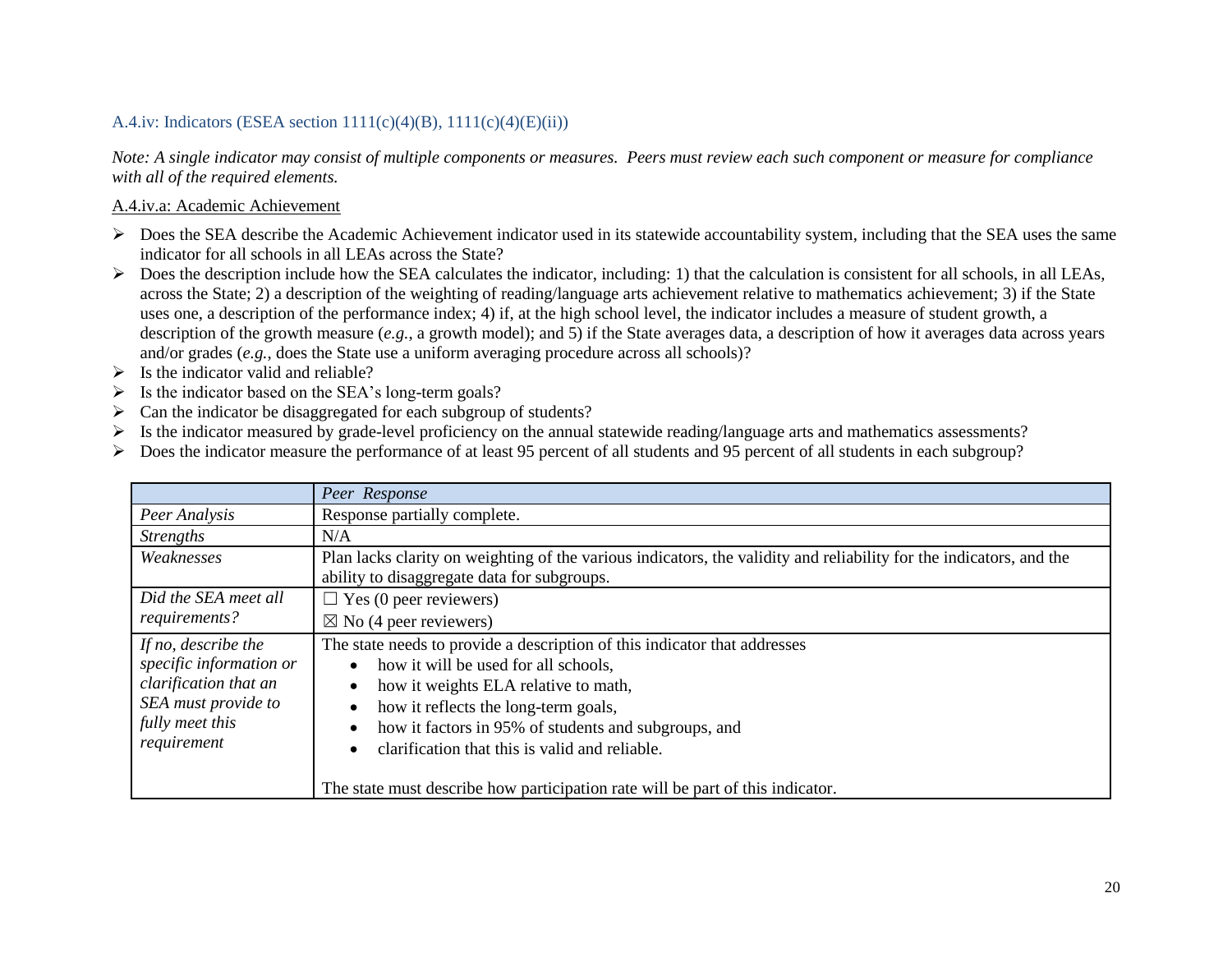### A.4.iv.b: Other Academic Indicator for Elementary and Secondary Schools that are Not High Schools

*Note: If the SEA uses a different Other Academic indicator for each grade span, peer reviewers must separately review each indicator that an SEA submits. For example, if an SEA submits one Other Academic indicator for elementary schools and a different Other Academic indicator for middle schools, then peer reviewers will provide feedback, using the criteria below, separately for each indicator.* 

- $\triangleright$  Does the SEA describe the Other Academic indicator used in its statewide accountability system for public elementary and secondary schools that are not high schools, including that the SEA uses the same indicator and calculates it in the same way for all elementary and secondary schools that are not high schools, in all LEAs, across the State, except that the indicator may vary by each grade span?
- $\triangleright$  Does the SEA describe, if applicable, how it averages data across years and/or grades (*e.g.*, does the State use a uniform averaging procedure across all schools)?
- $\triangleright$  If the SEA uses a different indicator for each grade span, does it describe each indicator, including the grade span to which it applies?
- $\triangleright$  If the Other Academic indicator is not a measure of student growth, is the indicator another valid and reliable statewide academic indicator?
- $\triangleright$  If the Other Academic indicator is not a measure of student growth, does the indicator allow for meaningful differentiation in school performance?
- $\triangleright$  Can the indicator be disaggregated for each subgroup of students?

|                                                                                                                   | Peer Response                                                                                                                                                                                                                                                                                                                                                                                                                                                                                                                                                                                         |
|-------------------------------------------------------------------------------------------------------------------|-------------------------------------------------------------------------------------------------------------------------------------------------------------------------------------------------------------------------------------------------------------------------------------------------------------------------------------------------------------------------------------------------------------------------------------------------------------------------------------------------------------------------------------------------------------------------------------------------------|
| Peer Analysis                                                                                                     | Response partially complete. SEA describes an academic progress measure for grades 4-8. This indicator can be<br>disaggregated. A table is provided for an example and is subject to adjustments. Application of the indicator<br>across the different schools is unclear. The application of the weighting scheme across different schools is also<br>unclear. It is unclear whether this weighting scheme is adjusted based on student group or just by school. Based<br>on the reasoning, it seems like it should differentiate by subgroup. The assignment of schools to quartiles is<br>unclear. |
| <b>Strengths</b>                                                                                                  | Plan includes consideration for possibility of including science assessment and social emotional measures in<br>future years to increase robustness of the Academic Progress indicator.                                                                                                                                                                                                                                                                                                                                                                                                               |
| Weaknesses                                                                                                        | Plan provides a limited description of the Other Academic indicator used in its statewide accountability system<br>for public elementary and secondary schools that are not high schools. There is not enough information in the<br>narrative to understand the use of the quartiles. It is not clear that the indicator is valid and reliable.                                                                                                                                                                                                                                                       |
| Did the SEA meet all<br>requirements?                                                                             | $\Box$ Yes (0 peer reviewers)<br>$\boxtimes$ No (4 peer reviewers)                                                                                                                                                                                                                                                                                                                                                                                                                                                                                                                                    |
| If no, describe the<br>specific information or<br>clarification that an<br>SEA must provide to<br>fully meet this | The SEA needs to describe the Other Academic indicator used in its statewide accountability system for public<br>elementary and secondary schools that are not high schools, including how the SEA uses the same indicator and<br>calculates it in the same way for all elementary and secondary schools that are not high schools, in all LEAs,<br>across the State, except where the indicator may vary by each grade span. The state needs to provide more detail<br>on the use of the quartiles, and on the application of the indicator to the subgroups. The indicator needs to be              |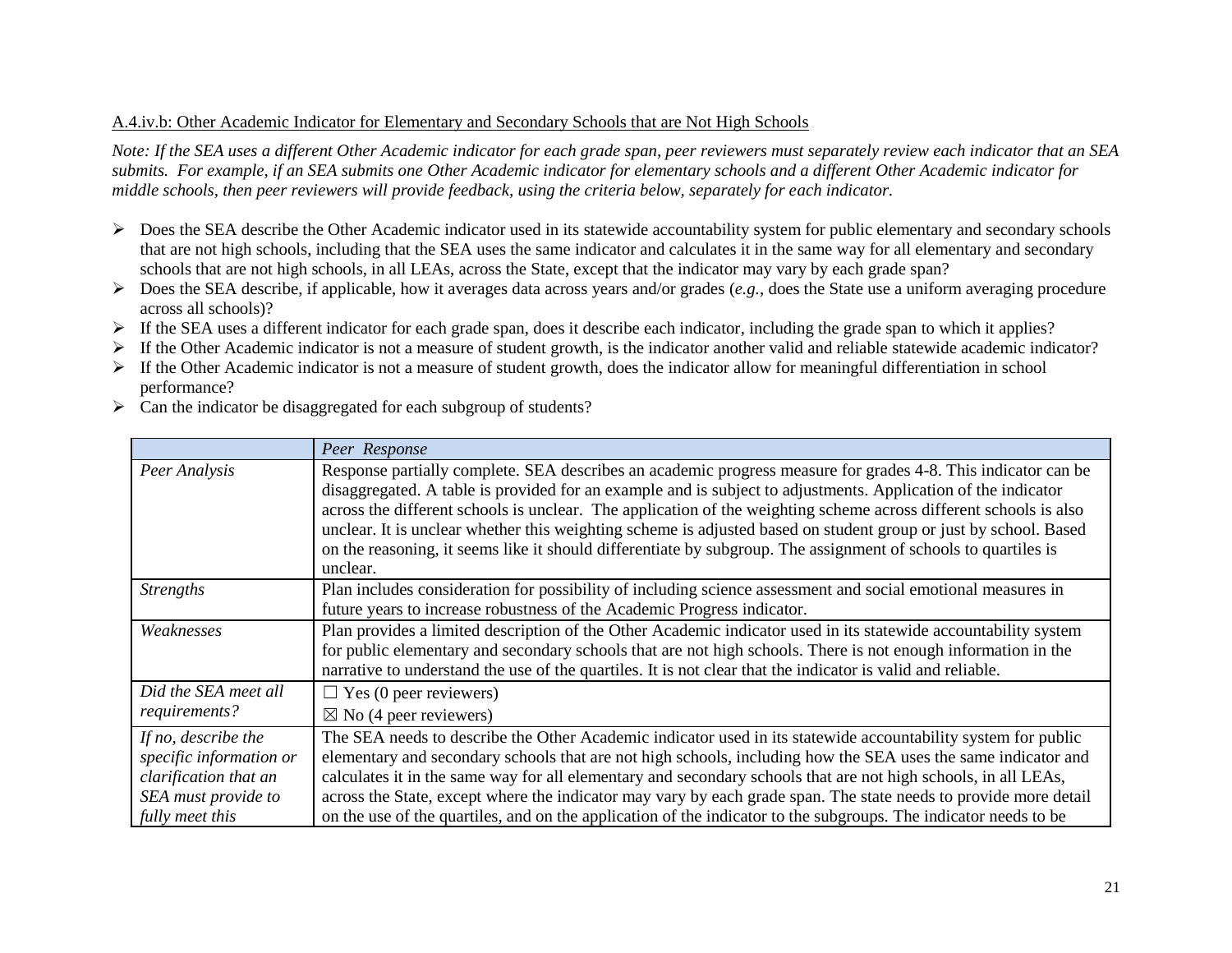# *requirement* disaggregated for each subgroup of students.

### A.4.iv.c: Graduation Rate

- $\triangleright$  Does the SEA describe the Graduation Rate indicator used in its statewide accountability system for public high schools in the State, including that the SEA uses the same indicator across all LEAs in the State?
- $\triangleright$  Does the description include how the SEA calculates the indicator including: 1) that the calculation is consistent for all high schools, in all LEAs, across the State; 2), if applicable, whether the SEA chooses to lag adjusted cohort graduation rate data; and 3) if applicable, how the SEA averages data (*e.g.*, consistent with the provisions in ESEA section 8101(23) and (25), which permit averaging graduation rate data over three years for very small schools)?
- $\triangleright$  Is the indicator valid and reliable?
- $\triangleright$  Is the indicator based on the SEA's long-term goals?
- $\triangleright$  Is the indicator based on the four-year adjusted cohort graduation rate?
- If the State, at its discretion, also includes one or more extended-year adjusted cohort graduation rates, does the description include how the four-year adjusted cohort graduation rate is combined with that rate or rates within the indicator?
- > If applicable, does the SEA's description include how the State includes in its four-year adjusted cohort graduation rate and any extended-year adjusted cohort graduation rates students with the most significant cognitive disabilities assessed using an alternate assessment aligned to alternate academic achievement standards under ESEA section 1111(b)(2)(D) and awarded a State-defined alternate diploma under ESEA section 8101(23) and (25)?
- $\triangleright$  Can the indicator be disaggregated for each subgroup of students?

|                                                                                                                                  | Peer Response                                                                                                                                                                                                                                                             |
|----------------------------------------------------------------------------------------------------------------------------------|---------------------------------------------------------------------------------------------------------------------------------------------------------------------------------------------------------------------------------------------------------------------------|
| Peer Analysis                                                                                                                    | Response partially complete.                                                                                                                                                                                                                                              |
| <b>Strengths</b>                                                                                                                 | N/A                                                                                                                                                                                                                                                                       |
| Weaknesses                                                                                                                       | Plan provides a limited description of the Graduation Rate indicator used in its statewide accountability system<br>for public high schools in the State.                                                                                                                 |
| Did the SEA meet all<br>requirements?                                                                                            | $\Box$ Yes (0 peer reviewers)<br>$\boxtimes$ No (4 peer reviewers)                                                                                                                                                                                                        |
| If no, describe the<br>specific information or<br>clarification that an<br>SEA must provide to<br>fully meet this<br>requirement | The state must provide a description of how the graduation rate goal relates to the State's long term graduation<br>goal, how four year rates are weighted relative to five- and six-year rates, and how the calculation of this<br>indicator is uniform for all schools. |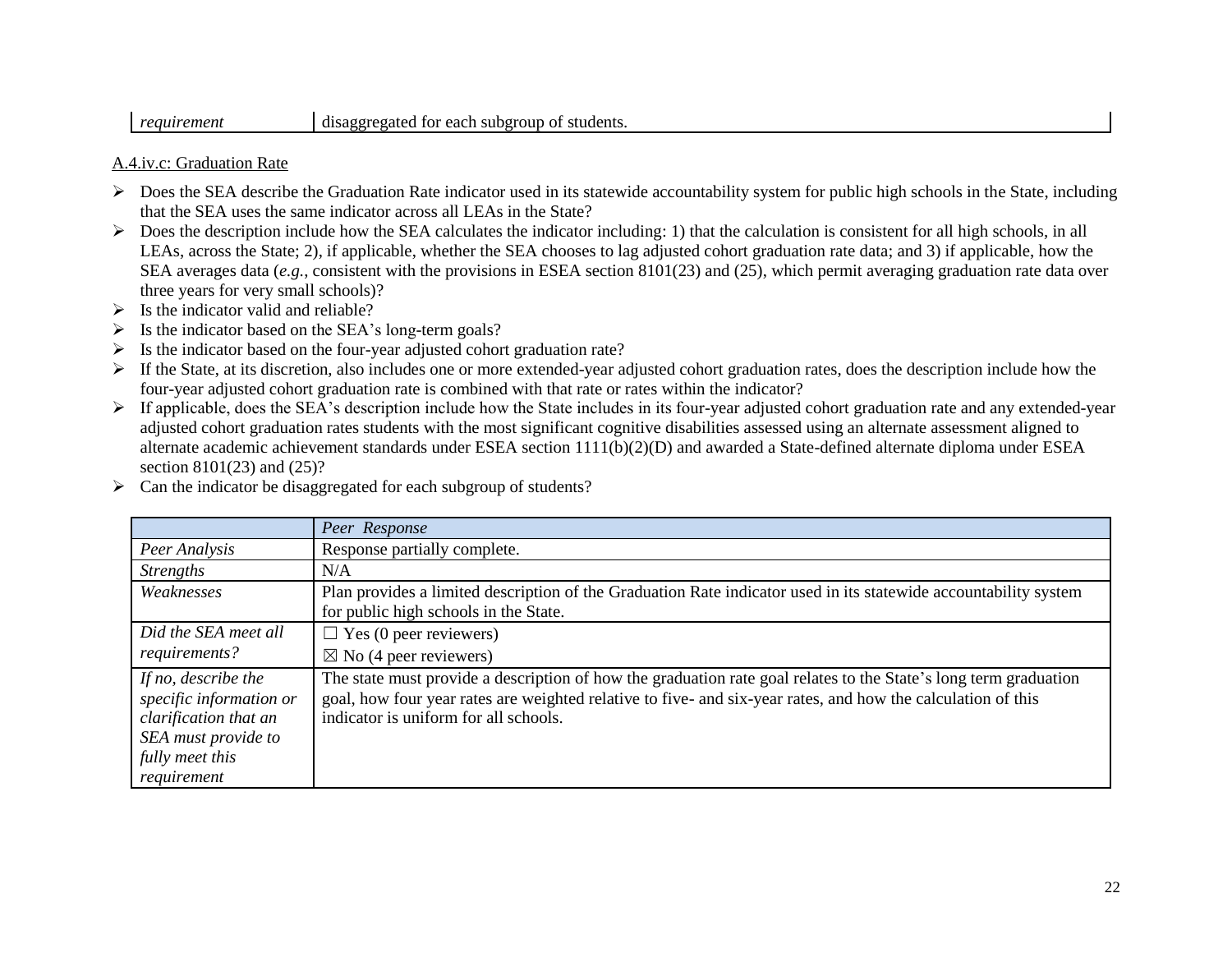## A.4.iv.d: Progress in Achieving English Language Proficiency Indicator

- Does the SEA describe the Progress in Achieving English Language Proficiency indicator used in its statewide accountability system, including that the SEA uses the same indicator across all LEAs in the State?
- $\triangleright$  Is the indicator valid and reliable?
- Is the Progress in Achieving English Language Proficiency indicator aligned with the State-determined timeline described in A.4.iii.c.1?
- $\triangleright$  Does the indicator consistently measure statewide the progress of all English learners in each of grades 3 through 8 and in the grade for which such English learners are otherwise assessed under ESEA section  $1111(b)(2)(B)(v)(I)$  during grades 9 through 12?
- Does the SEA's description include the State's definition of English language proficiency, based on the State English language proficiency assessment?

|                                                                                                                                  | Peer Response                                                                                                                                                                                                                                                                                                                                                                               |
|----------------------------------------------------------------------------------------------------------------------------------|---------------------------------------------------------------------------------------------------------------------------------------------------------------------------------------------------------------------------------------------------------------------------------------------------------------------------------------------------------------------------------------------|
| Peer Analysis                                                                                                                    | Response partially complete. There is a proficiency timeline (Exhibit 5) but not a progress timeline; the latter is<br>needed. The plan does not make the distinction between definitions and measures, which leads to confusion.                                                                                                                                                           |
| <b>Strengths</b>                                                                                                                 | Definition of "English Learner" classification is extensive.                                                                                                                                                                                                                                                                                                                                |
|                                                                                                                                  | The State uses a 6.0 on the WIDA ACCESS as its criteria for EL proficiency. This is the highest possible score<br>on the WIDA ACCESS and much higher than the WIDA recommended level.                                                                                                                                                                                                       |
|                                                                                                                                  | The State tests all students in grades K-12, which is beyond the scope of the statute.                                                                                                                                                                                                                                                                                                      |
| Weaknesses                                                                                                                       | The State does not supply a description of what a 6.0 on WIDA ACCESS means.                                                                                                                                                                                                                                                                                                                 |
|                                                                                                                                  | It is possible the use of a 6.0 for exit is higher than necessary. Depending on the ESL service delivery model, the<br>state should consider whether retaining students in ESL services beyond the time when a student meets WIDA<br>recommended composite scores is advisable since students may miss opportunities to receive instruction on the<br>State academic standards and English. |
| Did the SEA meet all                                                                                                             | $\Box$ Yes (0 peer reviewers)                                                                                                                                                                                                                                                                                                                                                               |
| requirements?                                                                                                                    | $\boxtimes$ No (4 peer reviewers)                                                                                                                                                                                                                                                                                                                                                           |
| If no, describe the<br>specific information or<br>clarification that an<br>SEA must provide to<br>fully meet this<br>requirement | The state must include the description of what a 6.0 on WIDA ACCESS means, provide a progress timeline, and<br>also measure progress rates.                                                                                                                                                                                                                                                 |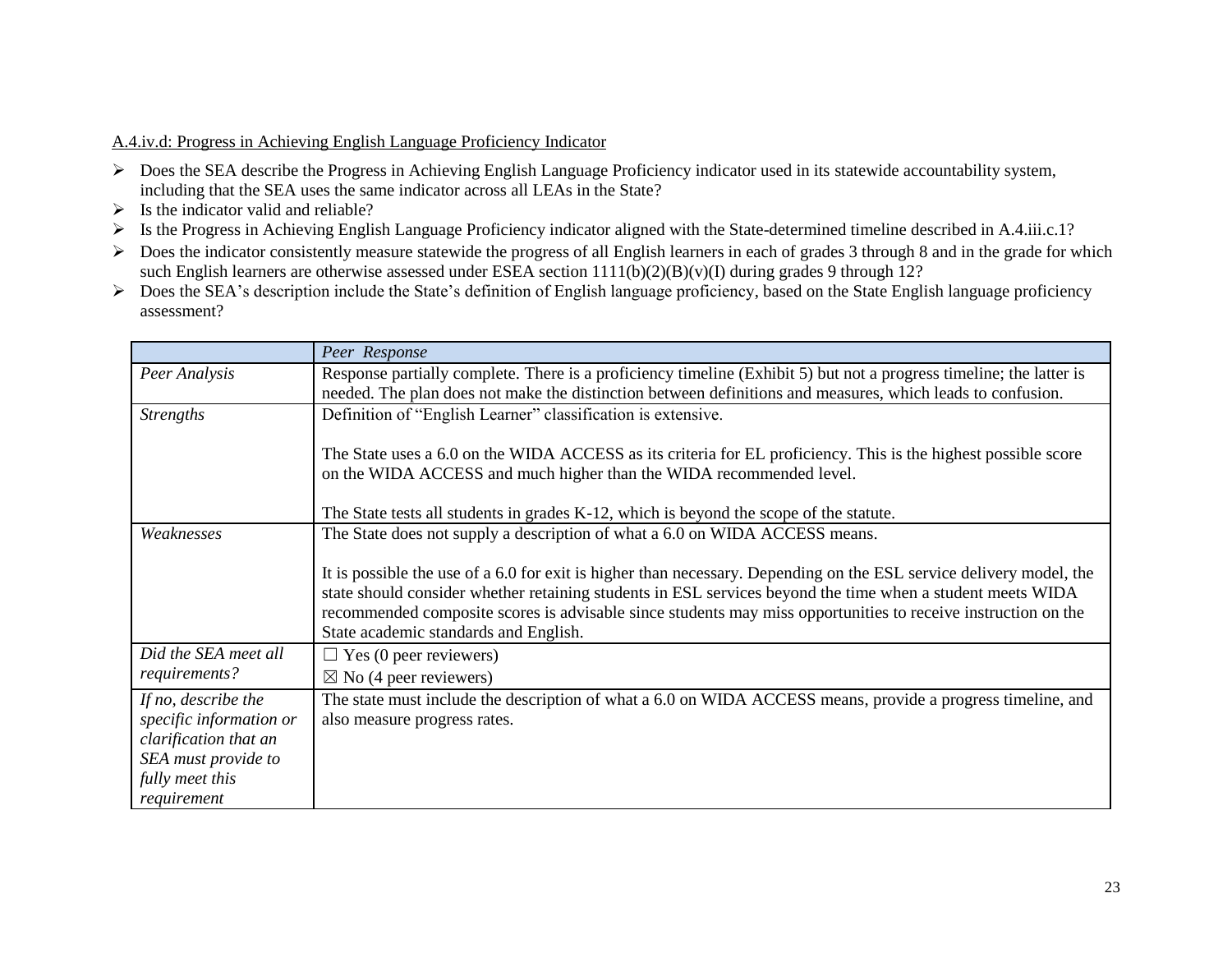#### A.4.iv.e: School Quality or Student Success Indicator(s)

*Note: Peer reviewers must separately review each School Quality or Student Success indicator that an SEA submits. For example, if an SEA submits one School Quality or Student Success indicator for high schools and a different School Quality or Student Success indicator for elementary and middle schools, then peer reviewers will provide feedback, using the criteria below, separately for each indicator. For any School Quality or Student Success indicator that does not apply to all grade spans, the SEA's description must include the grade spans to which it does apply.* (*ESEA section*  $1111(c)(4)(B)(v)$ *)* 

- $\triangleright$  Does the SEA describe each School Quality or Student Success indicator used in its statewide accountability system for all public schools in the State?
- If the SEA uses a different indicator for each grade span, does it describe each indicator, including the grade span to which it applies?
- $\triangleright$  Does the indicator allow for meaningful differentiation in school performance?
- $\triangleright$  Is the indicator valid, reliable, comparable, used statewide in all schools (for the grade span to which it applies), and calculated in a consistent way?

|                                                                                                                                  | Peer Response                                                                                                                                                                                                                                                                                                                                                                                                       |
|----------------------------------------------------------------------------------------------------------------------------------|---------------------------------------------------------------------------------------------------------------------------------------------------------------------------------------------------------------------------------------------------------------------------------------------------------------------------------------------------------------------------------------------------------------------|
| Peer Analysis                                                                                                                    | Response partially complete.                                                                                                                                                                                                                                                                                                                                                                                        |
| <i>Strengths</i>                                                                                                                 | N/A                                                                                                                                                                                                                                                                                                                                                                                                                 |
| Weaknesses                                                                                                                       | The limited description and generality of response lack clarity. The state does not describe this indicator beyond<br>the table provided on page 31.                                                                                                                                                                                                                                                                |
| Did the SEA meet all<br>requirements?                                                                                            | $\Box$ Yes (0 peer reviewers)<br>$\boxtimes$ No (4 peer reviewers)                                                                                                                                                                                                                                                                                                                                                  |
| If no, describe the<br>specific information or<br>clarification that an<br>SEA must provide to<br>fully meet this<br>requirement | The state needs to describe this indicator with greater clarity, including how it differentiates schools, how it is a<br>valid, reliable, and comparable measure, and is used consistently statewide in all schools. The state also needs to<br>describe that this indicator can be disaggregated by subgroup. The state needs to provide greater specificity<br>beyond "consistent" and "regular." See Exhibit 10. |

 $\triangleright$  Can the indicator be disaggregated for each subgroup of students?

### A.4.v: Annual Meaningful Differentiation (ESEA section 1111(c)(4)(C))

#### A.4.v.a: State's System of Annual Meaningful Differentiation

Does the SEA describe its system of meaningfully differentiating, on an annual basis, all public schools in the State?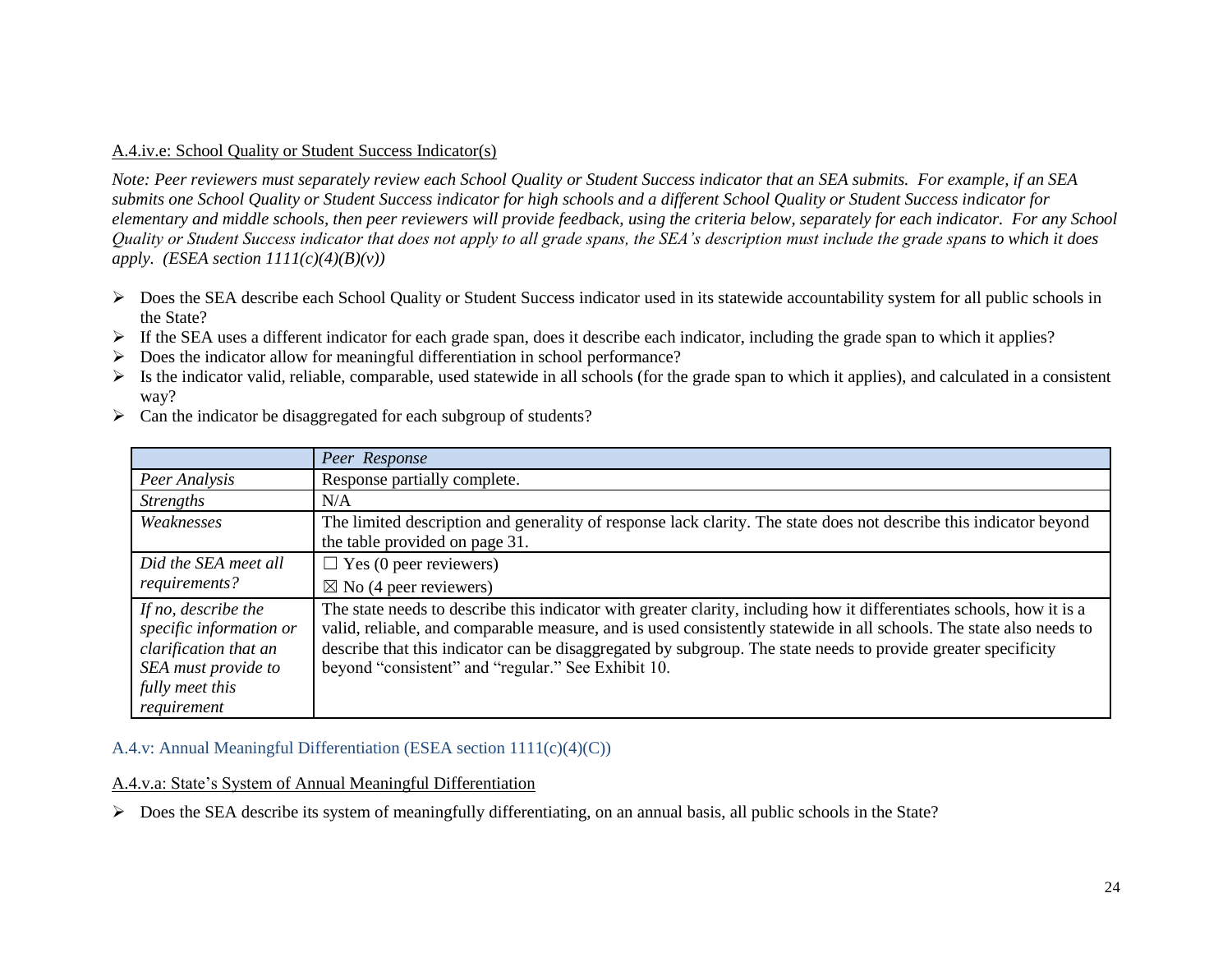- Is the State's system of annual meaningful differentiation based on all indicators in the State's accountability system?
- Does the State's system of annual meaningful differentiation include the performance of all students and each subgroup of students on each of the indicators in the State's accountability system?

|                                                                                                                                  | Peer Response                                                                                                                                                                                                                                                                               |
|----------------------------------------------------------------------------------------------------------------------------------|---------------------------------------------------------------------------------------------------------------------------------------------------------------------------------------------------------------------------------------------------------------------------------------------|
| Peer Analysis                                                                                                                    | Response complete.                                                                                                                                                                                                                                                                          |
|                                                                                                                                  | The State will differentiate all public schools in the state each year based on all indicators. Schools will<br>receive one of four determination codes. The performance of all students and all subgroups is included.                                                                     |
|                                                                                                                                  | The plan could be strengthened if it included how the State will calculate the four determination codes since<br>information on how the State calculates the final determination code is important to evaluate the soundness of the<br>State's system of annual meaningful differentiation. |
|                                                                                                                                  | The system could be further strengthened if the State annually differentiated subgroup performance in schools.<br>This type of information would highlight equity challenges in schools where specific student subgroups are<br>underperforming or in need of support.                      |
| <b>Strengths</b>                                                                                                                 | Clear determination codes                                                                                                                                                                                                                                                                   |
| Weaknesses                                                                                                                       | It is unclear how much weight subgroups receive.                                                                                                                                                                                                                                            |
| Did the SEA meet all                                                                                                             | $\boxtimes$ Yes (4 peer reviewers)                                                                                                                                                                                                                                                          |
| requirements?                                                                                                                    | $\Box$ No (0 peer reviewers)                                                                                                                                                                                                                                                                |
| If no, describe the<br>specific information or<br>clarification that an<br>SEA must provide to<br>fully meet this<br>requirement |                                                                                                                                                                                                                                                                                             |

### A.4.v.b: Weighting of Indicators

- $\triangleright$  Does the SEA describe the weighting of each indicator in its system of annual meaningful differentiation, including how the weighting is adjusted for schools for which an indicator cannot be calculated due to the minimum number of students (*e.g.*, for the Progress in Achieving English Language Proficiency indicator)?
- ▶ Do the Academic Achievement, Other Academic, Graduation Rate, and Progress in Achieving English Language Proficiency indicators each receive substantial weight individually?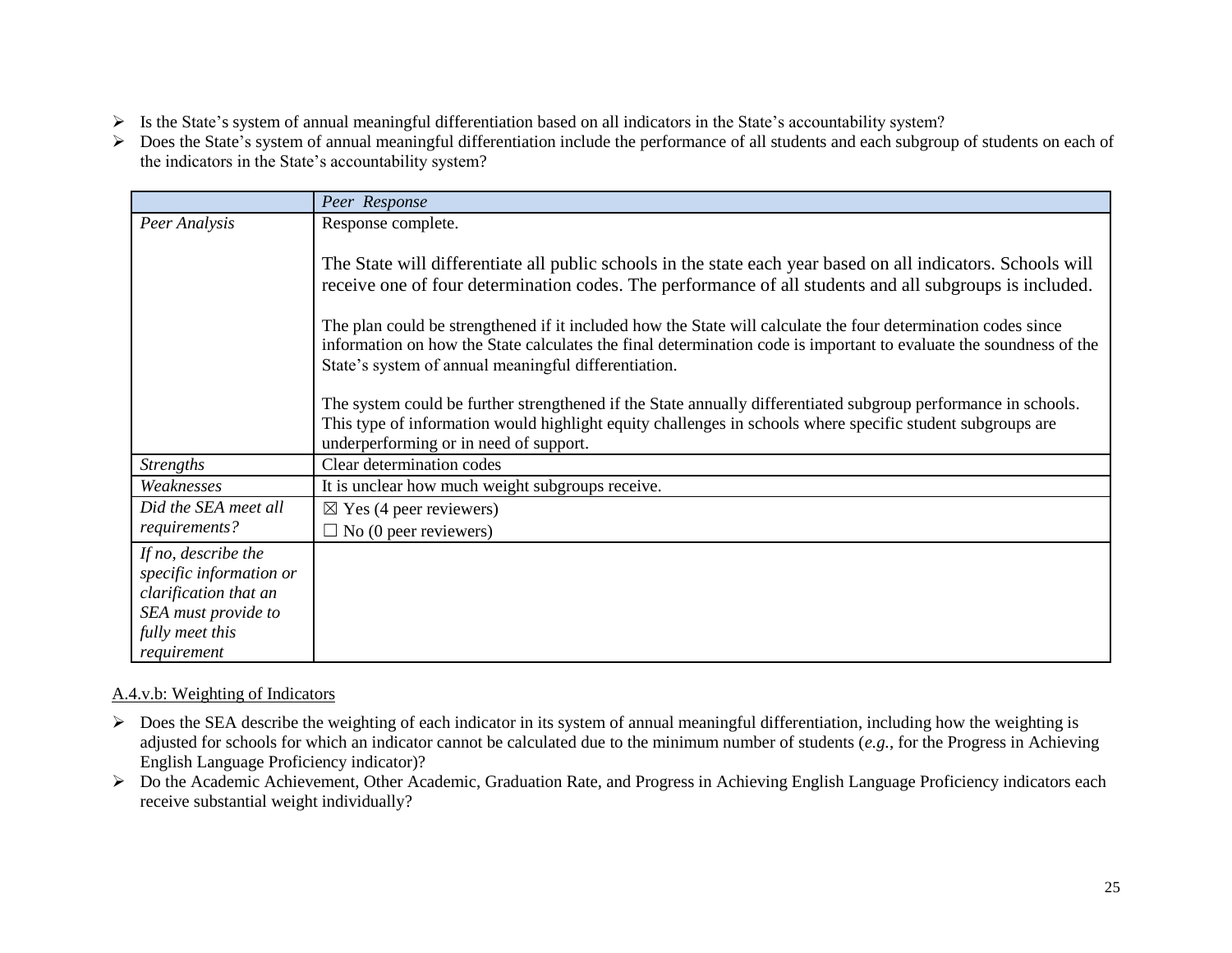Do the Academic Achievement, Other Academic, Graduation Rate, and Progress in Achieving English Language Proficiency indicators receive, in the aggregate, much greater weight than the School Quality or Student Success indicator(s), in the aggregate?

|                                                                                                                                  | Peer Response                                                                                                                                                                                              |
|----------------------------------------------------------------------------------------------------------------------------------|------------------------------------------------------------------------------------------------------------------------------------------------------------------------------------------------------------|
| Peer Analysis                                                                                                                    | Response partially complete.                                                                                                                                                                               |
| <b>Strengths</b>                                                                                                                 | Academic achievement, graduation rate and academic progress received substantial weighting.                                                                                                                |
| Weaknesses                                                                                                                       | ELP progress did not receive substantial weight.                                                                                                                                                           |
| Did the SEA meet all                                                                                                             | $\Box$ Yes (0 peer reviewers)                                                                                                                                                                              |
| requirements?                                                                                                                    | $\boxtimes$ No (4 peer reviewers)                                                                                                                                                                          |
| If no, describe the<br>specific information or<br>clarification that an<br>SEA must provide to<br>fully meet this<br>requirement | The state must clarify that its weighting for ELP progress receives substantial weight individually. The state must<br>also provide a description of how ELP is weighted for schools without ELP students. |

A.4.v.c: If Applicable, Different Methodology for Annual Meaningful Differentiation

- If the SEA uses a different methodology or methodologies for annual meaningful differentiation than the one described in 4.v.a of the State's plan for schools for which an accountability determination cannot be made (*e.g.*, P-2 schools), does it describe the different methodology or methodologies, including how the methodology or methodologies will be used to identify schools for comprehensive or targeted support and improvement?
- $\triangleright$  Does the SEA's description of a different methodology indicate the type(s) of schools to which it applies?

|                      | Peer Response                                                                                                                                                                                                                                                                                                                                                                                                                                 |
|----------------------|-----------------------------------------------------------------------------------------------------------------------------------------------------------------------------------------------------------------------------------------------------------------------------------------------------------------------------------------------------------------------------------------------------------------------------------------------|
| Peer Analysis        | Response complete.                                                                                                                                                                                                                                                                                                                                                                                                                            |
|                      | The State plan includes a description of how accountability determinations will be made in P-2 schools. This<br>description is based on a methodology that is different from the one described in section 4.v.a of the State's plan.<br>The State will provide P-2 schools the determination of the schools that they feed into. The state may consider<br>including P-2 data and indicators to the extent possible, beyond achievement data. |
| <b>Strengths</b>     | All schools are included.                                                                                                                                                                                                                                                                                                                                                                                                                     |
| Weaknesses           | N/A                                                                                                                                                                                                                                                                                                                                                                                                                                           |
| Did the SEA meet all | $\boxtimes$ Yes (4 peer reviewers)                                                                                                                                                                                                                                                                                                                                                                                                            |
| requirements?        | $\Box$ No (0 peer reviewers)                                                                                                                                                                                                                                                                                                                                                                                                                  |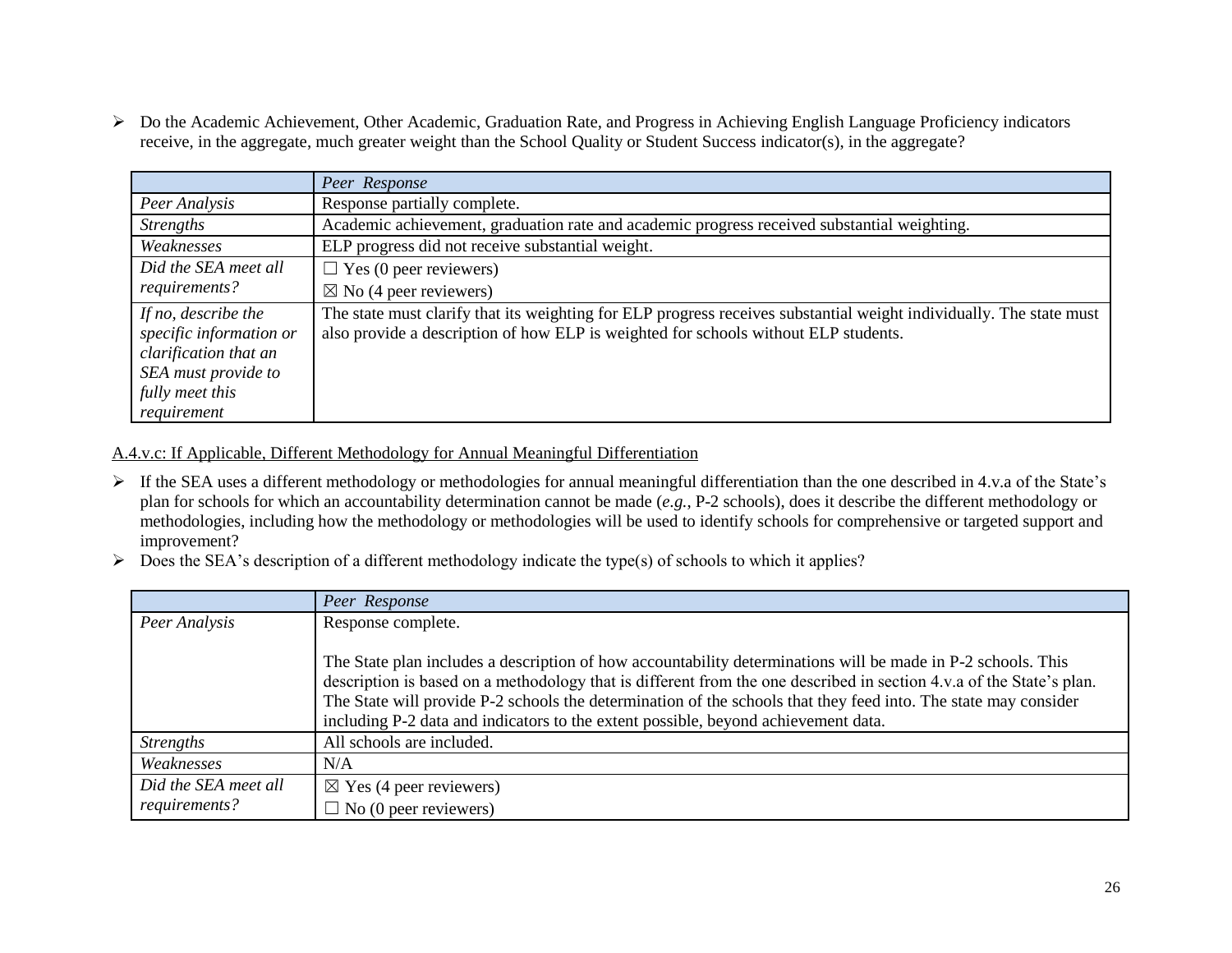*If no, describe the specific information or clarification that an SEA must provide to fully meet this requirement*

# A.4.vi: Identification of Schools (ESEA section 1111(c)(4)(D), 1111(d)(2)(C)-(D))

A.4.vi.a Comprehensive Support and Improvement Schools—Lowest Performing

- Does the SEA describe its methodology to identify not less than the lowest-performing five percent of all schools receiving Title I, Part A funds in the State for comprehensive support and improvement including, if applicable, how it averages data (*e.g.*, does the State use a uniform averaging procedure across all schools)?
- $\triangleright$  Does the SEA's methodology result in the identification of not less than the lowest-performing five percent of all schools receiving Title I, Part A funds in the State for comprehensive support and improvement?
- $\triangleright$  Does the SEA include the year in which it will first identify these schools for comprehensive support and improvement (*i.e.*, does the timeline comply with the Department's guidance)?

|                                                                                                                                  | Peer Response                                                                                                                                                                                                           |
|----------------------------------------------------------------------------------------------------------------------------------|-------------------------------------------------------------------------------------------------------------------------------------------------------------------------------------------------------------------------|
| Peer Analysis                                                                                                                    | Response complete.                                                                                                                                                                                                      |
|                                                                                                                                  | The State will identify schools for comprehensive support in summer of 2018 based on their<br>accountability system. They will choose the lowest performing schools, which will be the bottom 5% of<br>Title I schools. |
| <b>Strengths</b>                                                                                                                 | N/A                                                                                                                                                                                                                     |
| Weaknesses                                                                                                                       | State only uses one year of data for a very high-stakes decision. It is recommended that the State explore using<br>multiple years of data or model this identification to establish the stability of this approach.    |
| Did the SEA meet all<br>requirements?                                                                                            | $\boxtimes$ Yes (4 peer reviewers)<br>$\Box$ No (0 peer reviewers)                                                                                                                                                      |
| If no, describe the<br>specific information or<br>clarification that an<br>SEA must provide to<br>fully meet this<br>requirement |                                                                                                                                                                                                                         |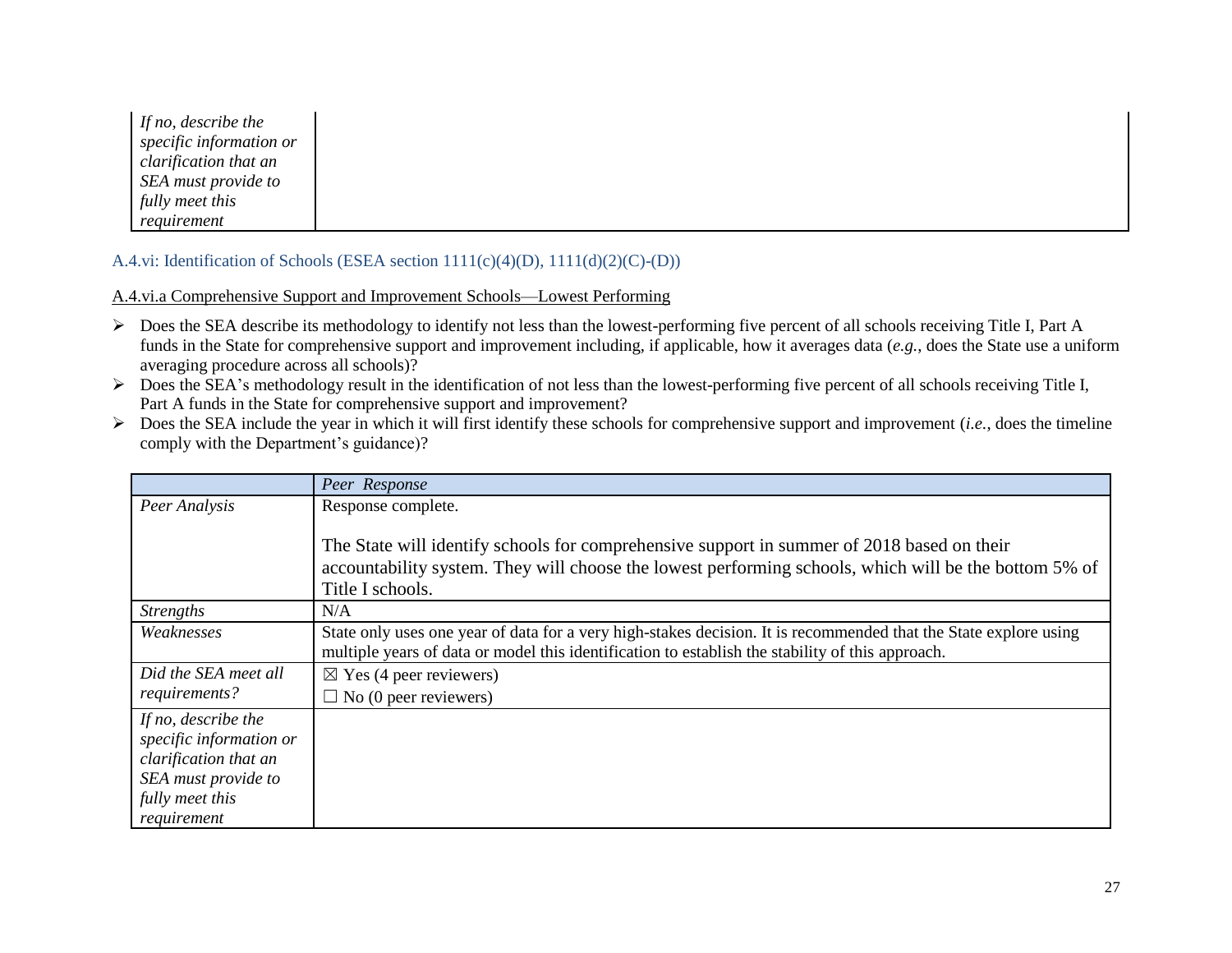## A.4.vi.b: Comprehensive Support and Improvement Schools—Low Graduation Rates

- $\triangleright$  Does the SEA describe its methodology to identify all public high schools in the State failing to graduate one-third or more of their students for comprehensive support and improvement, including: 1) a description of whether the SEA uses one or more extended-year adjusted cohort graduation rates in addition to the four-year adjusted cohort graduation rate and 2) if applicable, how the SEA averages data (*e.g.*, does the State use a uniform averaging procedure across all schools)?
- $\triangleright$  Does the SEA's methodology result in the identification of all public high schools in the State failing to graduate one-third or more of their students for comprehensive support and improvement?
- $\triangleright$  Does the SEA include the year in which it will first identify these schools for comprehensive support and improvement (*i.e.*, does the timeline comply with the Department's guidance)?

|                                                                                                                                  | Peer Response                                                                                                                                                                                                                                             |
|----------------------------------------------------------------------------------------------------------------------------------|-----------------------------------------------------------------------------------------------------------------------------------------------------------------------------------------------------------------------------------------------------------|
| Peer Analysis                                                                                                                    | Response partially complete. SEA will identify schools with low graduation rates in summer 2018. However,<br>state does not define low graduation rate. Statute requires that the State identifies schools for comprehensive                              |
|                                                                                                                                  | support and improvement where one third or more of students fail to graduate.                                                                                                                                                                             |
| <b>Strengths</b>                                                                                                                 | N/A                                                                                                                                                                                                                                                       |
| Weaknesses                                                                                                                       | No responses in this area were found on the state plan                                                                                                                                                                                                    |
| Did the SEA meet all                                                                                                             | $\Box$ Yes (0 peer reviewers)                                                                                                                                                                                                                             |
| requirements?                                                                                                                    | $\boxtimes$ No (4 peer reviewers)                                                                                                                                                                                                                         |
| If no, describe the<br>specific information or<br>clarification that an<br>SEA must provide to<br>fully meet this<br>requirement | The state must explicitly describe how it will identify schools failing to graduate one third or more of their<br>students. It must also describe which graduation rate it will use, the extended cohort graduation rate or the four<br>year cohort rate. |

A.4.vi.c: Comprehensive Support and Improvement Schools—Additional Targeted Support Not Exiting Such Status

- $\triangleright$  Does the SEA describe its methodology to identify schools receiving Title I, Part A funds that have received additional targeted support under ESEA section 1111(d)(2)(C) (*i.e.*, based on identification as a school in which the performance of any subgroup of students, on its own, would lead to identification as one of the lowest-performing five percent) that have not satisfied the statewide exit criteria for such schools within a State-determined number of years?
- $\triangleright$  Does the SEA's methodology result in the identification of such schools?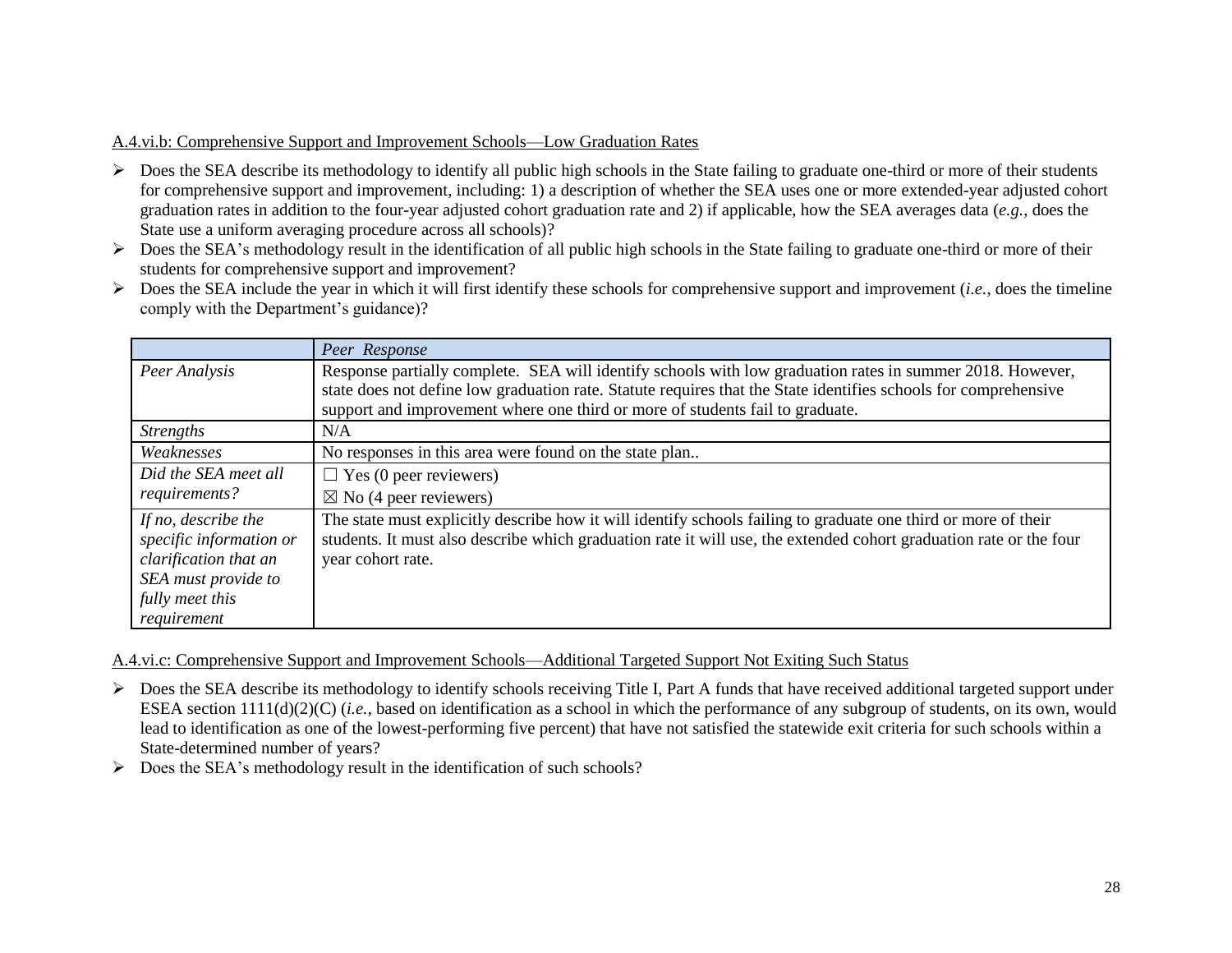Does the SEA include the year in which it will first identify these schools for comprehensive support and improvement (*i.e.*, does the timeline comply with the Department's guidance)?

|                         | Peer Response                                                                                                                                                                                                     |  |
|-------------------------|-------------------------------------------------------------------------------------------------------------------------------------------------------------------------------------------------------------------|--|
| Peer Analysis           | Response complete.                                                                                                                                                                                                |  |
|                         | The SEA states it will identify schools with chronically low-performing subgroups but it does not describe the                                                                                                    |  |
|                         | details of this. It will first identify these schools in 2018. In targeted support section it states schools that do not<br>meet the exit targets for TSI-1 schools will be identified for comprehensive support. |  |
| <b>Strengths</b>        | N/A                                                                                                                                                                                                               |  |
| Weaknesses              | It is recommended that the State provide more details on this identification.                                                                                                                                     |  |
| Did the SEA meet all    | $\boxtimes$ Yes (4 peer reviewers)                                                                                                                                                                                |  |
| requirements?           | $\Box$ No (0 peer reviewers)                                                                                                                                                                                      |  |
| If no, describe the     |                                                                                                                                                                                                                   |  |
| specific information or |                                                                                                                                                                                                                   |  |
| clarification that an   |                                                                                                                                                                                                                   |  |
| SEA must provide to     |                                                                                                                                                                                                                   |  |
| fully meet this         |                                                                                                                                                                                                                   |  |
| requirement             |                                                                                                                                                                                                                   |  |

## A.4.vi.d: Frequency of Identification

- $\triangleright$  Does the SEA include the frequency with which the State will identify each type of school for comprehensive support and improvement after the first year of identification?
- Does the SEA's timeline result in identification of these schools at least once every three years?

|                         | Peer Response                                                                    |
|-------------------------|----------------------------------------------------------------------------------|
| Peer Analysis           | SEA identifies these schools every three years, which is compliant with statute. |
| <i>Strengths</i>        | N/A                                                                              |
| Weaknesses              | N/A                                                                              |
| Did the SEA meet all    | $\boxtimes$ Yes (4 peer reviewers)                                               |
| requirements?           | $\Box$ No (0 peer reviewers)                                                     |
| If no, describe the     |                                                                                  |
| specific information or |                                                                                  |
| clarification that an   |                                                                                  |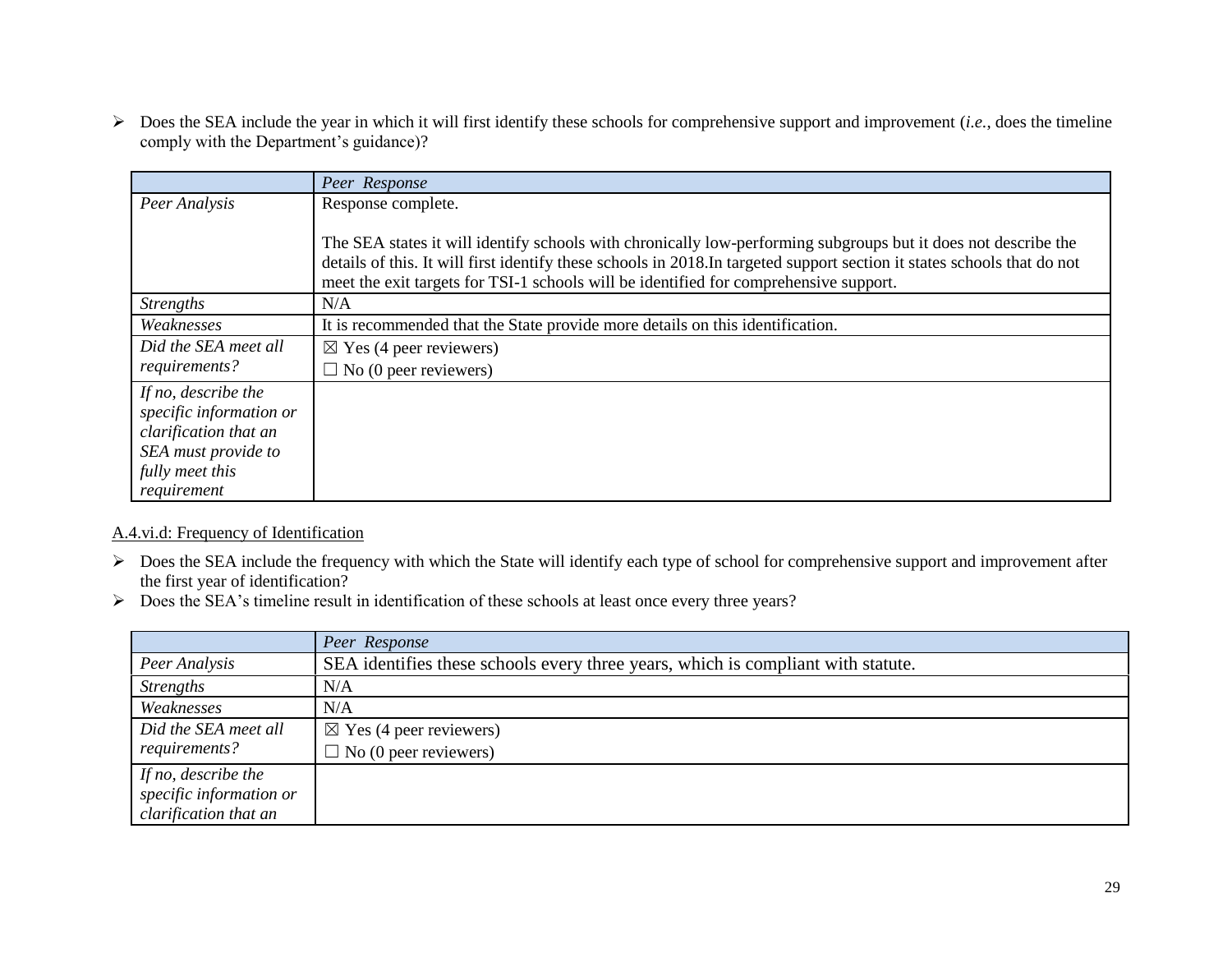| SEA must provide to |  |  |
|---------------------|--|--|
| fully meet this     |  |  |
| requirement         |  |  |

A.4.vi.e: Targeted Support and Improvement Schools—"Consistently Underperforming" Subgroups

- $\triangleright$  Does the SEA describe its methodology to identify schools with one or more "consistently underperforming" subgroups of students, including its definition of "consistently underperforming"?
- ▶ Does the SEA's methodology result in the identification of any school with one or more "consistently underperforming" subgroups of students?
- $\triangleright$  Is the methodology based on all indicators in the statewide system of annual meaningful differentiation?
- $\triangleright$  Does the SEA identify these schools annually?

|                                                                                                                                  | Peer Response                                                                                                                                                                                                                                                    |
|----------------------------------------------------------------------------------------------------------------------------------|------------------------------------------------------------------------------------------------------------------------------------------------------------------------------------------------------------------------------------------------------------------|
| Peer Analysis                                                                                                                    | Response partially complete.                                                                                                                                                                                                                                     |
| <i>Strengths</i>                                                                                                                 | Clearly defined threshold.                                                                                                                                                                                                                                       |
| Weaknesses                                                                                                                       | 'Annual identification' was not included in the response. Though the progress is monitored annually, the SEA<br>identifies these schools every three years. The text of the State plan does not include a clear definition of<br>"consistently underperforming". |
| Did the SEA meet all<br>requirements?                                                                                            | $\Box$ Yes (0 peer reviewers)<br>$\boxtimes$ No (4 peer reviewers)                                                                                                                                                                                               |
| If no, describe the<br>specific information or<br>clarification that an<br>SEA must provide to<br>fully meet this<br>requirement | State must specify that this identification is based on all indicators in their system and that these schools are<br>identified annually. The state must provide a clearer definition of "underperforming."                                                      |

A.4.vi.f: Targeted Support and Improvement Schools—Additional Targeted Support

- Does the SEA describe its methodology to identify schools in which the performance of any subgroup of students, on its own, would lead to identification under ESEA section 1111(c)(4)(D)(i)(I) using the State's methodology under ESEA section 1111(c)(4)(D) (*i.e.*, the methodology described above in A.4.vi.a), including: 1) whether the methodology identifies these schools from among all public schools in the State or from among only the schools identified as schools with one or more consistently underperforming subgroups and 2) if applicable, how the SEA averages data (*e.g.*, does the State use a uniform averaging procedure across all schools)?
- $\triangleright$  Does the SEA's methodology result in identification of such schools?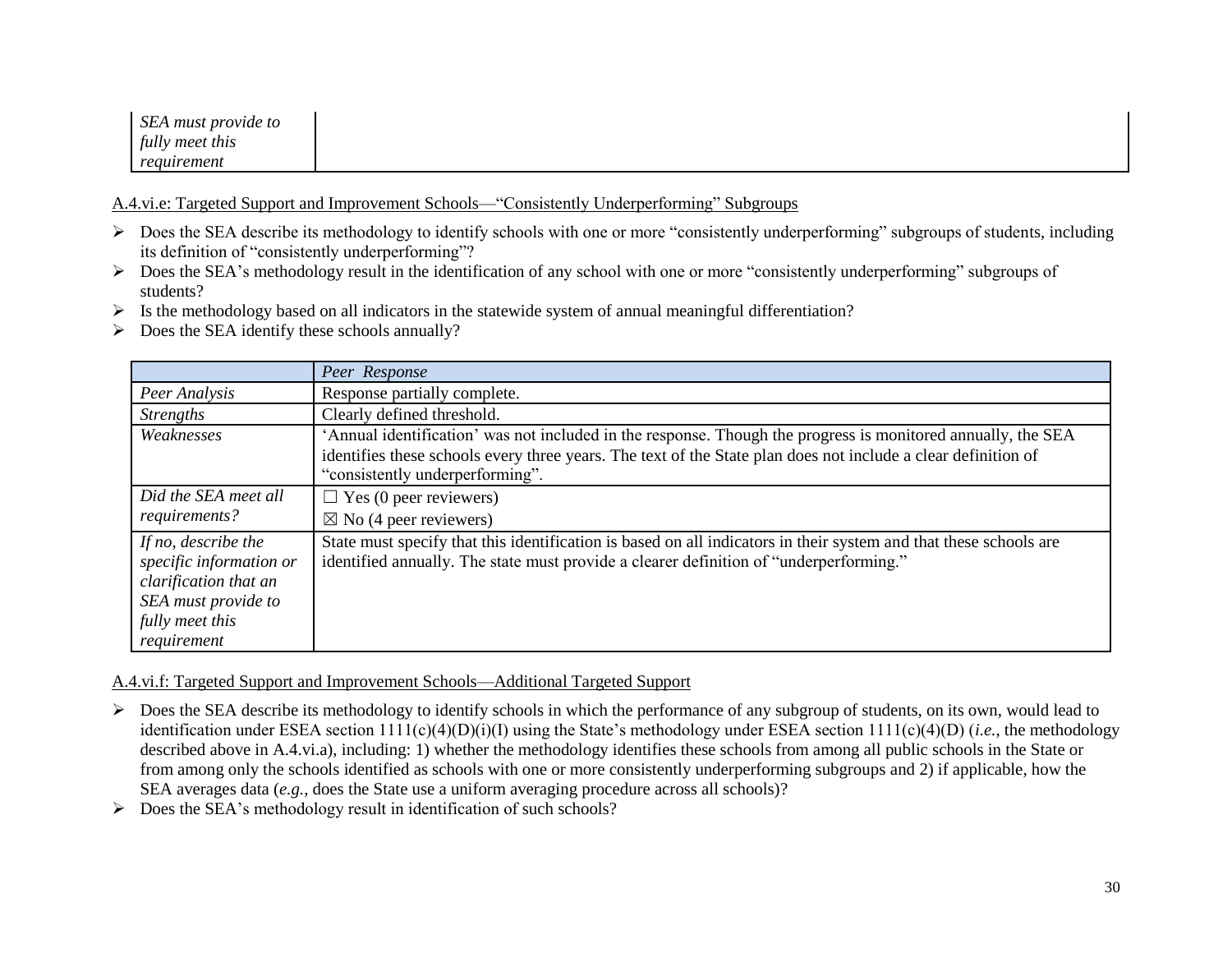- Does the SEA include the year in which the State will first identify such schools (*i.e.*, does the timeline comply with the Department's guidance)?
- $\triangleright$  Does the SEA include the frequency with which the State will identify such schools after the first year of identification?

|                                                                                                                                  | Peer Response                                                                                                                                                                                                                                                                                                                                                                                                                                                                                           |
|----------------------------------------------------------------------------------------------------------------------------------|---------------------------------------------------------------------------------------------------------------------------------------------------------------------------------------------------------------------------------------------------------------------------------------------------------------------------------------------------------------------------------------------------------------------------------------------------------------------------------------------------------|
| Peer Analysis                                                                                                                    | Brevity of the response created challenges for the reviewers.                                                                                                                                                                                                                                                                                                                                                                                                                                           |
| <i>Strengths</i>                                                                                                                 | State provides a clear plan of action for schools identified by this methodology.                                                                                                                                                                                                                                                                                                                                                                                                                       |
| Weaknesses                                                                                                                       | The SEA does not provide sufficient information describing its methodology to identify schools in which the<br>performance of any subgroup of students that, on its own, would lead to the identification. Identification in Nov.<br>2018 (p. 43) does not comply with the Department's guidance of identification by the start of the 2018-2019 school<br>year.                                                                                                                                        |
| Did the SEA meet all<br>requirements?                                                                                            | $\boxtimes$ Yes (1 peer reviewer)<br>$\boxtimes$ No (3 peer reviewers)                                                                                                                                                                                                                                                                                                                                                                                                                                  |
| If no, describe the<br>specific information or<br>clarification that an<br>SEA must provide to<br>fully meet this<br>requirement | The state must describe that its methodology to identify schools in which the performance of any subgroup of<br>students that, on its own, would lead to the identification of such schools results in the identification of such<br>schools. The state's timeline must comply with the Department's guidance for targeted support and improvement.<br>(see "Dear Colleague" letter dated April 10, 2017). The state must revise Exhibit 12 on p. 41 to represent data<br>consistent with this section. |

## A.4.vi.g: If Applicable, Additional Statewide Categories of Schools

If the State chooses, at its discretion, to include additional statewide categories of schools, does the SEA describe those categories?

|                                                                                                                   | Peer Response                 |
|-------------------------------------------------------------------------------------------------------------------|-------------------------------|
| Peer Analysis                                                                                                     | N/A                           |
| <b>Strengths</b>                                                                                                  | N/A                           |
| Weaknesses                                                                                                        | N/A                           |
| Did the SEA meet all                                                                                              | $\Box$ Yes (0 peer reviewers) |
| requirements?                                                                                                     | $\Box$ No (0 peer reviewers)  |
| If no, describe the<br>specific information or<br>clarification that an<br>SEA must provide to<br>fully meet this |                               |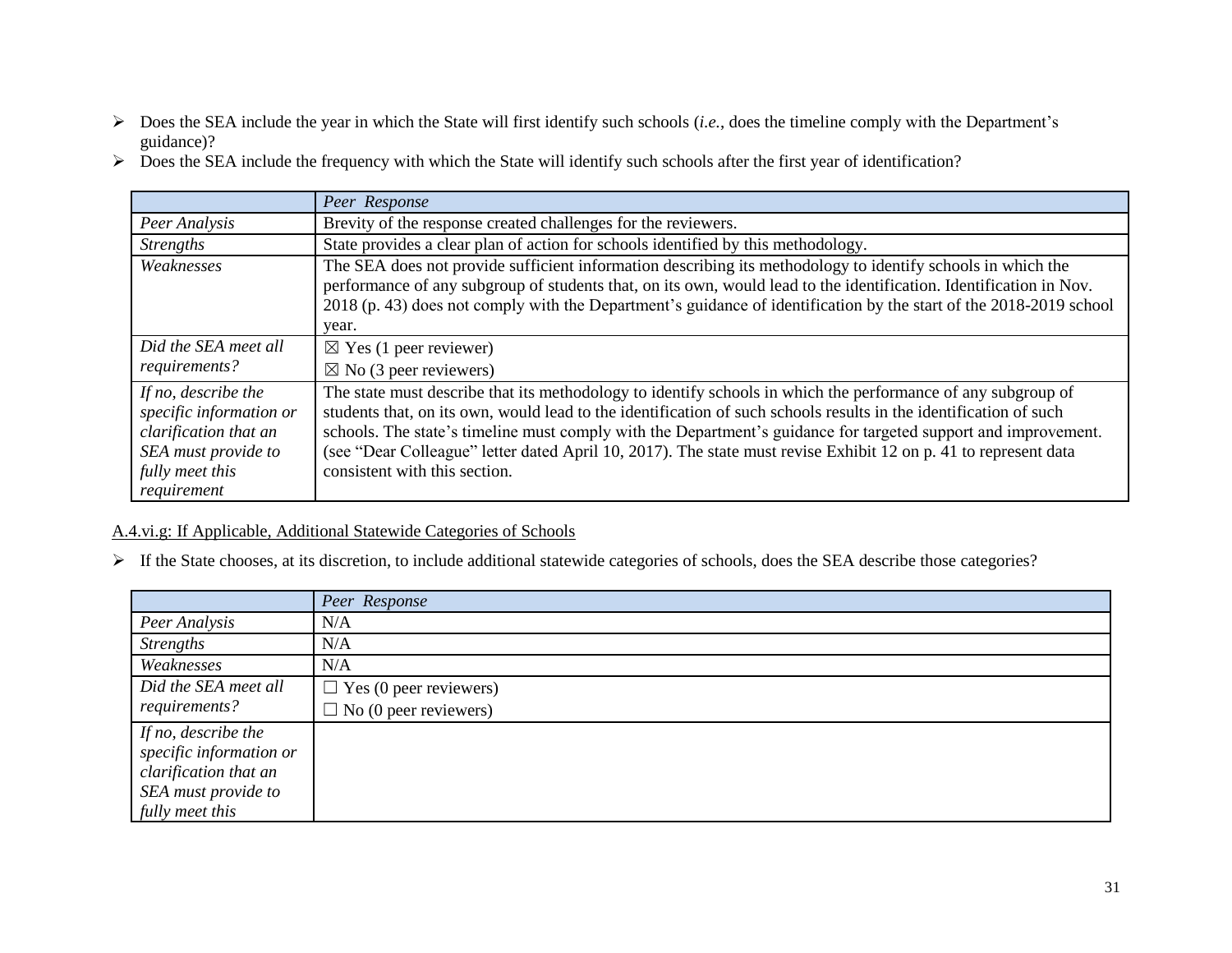#### *requirement*

### A.4.vii: Annual Measure of Achievement (ESEA section 1111(c)(4)(E)(iii))

- $\triangleright$  Does the SEA describe how it factors the requirement for 95 percent participation of all students and 95 percent of all students in each subgroup of students in statewide mathematics and reading/language arts assessments into the statewide accountability system?
- $\triangleright$  If applicable, does the SEA describe how the SEA differentiates its approach based on such factors as the number of subgroups in the school missing the participation rate requirement, the length of time over which the school has missed the requirement, or the degree to which the school missed the requirement (*e.g.*, 92 percent participation rate vs. 70 percent participation)?

|                                                                                                                                  | Peer Response                                                                                                                                                                                                                                                                                                                                                                                                        |
|----------------------------------------------------------------------------------------------------------------------------------|----------------------------------------------------------------------------------------------------------------------------------------------------------------------------------------------------------------------------------------------------------------------------------------------------------------------------------------------------------------------------------------------------------------------|
| Peer Analysis                                                                                                                    | The participation rate is reported, but it is not part of the ranking portion of the state's accountability system. The<br>state describes that participation rate is not a factor in its accountability system. However, the state will provide                                                                                                                                                                     |
|                                                                                                                                  | supports to schools that miss the 95%.                                                                                                                                                                                                                                                                                                                                                                               |
| <i>Strengths</i>                                                                                                                 | The state provides a clear plan of action for schools missing this rate.                                                                                                                                                                                                                                                                                                                                             |
| Weaknesses                                                                                                                       | N/A                                                                                                                                                                                                                                                                                                                                                                                                                  |
| Did the SEA meet all                                                                                                             | $\Box$ Yes (0 peer reviewers)                                                                                                                                                                                                                                                                                                                                                                                        |
| requirements?                                                                                                                    | $\boxtimes$ No (4 peer reviewers)                                                                                                                                                                                                                                                                                                                                                                                    |
| If no, describe the<br>specific information or<br>clarification that an<br>SEA must provide to<br>fully meet this<br>requirement | The participation rate must factor into the accountability system in the summative score for each school per<br>statute. The state must include in the denominator the greater of 95% of all such students, or 95% of all students<br>in the subgroup, or the number of students participating in the assessments for the purpose of measuring,<br>calculating, and reporting on the academic achievement indicator. |

#### A.4.viii: Continued Support for School and Local Educational Agency Improvement (ESEA Section 1111(d)(3)(A))

#### A.4.viii.a: Exit Criteria for Comprehensive Support and Improvement Schools (ESEA section 1111(d)(3)(A)(i)(I))

- $\triangleright$  Does the SEA describe its statewide exit criteria for schools identified for comprehensive support and improvement, which may include how the exit criteria are aligned with the State's long-term goals and measurements of interim progress?
- Does the SEA's description include the number of years within which schools are expected to meet such criteria?
- $\triangleright$  Is the number of years no more than four years?
- $\triangleright$  Do the exit criteria ensure continued progress to improve student academic achievement and school success in the State (*e.g.*, do the exit criteria improve student outcomes and ensure that a school that exits no longer meets the criteria under which the school was identified)?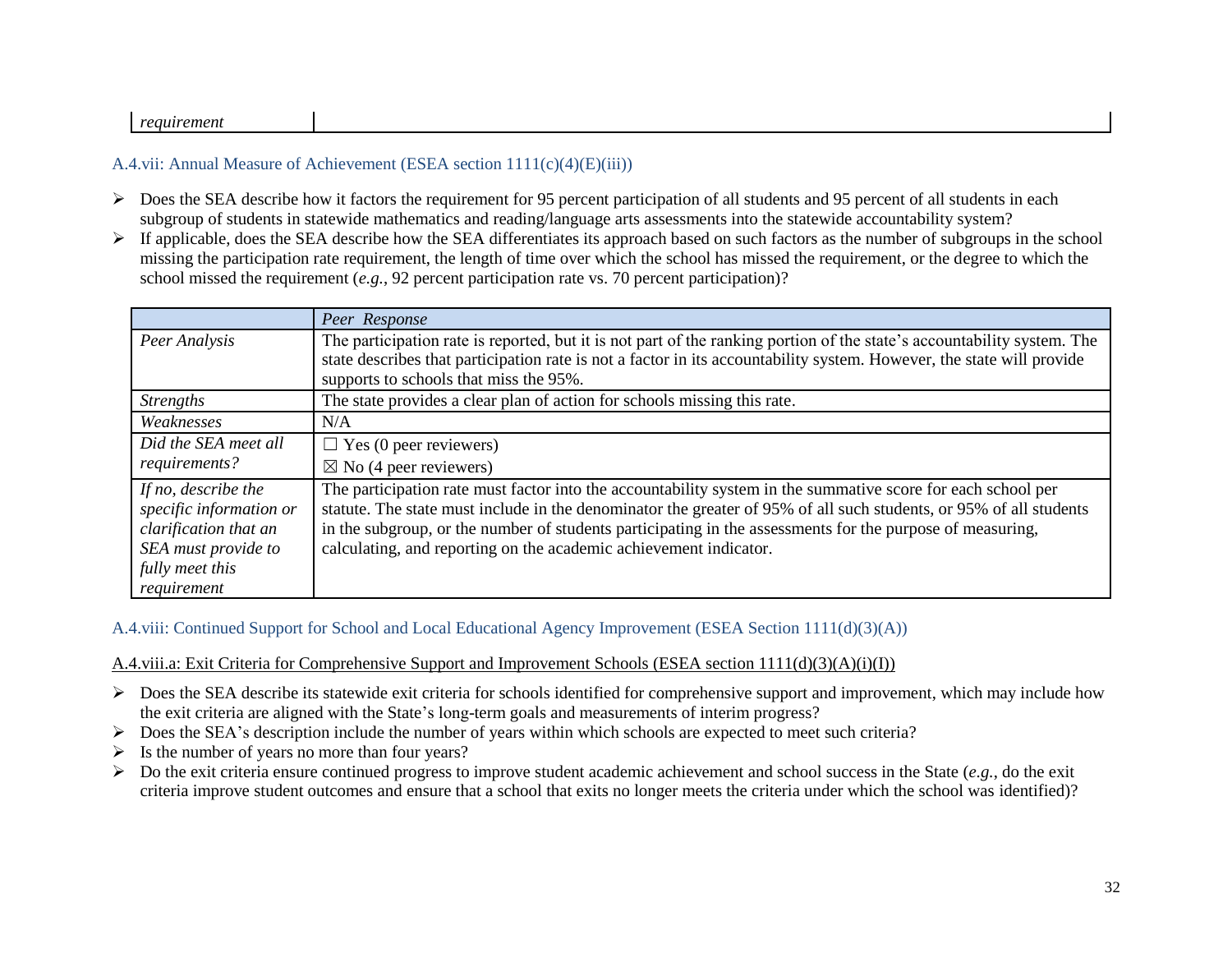|                                                                                                                                  | Peer Response                                                                                                                                                                                                                                             |
|----------------------------------------------------------------------------------------------------------------------------------|-----------------------------------------------------------------------------------------------------------------------------------------------------------------------------------------------------------------------------------------------------------|
| Peer Analysis                                                                                                                    | Overall, the exit criteria for comprehensive support schools does not clearly identify how the state ensures it is<br>making progress toward its long-term goals since the exit criteria is based on a relative approach.                                 |
|                                                                                                                                  | The State will exit schools that are above the identification criteria for two consecutive years. Schools<br>have four years to exit.                                                                                                                     |
|                                                                                                                                  | The plan discusses ongoing monitoring and support, which would enable evaluation. The plan assumes<br>the state will make progress in the coming years but does not provide evidence of how it will ensure<br>continued progress is made by all students. |
| <b>Strengths</b>                                                                                                                 | Requires sustained improvement in terms of relative ranking. Use of Dirigo Star.                                                                                                                                                                          |
| Weaknesses                                                                                                                       | Plan does not include alignment with the State's long-term goals and measurements of interim progress.                                                                                                                                                    |
| Did the SEA meet all<br>requirements?                                                                                            | $\boxtimes$ Yes (3 peer reviewers)<br>$\boxtimes$ No (1 peer reviewer)                                                                                                                                                                                    |
| If no, describe the<br>specific information or<br>clarification that an<br>SEA must provide to<br>fully meet this<br>requirement | The state needs to explain how the exit criteria will ensure continued progress to improve student outcomes. The<br>plan in this area must align with the state's long-term goals and measurements of interim progress.                                   |

A.4.viii.b: Exit Criteria for Schools Receiving Additional Targeted Support (ESEA section 1111(d)(3)(A)(i)(II))

- $\triangleright$  Does the SEA describe its statewide exit criteria for schools receiving additional targeted support under ESEA section 1111(d)(2)(C), which may include how the exit criteria align with the State's long-term goals and measurements of interim progress and the requirement that the goals and measurements of interim progress take into account the improvement necessary to close statewide proficiency and graduation rate gaps?
- Does the SEA's description include the number of years within which schools are expected to meet such criteria?
- Do the exit criteria ensure continued progress to improve student academic achievement and school success in the State (*e.g.*, do the exit criteria improve student outcomes for the subgroup or subgroups that led to the school's identification and ensure that a school that exits no longer meets the criteria under which the school was identified)?

|               | Peer Response                                                                                                      |
|---------------|--------------------------------------------------------------------------------------------------------------------|
| Peer Analysis | The relative nature of this exit criteria makes the assumption that the state as a whole will improve over time.   |
|               | This means that if State performance regresses over time, it will be possible for schools to exit this criteria by |
|               | regressing at a slower rate than other schools rather than progressing. Given evidence that performance on state   |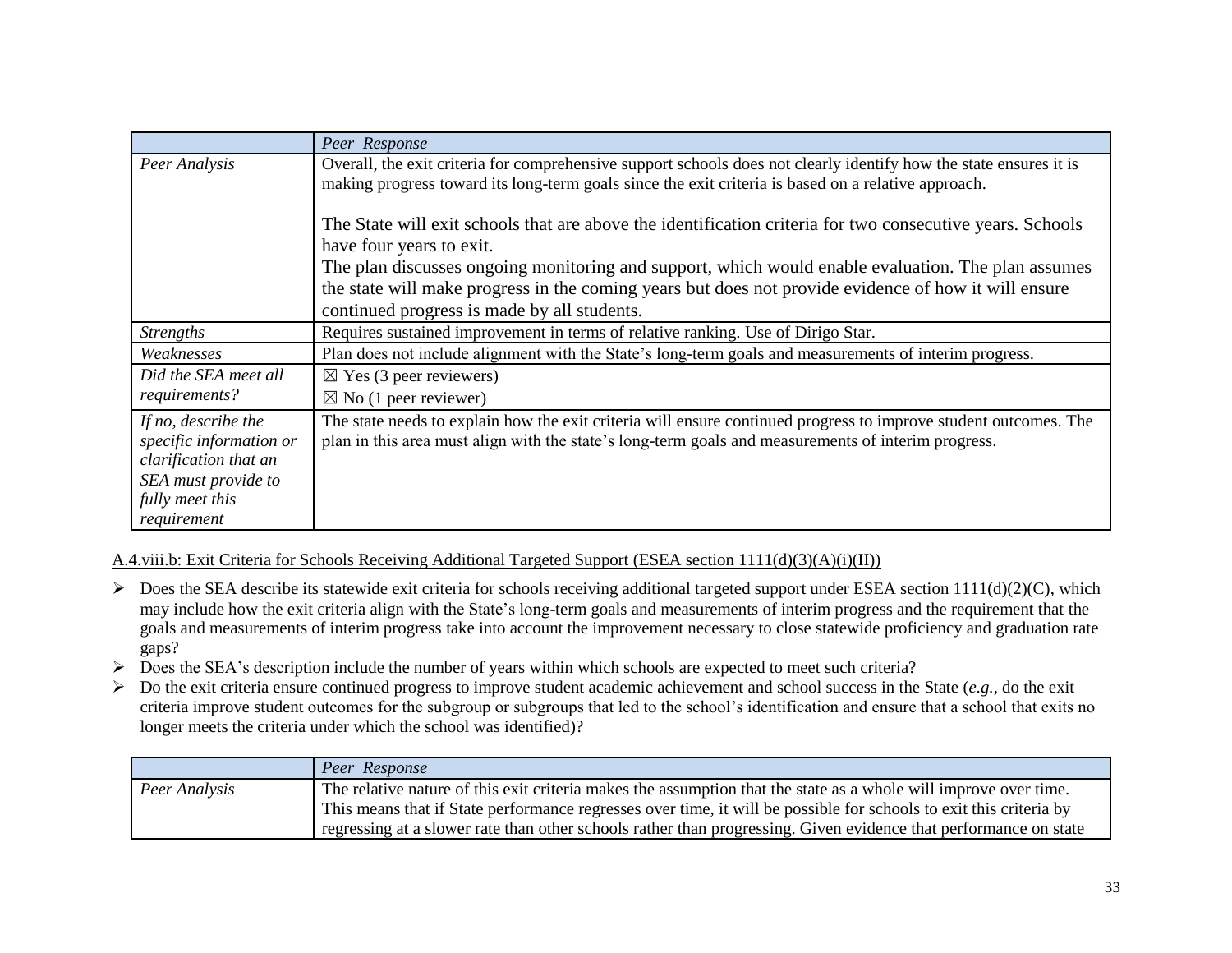|                                                                                                                                  | education assessments improve over time, it is likely reasonable to assume that state will improve. However, it is<br>not a given that statewide improvement will occur.                                                |
|----------------------------------------------------------------------------------------------------------------------------------|-------------------------------------------------------------------------------------------------------------------------------------------------------------------------------------------------------------------------|
| <i>Strengths</i>                                                                                                                 | N/A                                                                                                                                                                                                                     |
| Weaknesses                                                                                                                       | Statements on p. 43 lack clarity.                                                                                                                                                                                       |
| Did the SEA meet all                                                                                                             | $\boxtimes$ Yes (3 peer reviewers)                                                                                                                                                                                      |
| requirements?                                                                                                                    | $\boxtimes$ No (1 peer reviewer)                                                                                                                                                                                        |
| If no, describe the<br>specific information or<br>clarification that an<br>SEA must provide to<br>fully meet this<br>requirement | The state needs to explain how the exit criteria will ensure continued progress to improve student outcomes. The<br>plan in this area must align with the state's long-term goals and measurements of interim progress. |

A.4.viii.c: More Rigorous Interventions (ESEA section 1111(d)(3)(A)(i)(I))

 Does the SEA describe the more rigorous State-determined action required for schools identified for comprehensive support and improvement that fail to meet the SEA's exit criteria within a State-determined number of years, which may include interventions that address school-level operations, such as changes in school staffing and budgeting or the school day and year?

|                                                                                                | Peer Response                                                                                                                                                                                                                                                                                                                                                                                                                                                                               |
|------------------------------------------------------------------------------------------------|---------------------------------------------------------------------------------------------------------------------------------------------------------------------------------------------------------------------------------------------------------------------------------------------------------------------------------------------------------------------------------------------------------------------------------------------------------------------------------------------|
| Peer Analysis                                                                                  | The State will increase supports to schools identified for comprehensive support that do not meet exit criteria within<br>three years. The State included a number of supports it will provide to these schools. The supports include in person<br>coaching, help determining PD opportunities, and increased financial support for these schools.                                                                                                                                          |
| <b>Strengths</b>                                                                               | N/A                                                                                                                                                                                                                                                                                                                                                                                                                                                                                         |
| Weaknesses                                                                                     | Although the state identifies the supports it will provide, the state's response lacks the detail necessary to capture<br>how the state truly intends to support those schools most in need of support.<br>As the state's description does not include external accountability pressures for these schools, the state may<br>consider the development of a differentiated typology that would allow for the development of stronger internal<br>accountability mechanisms in these schools. |
| Did the SEA meet all                                                                           | $\boxtimes$ Yes (4 peer reviewers)                                                                                                                                                                                                                                                                                                                                                                                                                                                          |
| requirements?                                                                                  | $\Box$ No (0 peer reviewers)                                                                                                                                                                                                                                                                                                                                                                                                                                                                |
| If no, describe the<br>specific information or<br>clarification that an<br>SEA must provide to |                                                                                                                                                                                                                                                                                                                                                                                                                                                                                             |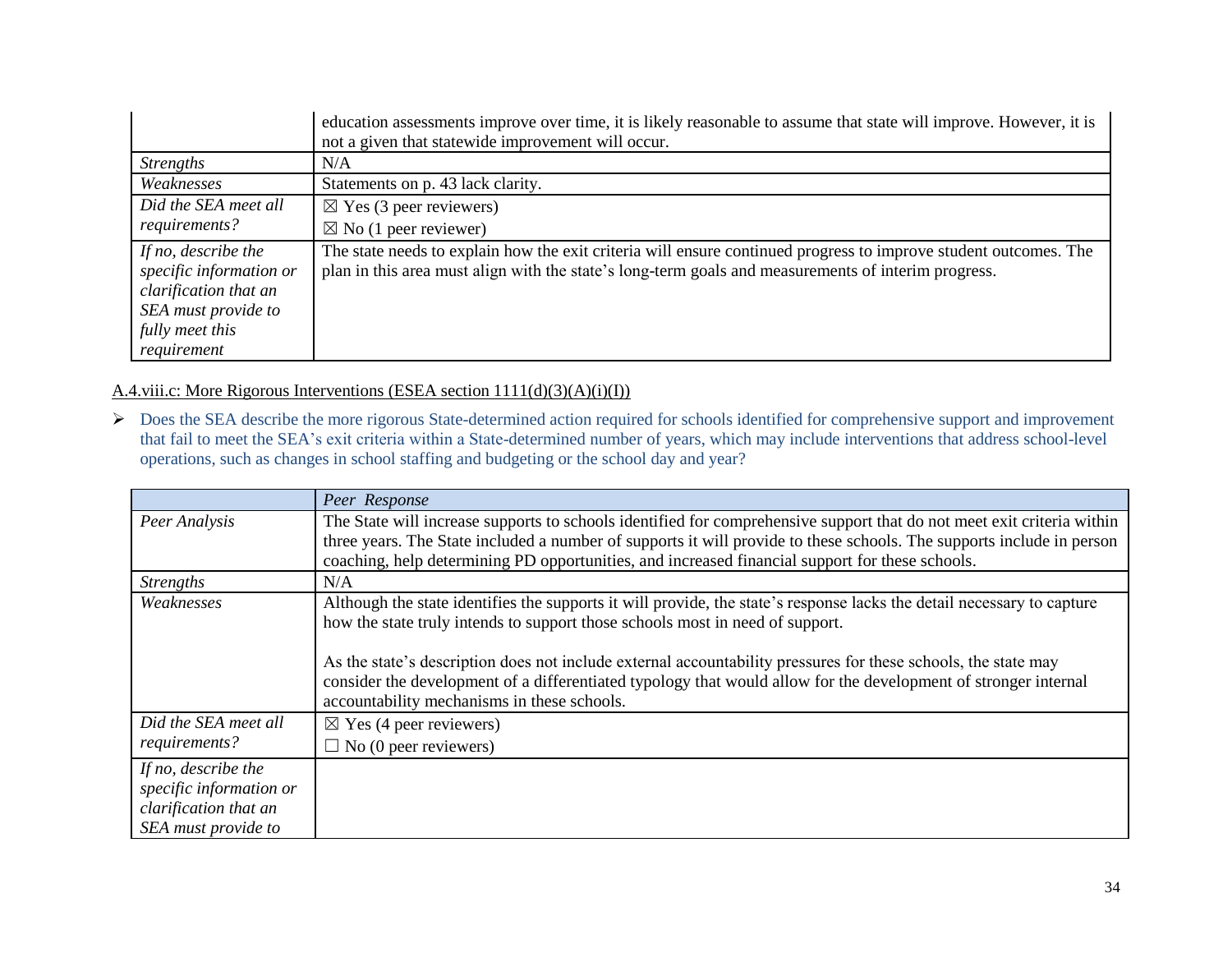| . .<br>fully meet this<br>$\cdot$ |  |  |
|-----------------------------------|--|--|
| uremeni<br>$\mathbf{v}$<br>AU -   |  |  |

#### A.4.viii.d: Resource Allocation Review (ESEA section 1111(d)(3)(A)(ii))

 $\triangleright$  Does the SEA describe how it will periodically review resource allocation to support school improvement in each LEA in the State serving a significant number or percentage of schools identified for comprehensive or targeted support and improvement?

|                                                                                                                                  | Peer Response                                                                                                                                                                              |
|----------------------------------------------------------------------------------------------------------------------------------|--------------------------------------------------------------------------------------------------------------------------------------------------------------------------------------------|
| Peer Analysis                                                                                                                    | Response partially complete.                                                                                                                                                               |
| <b>Strengths</b>                                                                                                                 | State has a clear vision for facilitating collaboration and streamlining communication between districts and states.                                                                       |
| Weaknesses                                                                                                                       | The state does not address a periodic review                                                                                                                                               |
| Did the SEA meet all                                                                                                             | $\Box$ Yes (0 peer reviewers)                                                                                                                                                              |
| requirements?                                                                                                                    | $\boxtimes$ No (4 peer reviewers)                                                                                                                                                          |
| If no, describe the<br>specific information or<br>clarification that an<br>SEA must provide to<br>fully meet this<br>requirement | The state must describe how it will periodically review resource allocation for LEAS with these schools. The<br>state must provide the frequency with which resource support is evaluated. |

#### A.4.viii.e: Technical Assistance (ESEA section 1111(d)(3)(A)(iii))

- $\triangleright$  Does the SEA describe the technical assistance that it will provide to each LEA in the State serving a significant number or percentage of schools identified for comprehensive or targeted support and improvement?
- $\triangleright$  Is the technical assistance likely to improve student outcomes by, for example, 1) identifying State-approved evidence-based interventions; 2) supporting LEAs and schools in the development and implementation of support and improvement plans; and 3) differentiating the technical assistance?

|               | Peer Response                                                                                                                                                                       |
|---------------|-------------------------------------------------------------------------------------------------------------------------------------------------------------------------------------|
| Peer Analysis | The State will provide a 12 month PD training for school and district leaders on comprehensive needs<br>assessment. They will use many delivery methods to conduct these trainings. |
|               | The state plans to build leader capacity through PD and networks. State provides tiered supports that are<br>differentiated for schools based on their needs.                       |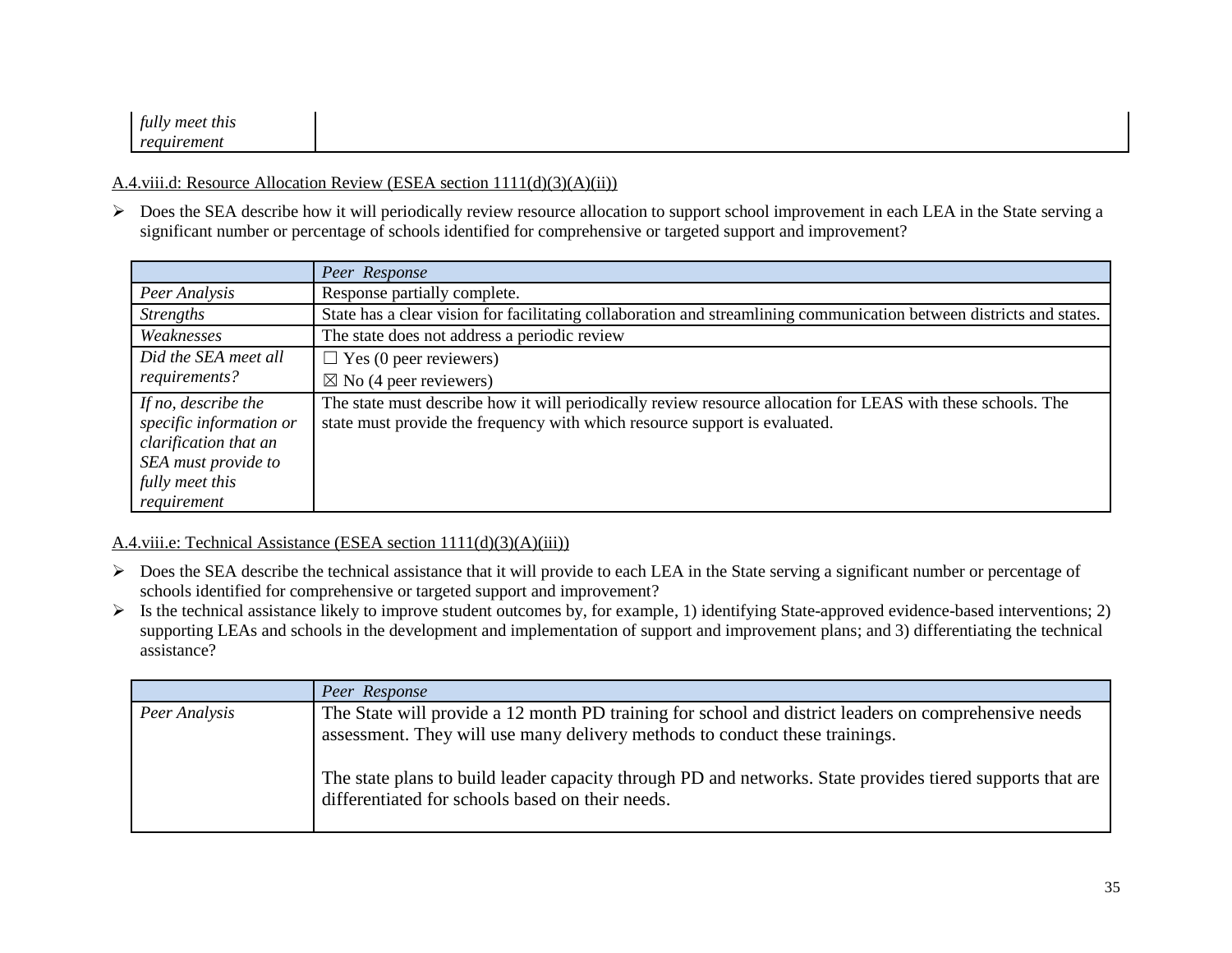|                         | It is unclear whether Tier III schools receive only the supports listed for Tier III schools or if they also |
|-------------------------|--------------------------------------------------------------------------------------------------------------|
|                         | receive Tier I and II supports as well.                                                                      |
| <i>Strengths</i>        | N/A                                                                                                          |
| Weaknesses              | The plan does not delineate the specific strategies is will use for each of the supports it lists.           |
| Did the SEA meet all    | $\boxtimes$ Yes (4 peer reviewers)                                                                           |
| requirements?           | $\Box$ No (0 peer reviewers)                                                                                 |
| If no, describe the     |                                                                                                              |
| specific information or |                                                                                                              |
| clarification that an   |                                                                                                              |
| SEA must provide to     |                                                                                                              |
| fully meet this         |                                                                                                              |
| requirement             |                                                                                                              |

## A.4.viii.f: If Applicable, Additional Optional Action

 If applicable, does the SEA describe the action that it will take to initiate additional improvement in any LEA with a significant number or percentage of schools that it consistently identifies for comprehensive support and improvement and are not meeting the State's exit criteria or in any LEA with a significant number or percentage of schools implementing targeted support and improvement plans?

|               | Peer Response                                                                                                                                                                                                                                                                                                                                                                                                                       |
|---------------|-------------------------------------------------------------------------------------------------------------------------------------------------------------------------------------------------------------------------------------------------------------------------------------------------------------------------------------------------------------------------------------------------------------------------------------|
| Peer Analysis | The State addresses the action it will take to initiate additional improvement in any LEA with a<br>significant number or percentage of schools implementing targeted support and improvement plans. In<br>the these LEAs the State will provide an improvement coach. The use of a school improvement coach to<br>provide ongoing onsite support will help focus school improvement efforts and add consistency to the<br>process. |
|               | The response does not indicate that the SEA will address LEAs with consistently underperforming<br>schools that are not meeting the State's exit criteria. The response does not focus on actions to initiate<br>additional improvements. Therefore, that part of this question is not applicable.                                                                                                                                  |
|               | The response does not indicate that SEA will address LEAs with consistently underperforming schools.<br>The response does not focus on actions to initiate additional improvements.<br>The actions listed focus on inputs, not outputs.                                                                                                                                                                                             |
|               | The state may consider progress monitoring measures to determine the effectiveness of the supports provided.                                                                                                                                                                                                                                                                                                                        |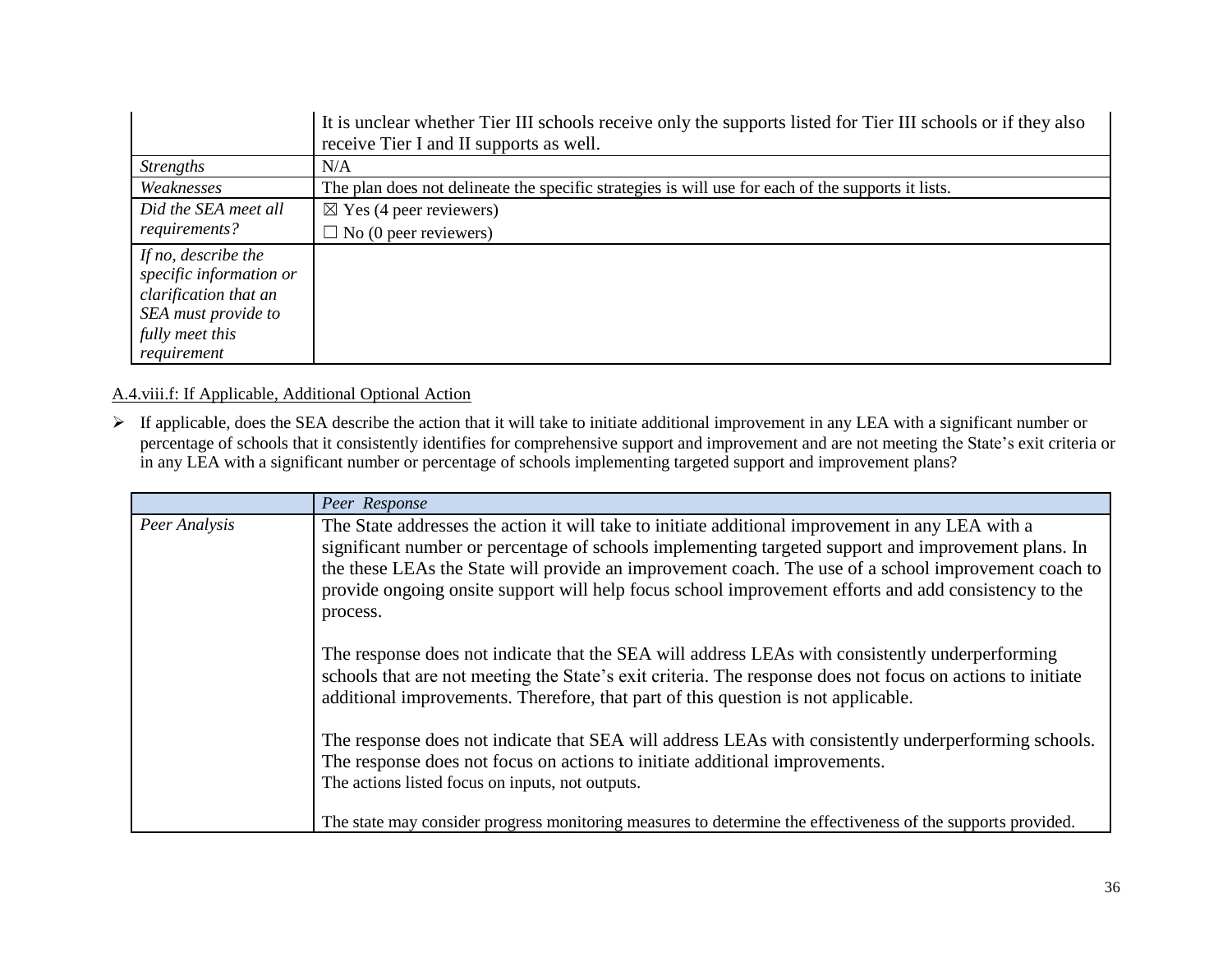| <b>Strengths</b>        | N/A                                |
|-------------------------|------------------------------------|
| Weaknesses              |                                    |
| Did the SEA meet all    | $\boxtimes$ Yes (4 peer reviewers) |
| requirements?           | $\Box$ No (0 peer reviewers)       |
| If no, describe the     |                                    |
| specific information or |                                    |
| clarification that an   |                                    |
| SEA must provide to     |                                    |
| fully meet this         |                                    |
| requirement             |                                    |

#### **A.5: Disproportionate Rates of Access to Educators (ESEA section 1111(g)(1)(B))**

 $\overline{a}$ 

- Does the SEA describe the extent, if any, that low-income children enrolled in schools assisted under Title I, Part A are served at disproportionate rates by ineffective, out-of-field, or inexperienced teachers, which may include the State definition of ineffective, out-of-field, and inexperienced teachers?
- $\triangleright$  Does the SEA describe the extent, if any, that minority children enrolled in schools assisted under Title I, Part A are served at disproportionate rates by ineffective, out-of-field, or inexperienced teachers, which may include the State definition of ineffective, out-of-field, and inexperienced teachers?
- $\triangleright$  Does the SEA describe the measures (*e.g.*, data used to calculate the disproportionate rates) that it will use to evaluate and publicly report its progress with respect to how low-income and minority children are not served at disproportionate rates by ineffective, out-of-field, and inexperienced teachers?<sup>4</sup>

|                  | Peer Response                                                                                                       |  |
|------------------|---------------------------------------------------------------------------------------------------------------------|--|
| Peer Analysis    | Response partially complete. The state provides data about equity gaps between schools but does not describe the    |  |
|                  | extent of equity gaps within schools.                                                                               |  |
| <b>Strengths</b> | The state includes characteristics in its analysis that are important to its context, like isolated schools.        |  |
| Weaknesses       | Plan does not describe the extent, if any, that low-income and minority children enrolled in schools assisted under |  |

<sup>&</sup>lt;sup>4</sup> Consistent with ESEA section 1111(g)(1)(B), this description should not be construed as requiring a State to develop or implement a teacher, principal or other school leader evaluation system.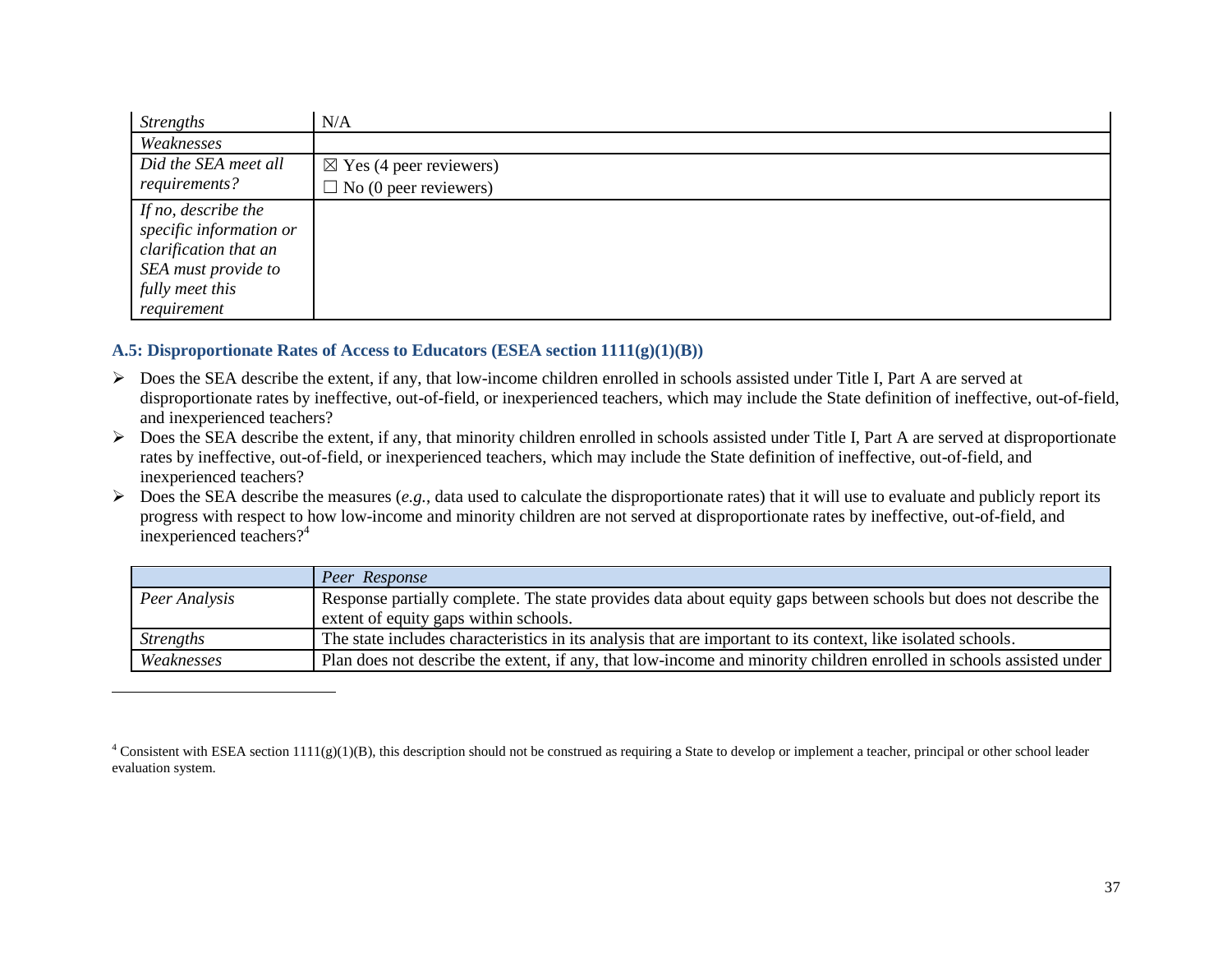|                                                                                                | Title I, Part A are served at disproportionate rates by ineffective teachers.                                                                                                                                                                                                                                                                                                                                   |
|------------------------------------------------------------------------------------------------|-----------------------------------------------------------------------------------------------------------------------------------------------------------------------------------------------------------------------------------------------------------------------------------------------------------------------------------------------------------------------------------------------------------------|
| Did the SEA meet all                                                                           | $\Box$ Yes (0 peer reviewers)                                                                                                                                                                                                                                                                                                                                                                                   |
| requirements?                                                                                  | $\boxtimes$ No (4 peer reviewers)                                                                                                                                                                                                                                                                                                                                                                               |
| If no, describe the<br>specific information or<br>clarification that an<br>SEA must provide to | The plan must describe the extent, if any, that low-income and minority children enrolled in schools assisted<br>under Title I, Part A are served at disproportionate rates by ineffective teachers. The state must report the data on<br>ineffective teachers in Exhibit 19.                                                                                                                                   |
| fully meet this<br>requirement                                                                 | To fully meet this requirement, the SEA must provide specific information or clarification describing the<br>measures (e.g., raw data used to calculate the disproportionate rates) that it will use to evaluate and publicly<br>report its progress with respect to how low-income and minority children are not served at disproportionate rates<br>by ineffective, out-of-field, and inexperienced teachers. |

## **A.6: School Conditions (ESEA Section 1111(g)(1)(C))**

- ▶ Does the SEA describe how it will support LEAs receiving assistance under Title I, Part A to improve school conditions for student learning?
- Does the SEA's description include how it will support LEAs to reduce incidences of bullying and harassment?
- Does the SEA's description include how it will support LEAs to reduce the overuse of discipline practices that remove students from the classroom?
- $\triangleright$  Does the SEA's description include how it will support LEAs to reduce the use of aversive behavioral interventions that compromise student health and safety?

|                         | Peer Response                                                                                                     |
|-------------------------|-------------------------------------------------------------------------------------------------------------------|
| Peer Analysis           | Response partially complete. In the section addressing Title IV dollars, the state plan indicates the SEA will    |
|                         | review current priorities to determine funding, such as bullying and school climate.                              |
| <b>Strengths</b>        | State plans to align funding with priorities. The plan has some reference to school culture and climate.          |
| Weaknesses              | No data was indicated in determining the need. The state does not address how it will reduce the use of aversive  |
|                         | behavioral interventions, such as seclusion and restraint.                                                        |
| Did the SEA meet all    | $\Box$ Yes (0 peer reviewers)                                                                                     |
| requirements?           | $\boxtimes$ No (4 peer reviewers)                                                                                 |
| If no, describe the     | The state must provide a detailed plan, to include a timeline, for how the indicated review of current priorities |
| specific information or | will occur to ensure this area is addressed in a timely fashion. The state must describe how it will support LEAs |
| clarification that an   | receiving assistance under Title I, Part A to improve school conditions for student learning such as schoolwide,  |
| SEA must provide to     | positive support. The state must address how it will reduce the use of aversive behavioral interventions such as  |
| fully meet this         | seclusion and restraint. The state must include a description of how it will support LEAs in reducing incidences  |
| requirement             | of bullying and harassment as well as the overuse of discipline practices that remove students from the           |
|                         | classroom.                                                                                                        |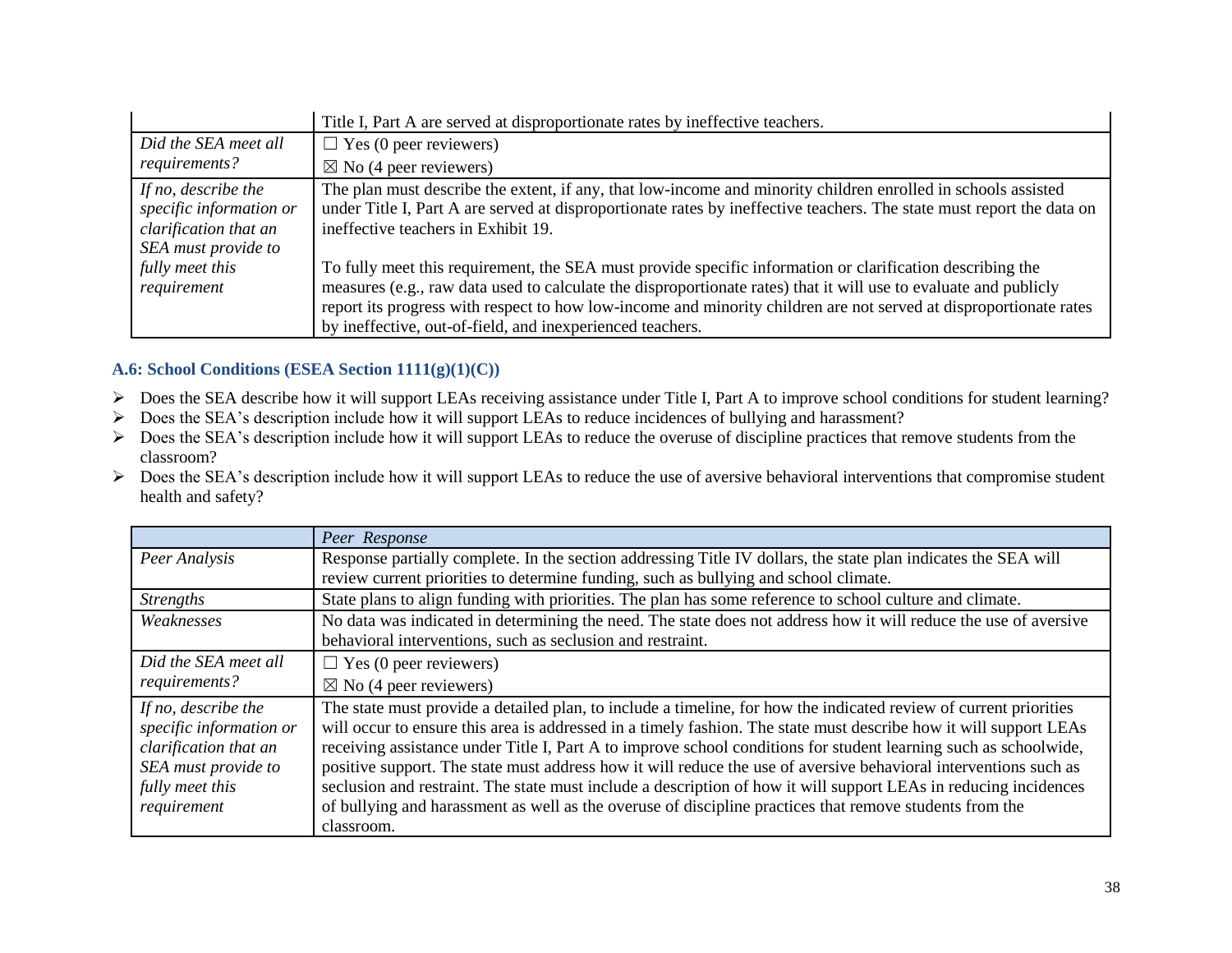# **A.7: School Transitions (ESEA 1111(g)(1)(D))**

- Does the SEA describe how it will support LEAs receiving assistance under Title I, Part A in meeting the needs of students at all levels of schooling (particularly students in the middle grades and high school)?
- $\triangleright$  Does the SEA's description include how it will work with LEAs to provide effective transitions of students to middle grades and high school to decrease the risk of students dropping out?

|                                                                                                                                  | Peer Response                                                                                                                                                                                                                                                                                                                                                                                                                                                                                                               |
|----------------------------------------------------------------------------------------------------------------------------------|-----------------------------------------------------------------------------------------------------------------------------------------------------------------------------------------------------------------------------------------------------------------------------------------------------------------------------------------------------------------------------------------------------------------------------------------------------------------------------------------------------------------------------|
| Peer Analysis                                                                                                                    | SEA will provide data on academic and attendance trends at educational transition points. The Office of                                                                                                                                                                                                                                                                                                                                                                                                                     |
|                                                                                                                                  | Truancy, Dropout Prevention, and Alternative Education will provide technical assistance to address                                                                                                                                                                                                                                                                                                                                                                                                                         |
|                                                                                                                                  | issues that contribute to dropping out. LEAs have dropout prevention committees.                                                                                                                                                                                                                                                                                                                                                                                                                                            |
|                                                                                                                                  | SEA does not explicitly state which data it provides to LEAs or how it uses this data to support LEAs.                                                                                                                                                                                                                                                                                                                                                                                                                      |
| <b>Strengths</b>                                                                                                                 | Many professional development activities across content areas are in process.                                                                                                                                                                                                                                                                                                                                                                                                                                               |
| Weaknesses                                                                                                                       | There is no indication of how the professional development impacts classrooms. There are no progress                                                                                                                                                                                                                                                                                                                                                                                                                        |
|                                                                                                                                  | monitoring measures.                                                                                                                                                                                                                                                                                                                                                                                                                                                                                                        |
| Did the SEA meet all                                                                                                             | $\boxtimes$ Yes (1 peer reviewer)                                                                                                                                                                                                                                                                                                                                                                                                                                                                                           |
| requirements?                                                                                                                    | $\boxtimes$ No (3 peer reviewers)                                                                                                                                                                                                                                                                                                                                                                                                                                                                                           |
| If no, describe the<br>specific information or<br>clarification that an<br>SEA must provide to<br>fully meet this<br>requirement | The SEA must state how its interventions will result in a decreased dropout rate. The plan must include more<br>detail about transition points other than middle to high school in order to show the extent to which it meets the<br>requirements. The State must describe how it will support LEAs in meeting the needs of students at all levels of<br>schooling, including elementary to middle. The State must include more detail about transition activities and the<br>grade levels at which these activities occur. |

### **SECTION E: TITLE III, PART A, SUBPART 1: ENGLISH LANGUAGE ACQUISITION AND ENHANCEMENT**

#### **E.1: Entrance and Exit Procedures (ESEA section 3113(b)(2))**

- $\triangleright$  Does the SEA describe how it will establish and implement, with timely and meaningful consultation with LEAs representing the geographic diversity of the State, standardized statewide entrance and exit procedures for English learners, including a description of how, if applicable, a State will ensure that local input included in the exit procedures, such as teacher input or a portfolio, will be applied statewide?
- Does the SEA's description include an assurance that all students who may be English learners are assessed for such status within 30 days of enrollment in a school in the State?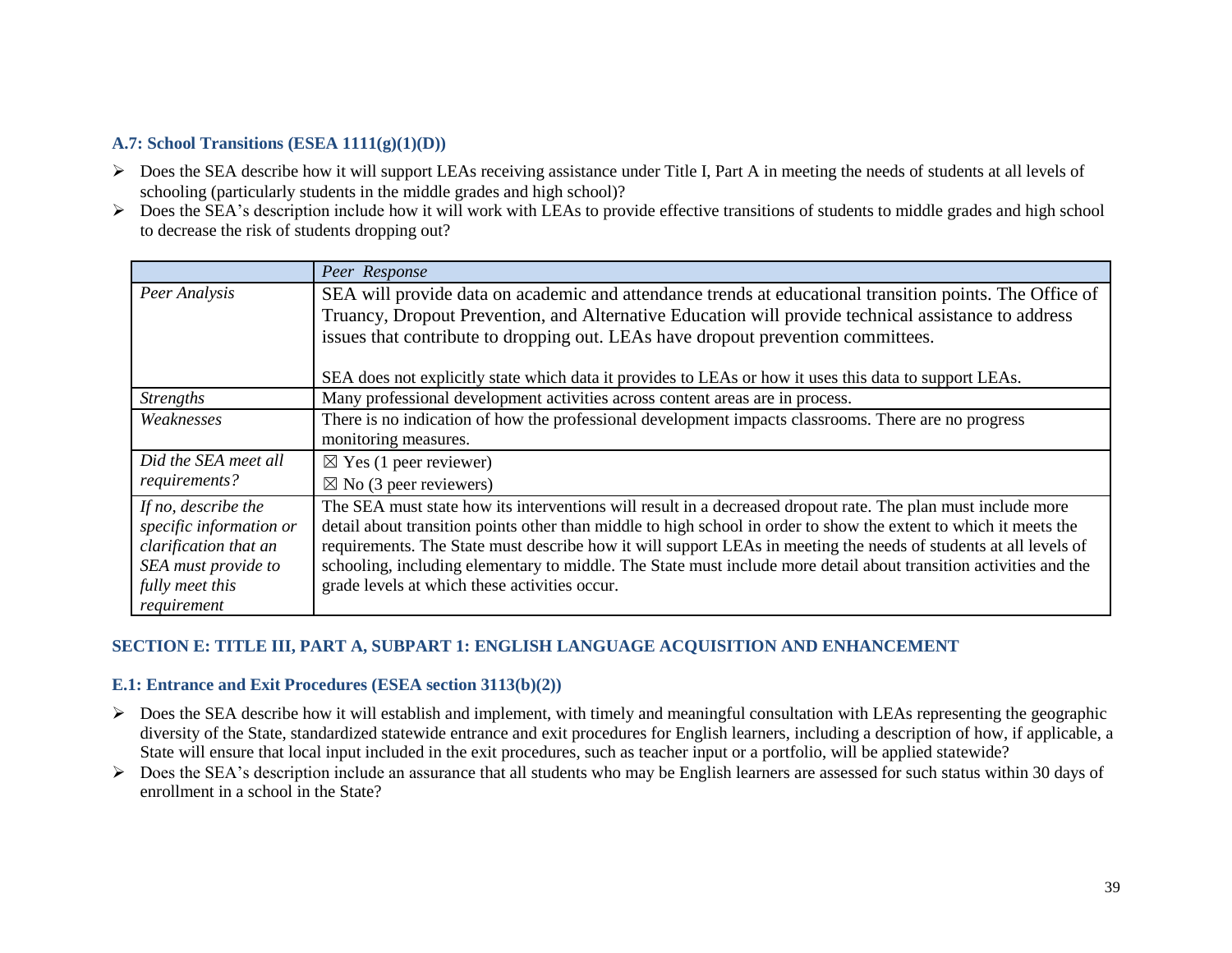|                         | Peer Response                                                                                                      |
|-------------------------|--------------------------------------------------------------------------------------------------------------------|
| Peer Analysis           | Response partially complete. It is not clear that the ACCESS data is the only measure used (i.e. Is local input    |
|                         | $used$ ?).                                                                                                         |
| <b>Strengths</b>        | Clear description of exit criteria.                                                                                |
| Weaknesses              | No evidence of collaboration was evident. The information on the 30-day assessment of incoming students is not     |
|                         | where the crosswalk indicates.                                                                                     |
| Did the SEA meet all    | $\Box$ Yes (0 peer reviewers)                                                                                      |
| requirements?           | $\boxtimes$ No (4 peer reviewers)                                                                                  |
| If no, describe the     | The state must provide specific information or clarification around the entrance and exit criteria for EL students |
| specific information or | that includes consultation with various LEAs, representing the geographic diversity of the state. The SEA must     |
| clarification that an   | provide information on the 30-day assessment of incoming students in this section.                                 |
| SEA must provide to     |                                                                                                                    |
| fully meet this         |                                                                                                                    |
| requirement             |                                                                                                                    |

# **E.2: SEA Support for English Learner Progress (ESEA section 3113(b)(6))**

- $\triangleright$  Does the SEA describe how it will assist eligible entities in meeting the State-designed long-term goal for English language proficiency established under ESEA section 1111(c)(4)(A)(ii), including measurements of interim progress towards meeting such goal, based on the State's English language proficiency assessment under ESEA section 1111(b)(2)(G)?
- Does the SEA describe how it will assist eligible entities in helping to ensure that English learners meet challenging State academic standards?

|                                                | Peer Response                                                                                                                                                                              |
|------------------------------------------------|--------------------------------------------------------------------------------------------------------------------------------------------------------------------------------------------|
| Peer Analysis                                  | Response partially complete. The state describes that it will monitor Title III; however, it does not address how it                                                                       |
|                                                | will help EL students meet state standards and EL goals.                                                                                                                                   |
| <i>Strengths</i>                               | N/A                                                                                                                                                                                        |
| Weaknesses                                     | N/A                                                                                                                                                                                        |
| Did the SEA meet all                           | $\Box$ Yes (0 peer reviewers)                                                                                                                                                              |
| requirements?                                  | $\boxtimes$ No (4 peer reviewers)                                                                                                                                                          |
| If no, describe the<br>specific information or | The SEA must describe how it will assist eligible entities in helping to ensure that English learners meet<br>challenging state academic standards and long-term goals for EL proficiency. |
| clarification that an                          |                                                                                                                                                                                            |
| SEA must provide to                            |                                                                                                                                                                                            |
| fully meet this                                |                                                                                                                                                                                            |
| requirement                                    |                                                                                                                                                                                            |